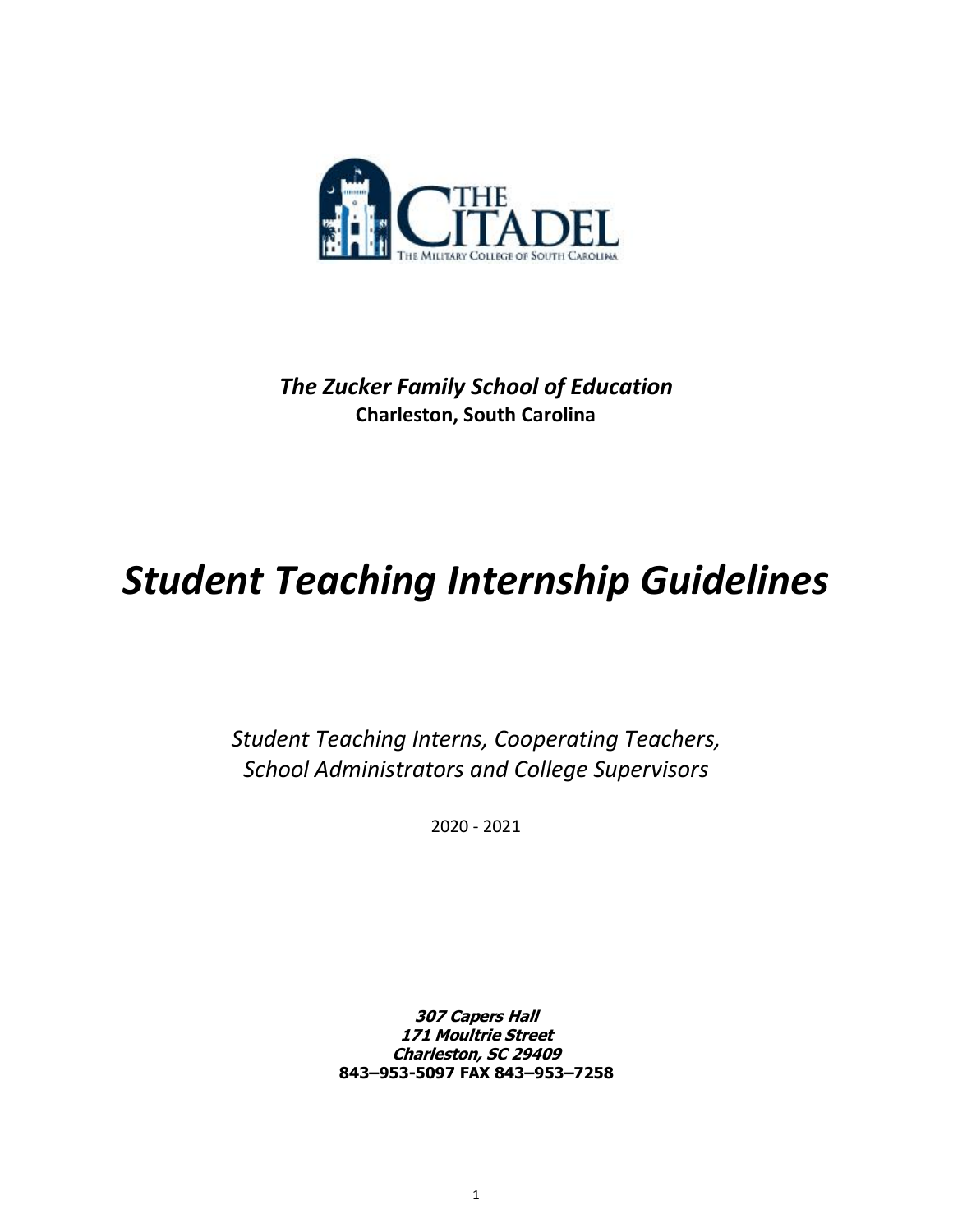#### **Table of Contents**

| Introduction<br><u>and the contract of the contract of the contract of the contract of the contract of the contract of the contract of the contract of the contract of the contract of the contract of the contract of the contract of the contr</u> | 3   |
|------------------------------------------------------------------------------------------------------------------------------------------------------------------------------------------------------------------------------------------------------|-----|
| Section 1: The Citadel's Professional Education Unit Conceptual Framework __________________________ 4                                                                                                                                               |     |
|                                                                                                                                                                                                                                                      |     |
| Goals and Objectives of the Student Teaching Internship<br>6                                                                                                                                                                                         |     |
| Program Organization 2010                                                                                                                                                                                                                            |     |
|                                                                                                                                                                                                                                                      |     |
| Recommended Semester Calendar - Secondary Education _____________________________                                                                                                                                                                    | 11  |
|                                                                                                                                                                                                                                                      |     |
|                                                                                                                                                                                                                                                      | 13  |
|                                                                                                                                                                                                                                                      |     |
|                                                                                                                                                                                                                                                      | -23 |
|                                                                                                                                                                                                                                                      |     |
| Section 7: EXPANDED ADEPT TEACHING STANDARDS 4.0 System Guidelines _________________________________25                                                                                                                                               |     |
| EXPANDED ADEPT TEACHING STANDARDS 4.0 Performance Standards and Indicators ______________________28                                                                                                                                                  |     |
| EXPANDED ADEPT TEACHING STANDARDS 4.0 Requirements for Teacher Education Programs ______ 34                                                                                                                                                          |     |
|                                                                                                                                                                                                                                                      | 36  |
|                                                                                                                                                                                                                                                      | 43  |
|                                                                                                                                                                                                                                                      |     |
|                                                                                                                                                                                                                                                      | 45  |
|                                                                                                                                                                                                                                                      |     |
|                                                                                                                                                                                                                                                      | 47  |
| $\frac{48}{1}$                                                                                                                                                                                                                                       |     |
|                                                                                                                                                                                                                                                      | 49  |
| Section 10: Overview of Teacher Education Certification                                                                                                                                                                                              | 50  |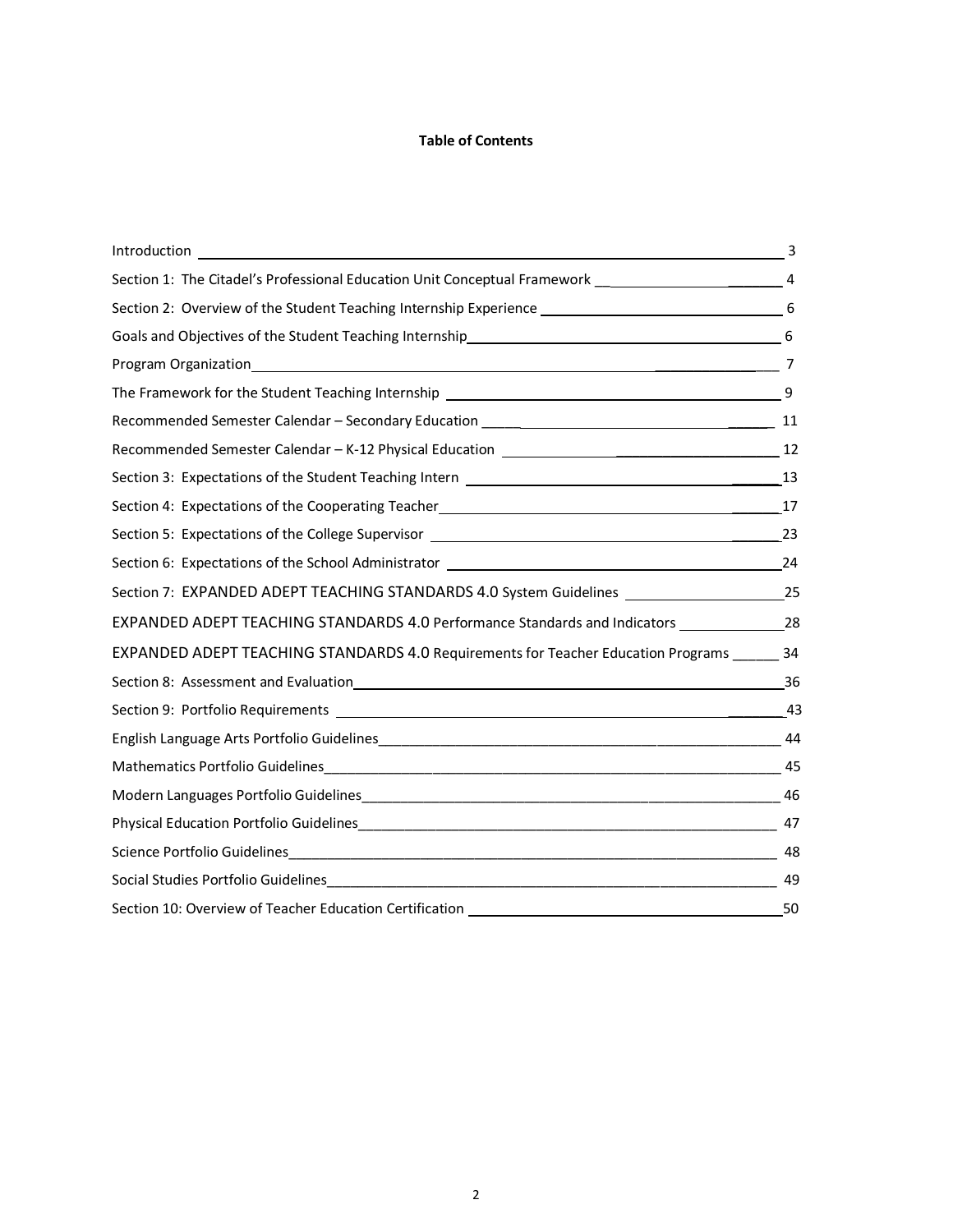#### **INTRODUCTION**

The Student Teaching Internship is the culmination of the professional preparation program leading to initial certification for secondary teaching in a specific content field and initial certification for physical education teaching K-12. The Student Teaching Internship reinforces the knowledge, skills, and dispositions necessary for a teacher candidate to begin working as a professional educator.

The student teaching Internship is a bridge between educational theory and practice. Within this supervised teaching experience, the teacher candidate begins the transition from teacher candidate to professional teacher. A successful transition requires the teacher candidate to demonstrate knowledge, dedication, enthusiasm, and professionalism. In turn, the Cooperating Teacher and College Supervisor need to demonstrate encouragement, assistance, trust, and compassion.

The Citadel Zucker Family School of Education Director of Clinical Practices, Partnerships, and Recruitment coordinates all field experiences and Internships for the program and works directly with each school and district to provide the best possible placement. Agreements are renewed on an annual basis between The Citadel and each school district where student teachers may be placed, as well as on a semester basis between Cooperating Teachers and The Citadel. The Citadel School of Education greatly appreciates the many teachers, administrators, and staff members who provide Citadel faculty and teacher candidates with outstanding professional opportunities and experiences in the public schools.

*The Guidelines for Student Teaching Internship* is a handbook for student teaching Interns, Cooperating Teachers, principals, district coordinators, and College Supervisors that provides information on policies and procedures of the teaching Internship program. The handbook also constitutes the syllabus for the undergraduate courses EDUC 499 and PHED 499 Internship in Teaching, and for the graduate M.A.T. courses, EDUC 520 and HESS 620 Professional Internship.

The Secondary Teacher Education Programs at The Citadel adhere to the standards of their respective National Specialized Professional Associations (SPA), meet the operating standards of the Council for the Accreditation of Educator Preparation (CAEP), comply with the regulations of the State's EXPANDED ADEPT TEACHING STANDARDS 4.0 legislation, and follow the guidelines provided by the South Carolina Department of Education.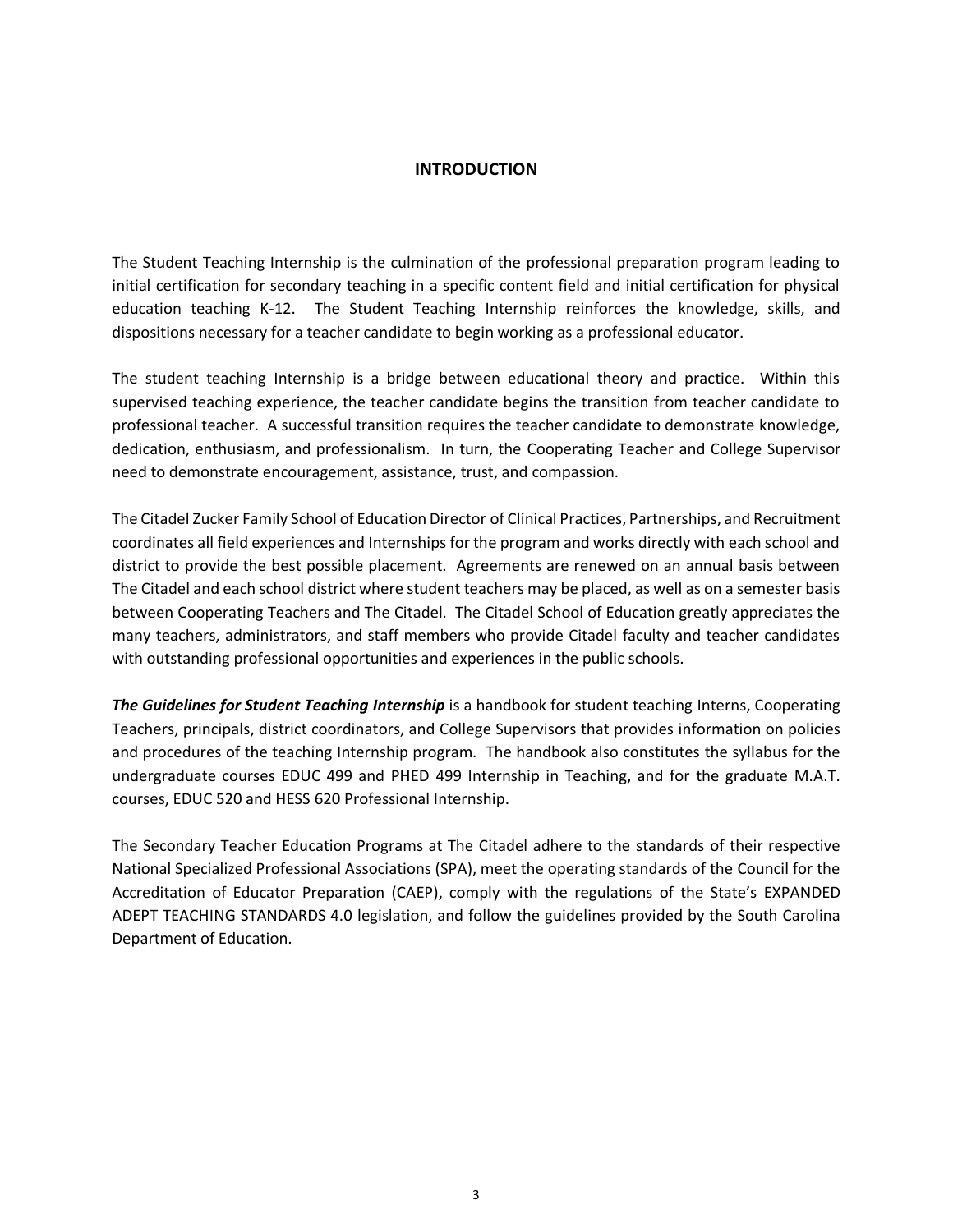# **Section 1: Conceptual Framework The Citadel's Professional Education Unit Conceptual Framework Vision Statement** (Revised 4/2011)

# *DEVELOPING PRINCIPLED EDUCATIONAL LEADERS FOR P-20 SCHOOLS*

The Citadel's Professional Education Unit prepares **principled educational leaders** to be **knowledgeable, reflective,** and **ethical** professionals. Candidates completing our programs are committed to ensuring that all students succeed in a learner-centered environment.

# **Rationale:**

- Society is in need of principled educational professionals committed to ensuring all students learn;
- All children and young adults require high quality educational experiences that enable them to compete and prosper in the global economy; and
- Such high quality educational experiences require a transformed educational system focused on fostering twenty –first century knowledge and skills in all children and young adults.

The Citadel's Professional Education Unit is committed to the simultaneous transformation of the preparation of educational leaders and of the places where they work. Specifically, The Citadel's Professional Education Unit seeks to develop **principled educational leaders** who:

- have mastered their subject matter and are skilled in using it to foster student learning;
- know the self who educates (Parker J. Palmer) and integrate this self knowledge with content knowledge, knowledge of students, and in the context of becoming professional change agents committed to using this knowledge and skill to ensure that all students succeed in a learnercentered environment; and
- exemplify the highest ethical standards by modeling respect for all human beings and valuing diversity as an essential component of an effective learner-centered environment.

The Citadel's Professional Educational Unit is on the march, transforming itself into a Center of Excellence for the preparation of **principled educational leaders**. Through our initial programs for teacher candidates for P-12 schools and our advanced programs for professional educators in P-20 schools, The Citadel's Professional Education Unit transforms cadets and graduate students into **principled educational leaders** capable of and committed to transforming our schools into learning communities where all children and youth succeed.

The Citadel's Professional Education Unit has identified 15 performance indicators for candidates to demonstrate that they are **principled educational leaders** who are **knowledgeable, reflective,** and **ethical** professionals: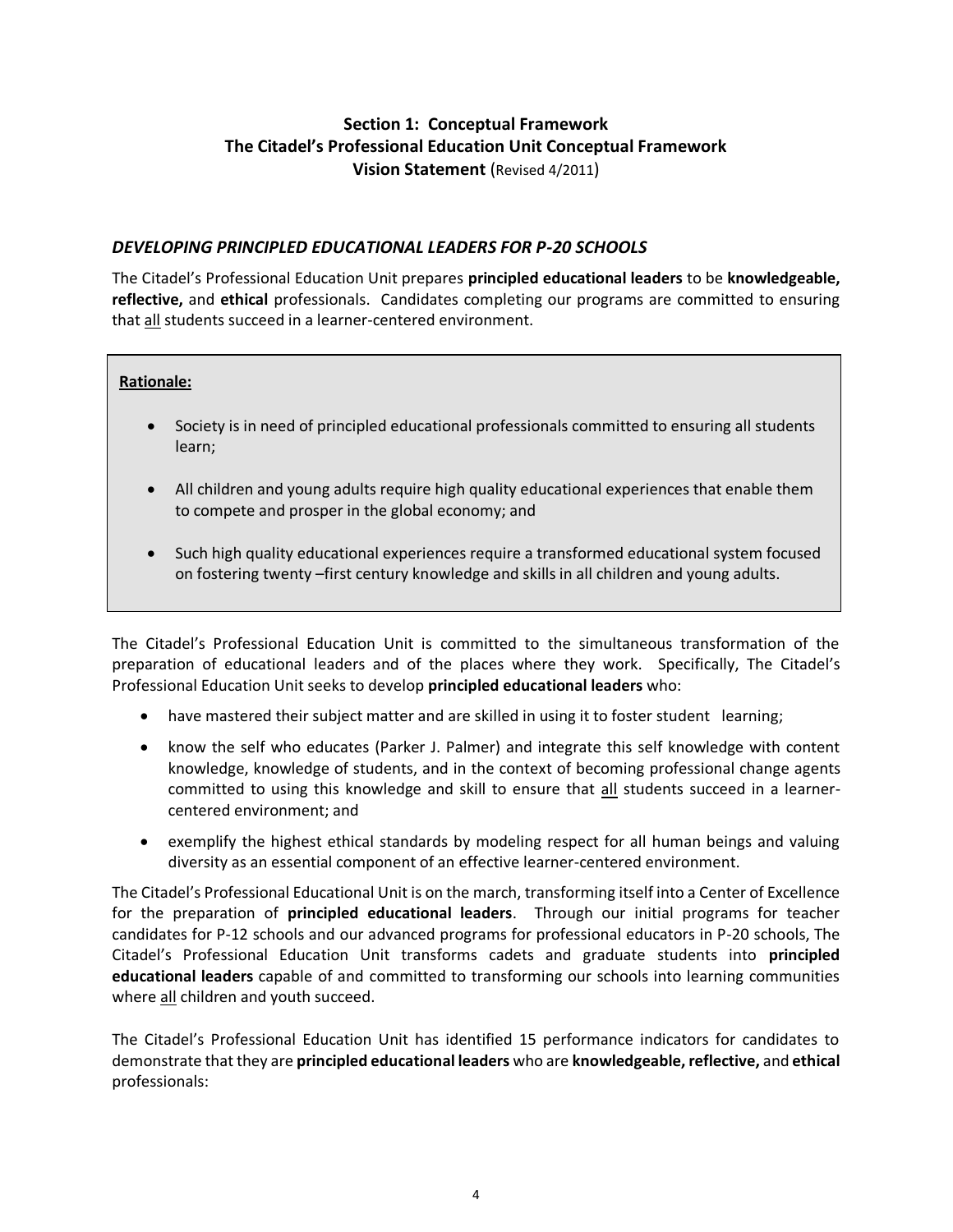**Knowledgeable** Principled Educational Leaders…

- 1. Have mastered the subject matter of their field of professional study and practice;
- 2. Utilize the knowledge gained from developmental and learning theories to establish and implement an educational program that is varied, creative, and nurturing;
- 3. Model instructional and leadership theories of best practice;
- 4. Integrate appropriate technology to enhance learning;
- 5. Demonstrate a commitment to lifelong learning;

**Reflective** Principled Educational Leaders…

- 6. Develop and describe their philosophy of education and reflect upon its impact in the teaching and learning environment;
- 7. Develop and manage meaningful educational experiences that address the needs of all learners with respect for their individual and cultural experiences;
- 8. Construct, foster, and maintain a learner-centered environment in which all learners contribute and are actively engaged;
- 9. Apply their understanding of both context and research to plan, structure, facilitate and monitor effective teaching and learning in the context of continual assessment;
- 10. Reexamine their practice by reflectively and critically asking questions and seeking answers;

**Ethical** Principled Educational Leaders…

- 11. Demonstrate commitment to a safe, supportive, learning environment;
- 12. Embrace and adhere to appropriate professional codes of ethics;
- 13. Value diversity and exhibit a caring, fair, and respectful attitude and respect toward all cultures;
- 14. Establish rapport with students, families, colleagues, and communities;
- 15. Meet obligations on time, dress professionally, and use language appropriately.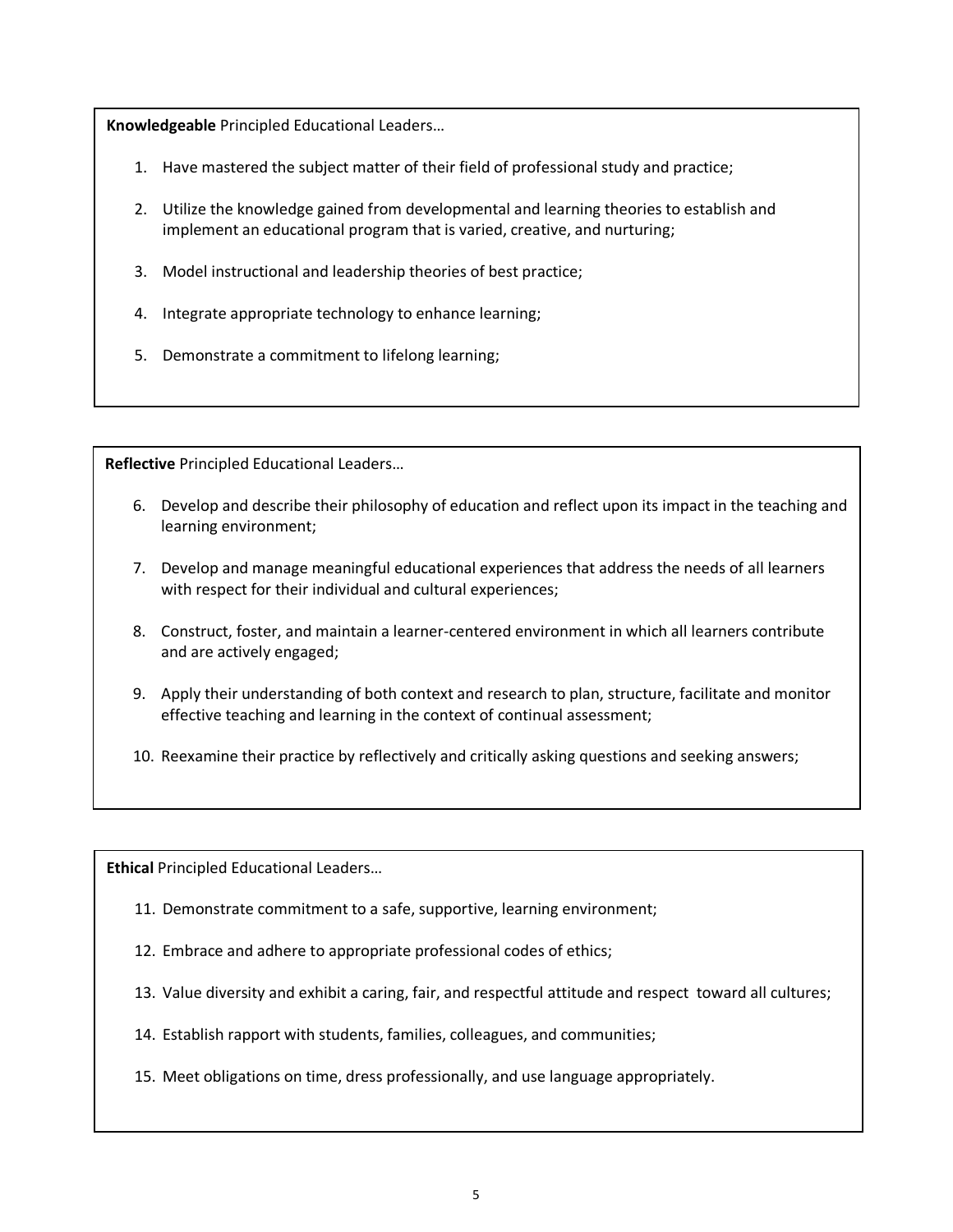# **Section 2. Overview of the Student Teaching Internship Experience**

#### *GOALS AND OBJECTIVES OF THE STUDENT TEACHING INTERNSHIP*

The Professional Internship in Teaching is the last course in the professional education sequence. The course assignment requires the Intern to complete sixty-days of teaching in a public school under the supervision of a qualified Cooperating Teacher. Cooperating Teachers are required to attend training for Cooperating Teacher and College Supervisors, in order to be certified to supervise student teaching Interns. The Cooperating Teacher guides the Intern on a day-to-day basis, and they become a team responsible for instruction. During the initial phase of the Internship, the Intern is oriented to the routines and operations of the school and classes. The Intern gradually assumes responsibility for all planning and instruction and becomes the lead teacher. During the concluding weeks of the Internship, the Intern slowly and carefully relinquishes all responsibilities to the Cooperating Teacher and conducts additional observations in other classrooms. Both the Cooperating Teacher and the College Supervisor will be responsible for supporting and evaluating the Intern in this experience. The teaching Intern is expected to meet all requirements for certification in the State of South Carolina. Documents must be on kept on file at The Citadel.

To accomplish these goals, the teaching Intern will be required to:

- 1. maintain a high standard of ethics and professionalism;
- 2. assume professional responsibility to prepare materials without tardiness, complete assigned duties without reminders, and be punctual in attendance;
- 3. incorporate into the daily routine the feedback and concepts suggested by the Cooperating Teacher and College Supervisor;
- 4. cooperate with others involved with instruction;
- 5. interact professionally with students;
- 6. demonstrate knowledge of content;
- 7. set appropriate educational goals and plan curricula;
- 8. plan and teach daily lessons using a variety of general methods of instruction and assess the effectiveness in terms of student learning;
- 9. use teaching/learning theory and knowledge of developmental differences in planning for instruction;
- 10. teach lessons with accurate content, resulting in demonstrated student learning;
- 11. utilize computer-assisted instruction, educational technology, media and materials;
- 12. construct and analyze a variety of assessment tools;
- 13. incorporate skills for building self-esteem in students;
- 14. develop and implement different classroom management strategies for individual and group instruction;
- 15. meet individual needs of culturally diverse students and persons with exceptionalities;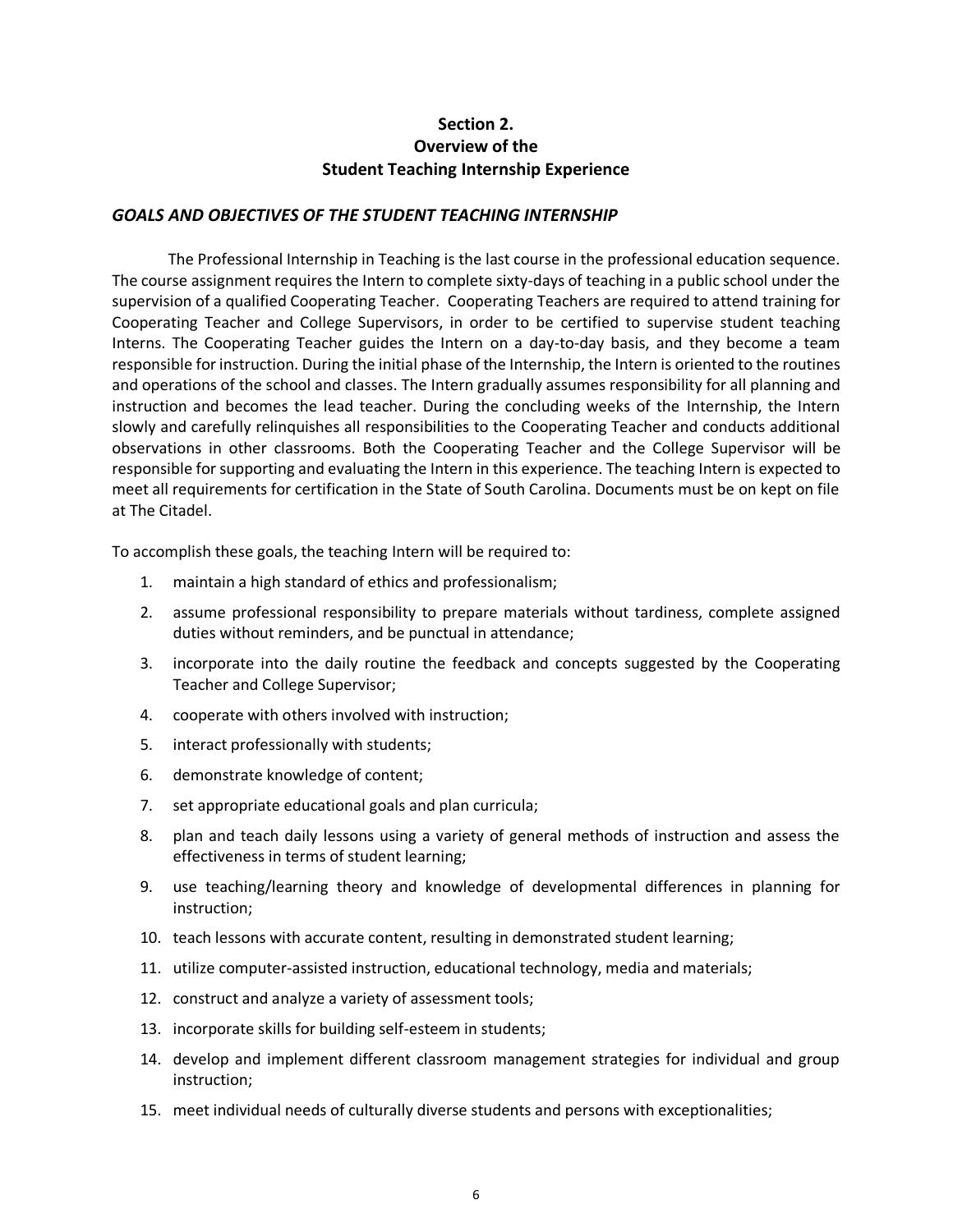- 16. use collaboration and consultation skills;
- 17. demonstrate the use of clear, correctly written and oral skills;
- 18. maintain accuracy and confidentiality of school records;
- 19. participate in evaluations with the College Supervisor, Cooperating Teacher, and any others specified by the College Supervisor;
- 20. attend **all** scheduled Citadel campus meetings and seminars. These are required;
- 21. self-assess teaching effectiveness and areas needed for professional growth;
- 22. maintain a portfolio;
- 23. complete at least sixty (60) continuous school days in the placement;
- 24. submit negative tuberculin form prior to first day you enter to school; and
- 25. submit Liability form as directed prior to first day in the schools.

#### **PROGRAM ORGANIZATION**

A. The placement, overall supervision, and monitoring of student teaching Interns are administered by the Director of Internships & Field Experiences. The Director works collaboratively with College Supervisors, cooperating, teachers, and school administrators in resolving issues that may arise regarding placement or performance.

The Director will:

- a) function as The Citadel's liaison with area school facilitating communication and coordinating requests between professional education programs and local school personnel;
- b) verify that candidates requesting placements as professional Interns meet all program, institution, and state requirements;
- c) plan and conduct seminars for student teaching Interns;
- d) work collaboratively with local school districts and area colleges on ADEPT training and other related matters; and
- e) conduct college orientation sessions with Cooperating Teachers.
- B. As required by state policy, student teaching Internships are completed in carefully selected public schools that provide appropriate instructional, supervisory, and physical resources for teacher candidates where the principals and teachers demonstrate commitment to participating in the professional development of pre-service teachers.

#### **1. Cooperating schools will:**

- a) be accredited by the State Department of Education and, when applicable, the Southern Association of Colleges and Schools;
- b) possess a well-defined curriculum and adequate teaching resources;
- c) possess adequate physical facilities and enrollment patterns;
- d) have a staff that demonstrates a willingness to work with student teaching Interns;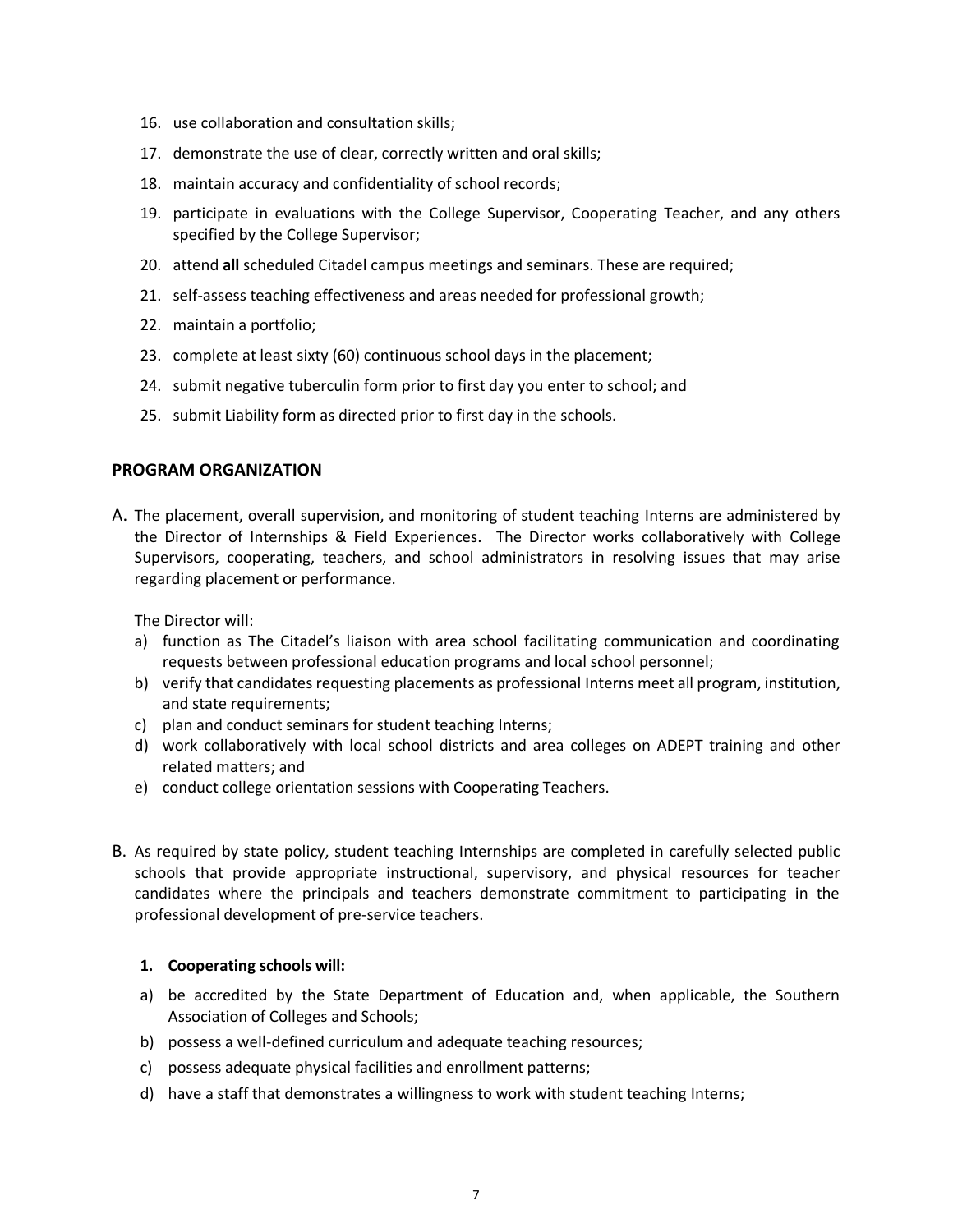- e) evidence of a safe and orderly environment; and
- f) provide opportunities for student teaching Interns to experience appropriate methods, materials, and professional relationships.

#### **2. Cooperating Teacher will:**

- a) possess continuing contract teacher status;
- b) possess a professional teaching certificate in the content area;
- c) complete the South Carolina Teaching Standards 4.0 training for Cooperating Teacher and College Supervisors;
- d) successfully completed the school district's teacher evaluation;
- e) provide evidence of a minimum of three (3) years' experience as a classroom teacher;
- f) possess a positive attitude toward the teaching profession and students;
- g) be willing to participate in the evaluation of the Intern;
- h) exhibit a willingness to serve as a Cooperating Teacher;
- i) be recommended by his/her principal;
- j) participate in an orientation program for Cooperating Teachers; and
- k) have at least two (2) years of teaching experience at the grade level and/or subject area for which supervision is assigned.

#### **3. College Supervisor will:**

- 1) complete the EXPANDED ADEPT TEACHING STANDARDS 4.0training for Cooperating Teacher and College Supervisors;
- 2) have advanced study as preparation for supervision;
- 3) have prior professional involvement in public schools germane to the area of supervision;
- 4) have at least two (2) years of teaching experience in public schools or institutions; and
- 5) have preparation as a professional educator in the teaching major of the student teaching Intern(s). *(In cases where the College Supervisor does not have professional preparation in the teaching major of the Interns, she/he will team with a content area faculty member.)*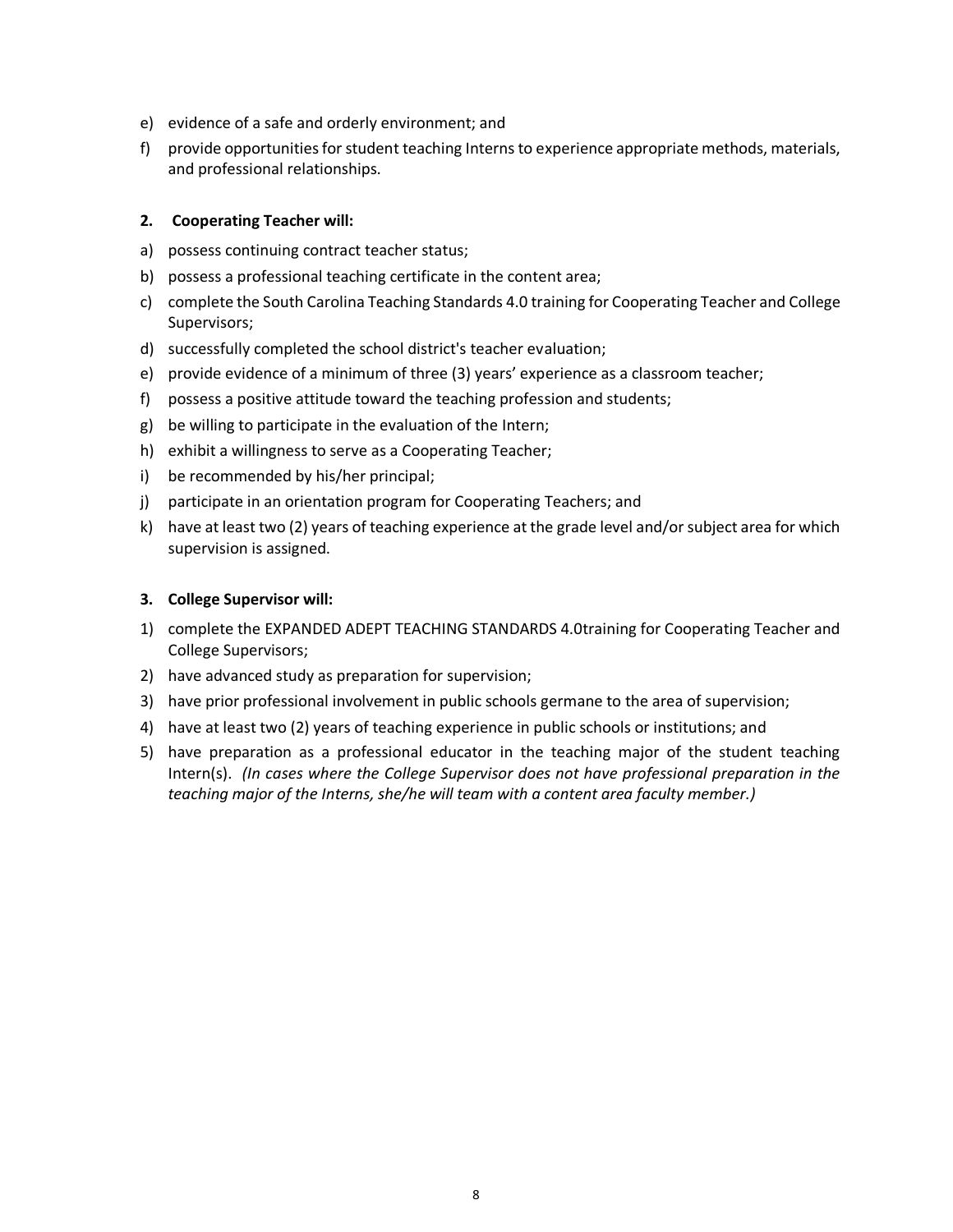# *THE FRAMEWORK FOR THE STUDENT TEACHING INTERNSHIP*

## A. Overview

The student teaching Intern, the Cooperating Teacher, the College Supervisor, and the school administrator have specific roles and responsibilities to ensure that pupils in the public school classroom experience a positive and productive atmosphere. The student teaching Internship is designed to create a new professional educator who has experienced fully the role of the public school teacher for a short period of time. Although not every possible situation will occur during the teaching Internship, the following basic assumptions are made:

- 1. The student teaching Intern and Cooperating Teacher form a team responsible for organizing, planning, instructing, managing, evaluating, and reporting pupil learning. The team offers two contributors to the teaching-learning process.
- 2. The Cooperating Teacher is asked to serve as mentor, coach, co-planner, and evaluator for the Intern. This calls for the establishment and maintenance of a high-quality professional relationship.
- 3. The student teaching Intern adapts to the Cooperating Teacher's style of teaching and management in the classroom. The changes that take place over the semester are as gradual as possible. There must not be interruption of the learning environment that has been established.
- 4. The secondary Cooperating Teacher continues for the first two or three weeks as lead teacher with the Intern observing and acting as a teacher assistant. The student teaching Intern for the first two or three weeks are encouraged to follow the "Recommended Semester Calendar" described in detail at the end of this section.
- 5. Physical Education Interns have a placement in an elementary school and in a middle or high school. Each placement is for a minimum of 30 days. At each placement the student teaching Intern will observe up to one week and then begin to assume all teaching. The final week, the student teaching Intern decreases teaching responsibilities and complete observations.
- B. Five Keys to Teaching
	- 1. PLANNING Using the ADEPT system, the teaching Intern is expected to submit (a) long-range plan to College Supervisor by the date specified in the course calendar and (b) weekly instructional plans to the Cooperating Teacher no later than Wednesday prior to the instructional week. The Cooperating Teacher will review the plans and return them to the Intern by the Friday prior to the instructional week.
	- 2. ORGANIZING All materials to be utilized in instruction are to be available on the same schedule.
	- 3. INSTRUCTING The Intern is expected to demonstrate a variety of methods and strategies throughout the assignment: questioning, discussing, lecturing, tutoring, teaming and involving. The display of student work on a bulletin board or by other means is highly recommended. Coordinate these plans with the Cooperating Teacher.
	- 4. MANAGING The key to good management is planning and organizing for instruction. Teachers with interesting, challenging lessons usually have fewer management problems. This integral phase of teaching includes such skills as controlling, arranging, administering, and cooperating.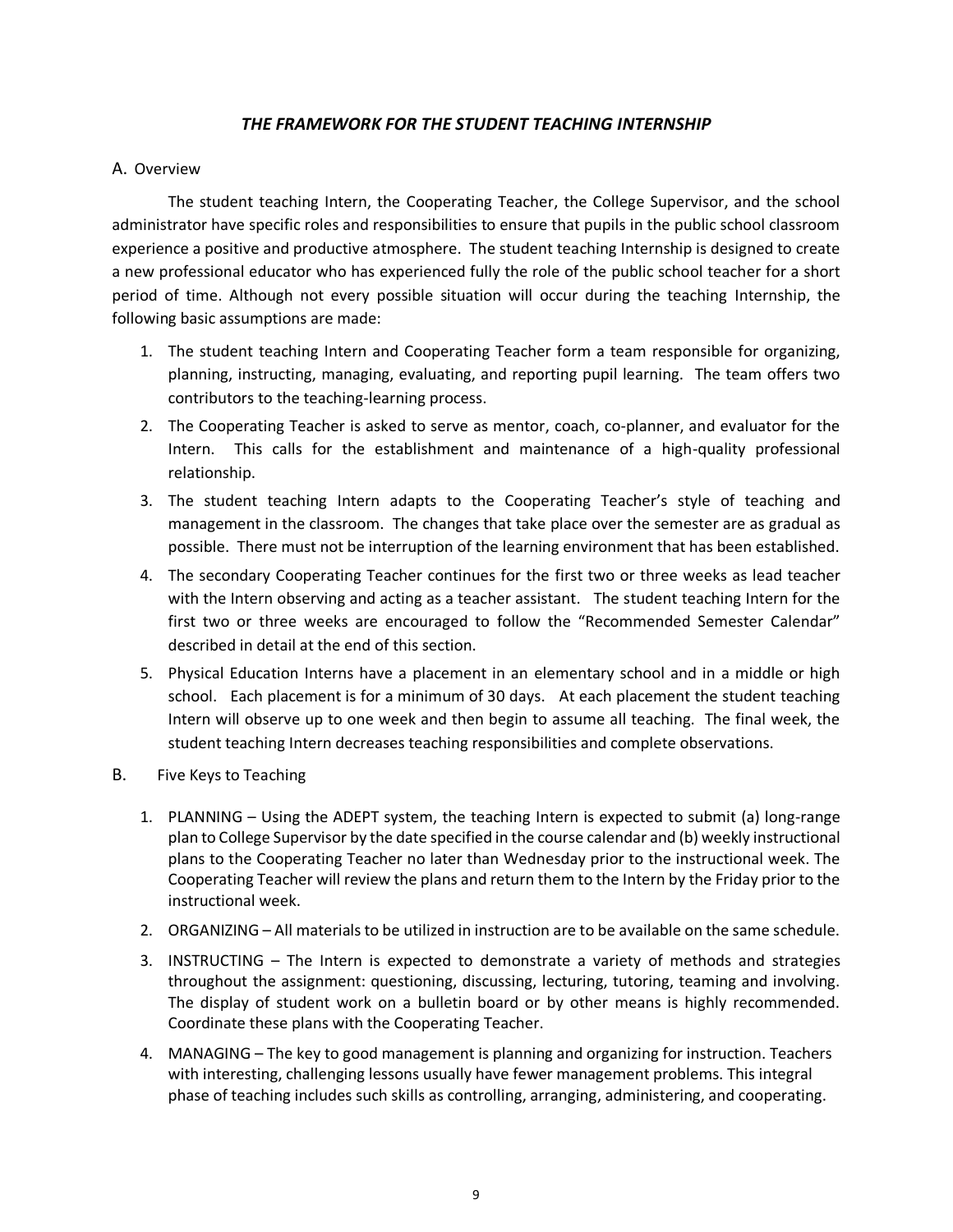5. EVALUATION – The Intern is expected to formulate plans for assessing, evaluating, and communicating student progress. The Intern should plan, develop, implement, score, and record exams. Other means of evaluating the student progress should be used. The more data collected on each student, the more accurate the evaluations. In addition, the Intern is expected to evaluate his/her own teaching behavior, lessons and effectiveness.

#### C. Classroom Observation during the First Days

Cooperating Teachers vary greatly in the way in which they handle the student teaching Internship experience. Most will provide opportunities for the student teaching Intern to gradually become involved in the classroom. This may take the form of allowing the Intern to lead small group's discussions, take the role, teach short sections of the lesson, or take some students to the library. These limited responsibilities help the Intern feel a part of the team and allow the students to feel that he/she is going to have a direct bearing on the teaching program in that classroom. During this time, the student teaching Intern can learn the names of the students. This should be accomplished very early, at it is important for the student teaching Intern to establish rapport with the class and relate to each student individually by name. This will facilitate the conducting of discussions and the maintenance of classroom discipline.

During this first stage of this Internship, the student teaching Intern spends the greatest amount of time in observation. Observation provides the opportunity to make judgments about the nature of the classroom environment and gives time to formulate some ideas about instruction that is to follow. The student teaching Intern may reflect on the instructional strategies and classroom management strategies that are evident and plan to incorporate the strategies into his/her teaching during the Internship.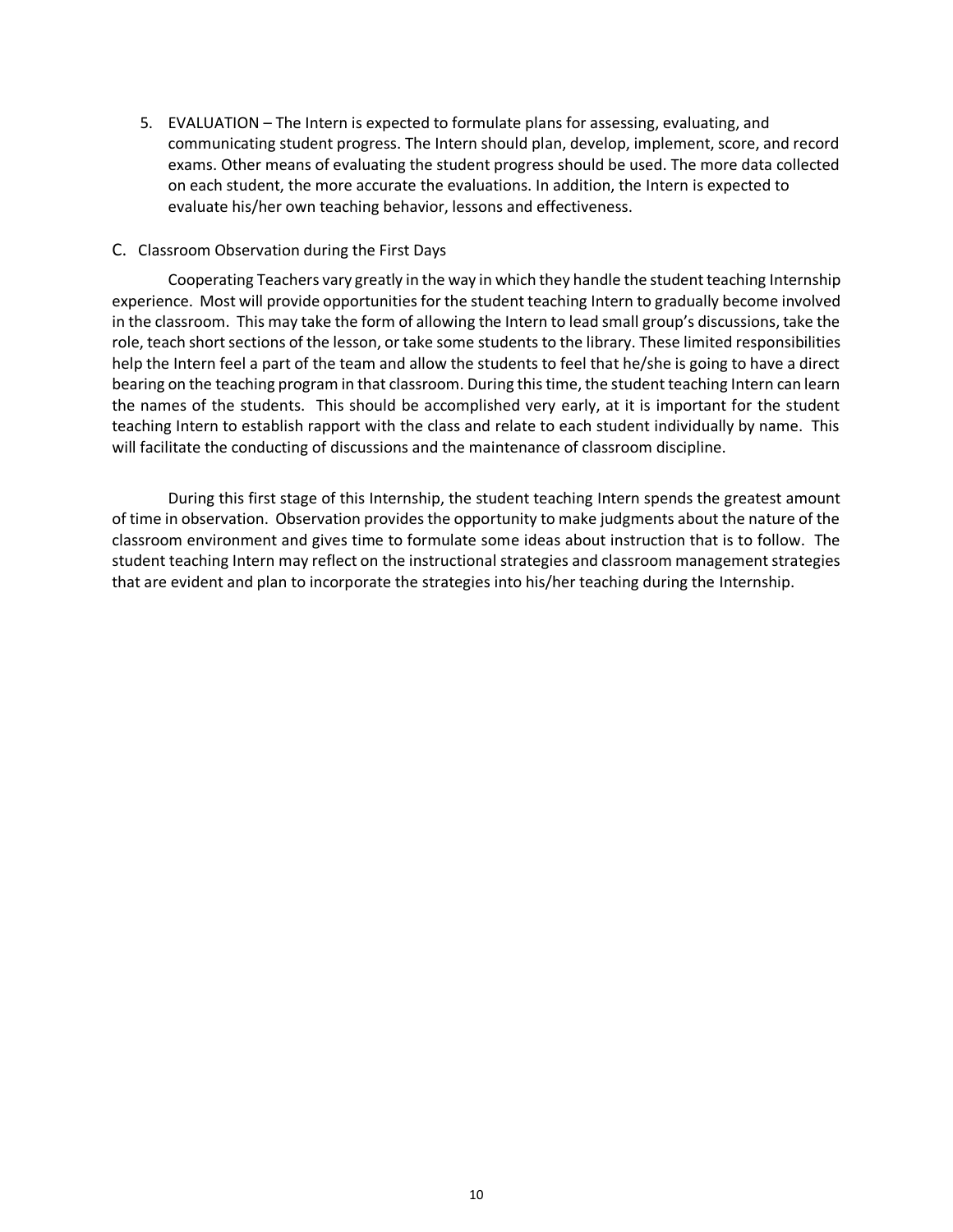# **RECOMMENDED SEMESTER CALENDAR For Secondary Education Teaching Interns**

The Cooperating Teacher will consult regularly with the student teaching Intern to make decisions about teaching responsibilities as outlined on the calendar. Cooperating Teachers will consider such factors as the academic needs of students and the capabilities of the student teaching Intern. The following calendar offers some guidelines. Logs and Expanded Adept Teaching Standards 4.0 weekly evaluations should be turned in weekly to the College Supervisor.

| <b>Stage 1 - Observation</b> | ٠<br>Observe Cooperating Teachers' classes and instruction.                                       |
|------------------------------|---------------------------------------------------------------------------------------------------|
| Week 1                       | Act as teacher assistant.<br>٠                                                                    |
|                              | Learn students' names and gather student information.<br>٠                                        |
|                              | Become familiar with physical building and bell schedule.<br>٠                                    |
|                              | Assist the Cooperating Teacher with non-instructional routine.<br>٠                               |
| Stage $2-$                   | $\blacksquare$<br>Continue to assist Cooperating Teacher.                                         |
| <b>Observing/Assisting</b>   | Work with students needing extra help.<br>٠                                                       |
| Week 2                       | Determine the order you will assume responsibility for teaching classes.<br>٠                     |
|                              | Complete and submit ADEPT Performance Standard (APS) 1: Long-Range Plan<br>٠                      |
|                              | to College Supervisor.                                                                            |
| Week 3                       | Begin teaching one class, using a lesson plan prepared jointly or modeled in an<br>$\blacksquare$ |
|                              | earlier class taught by the Cooperating Teacher.                                                  |
|                              | ٠<br>Continue with all other supporting/non-instructional activities.                             |
| Week 4                       | $\blacksquare$<br>Add another class to your teaching responsibilities.                            |
|                              | Work on unit plans (APS 2 and 3: Unit Work Sample). Seek<br>$\blacksquare$                        |
|                              | resources/assistance from the Cooperating Teacher and other appropriate                           |
|                              | sources.                                                                                          |
|                              | ٠<br>Begin writing lesson plans independently and submit to Cooperating Teacher                   |
|                              | for approval.                                                                                     |
| Week 5                       | $\blacksquare$<br>Add another class to your teaching responsibilities.                            |
|                              | Assume most homeroom responsibilities, if applicable.<br>$\blacksquare$                           |
| Stage 3 - Independent        | Carry full instructional/class load responsibilities.<br>$\blacksquare$                           |
| <b>Teaching</b>              | Cooperating Teacher, student teaching Intern, and College Supervisor<br>٠                         |
| Weeks 6, 7, 8, 9, 10         | complete ADEPT Midterm Evaluation.                                                                |
|                              | п<br>Mid-term conference with College Supervisor.                                                 |
| Stage 4 - Phase-             | $\blacksquare$<br>Begin returning one or two classes to the Cooperating Teacher.                  |
| <b>Out/Observation Week</b>  | Assume the role of assistant to the Cooperating Teacher.<br>٠                                     |
| 11                           |                                                                                                   |
| Week 12                      | $\blacksquare$<br>At week's end, return class instruction back to Cooperating Teacher.            |
| Week 13                      | $\blacksquare$<br>Observe at rural, urban or suburban schools for two days, complete              |
|                              | observation form.                                                                                 |
|                              | $\blacksquare$<br>Return all materials to the Cooperating Teacher.                                |
|                              | Complete all required forms and portfolio, including APS 10 Professional Self-<br>٠               |
|                              | Assessment questions.                                                                             |
|                              | Final conference with Cooperating Teacher and College Supervisor.<br>п                            |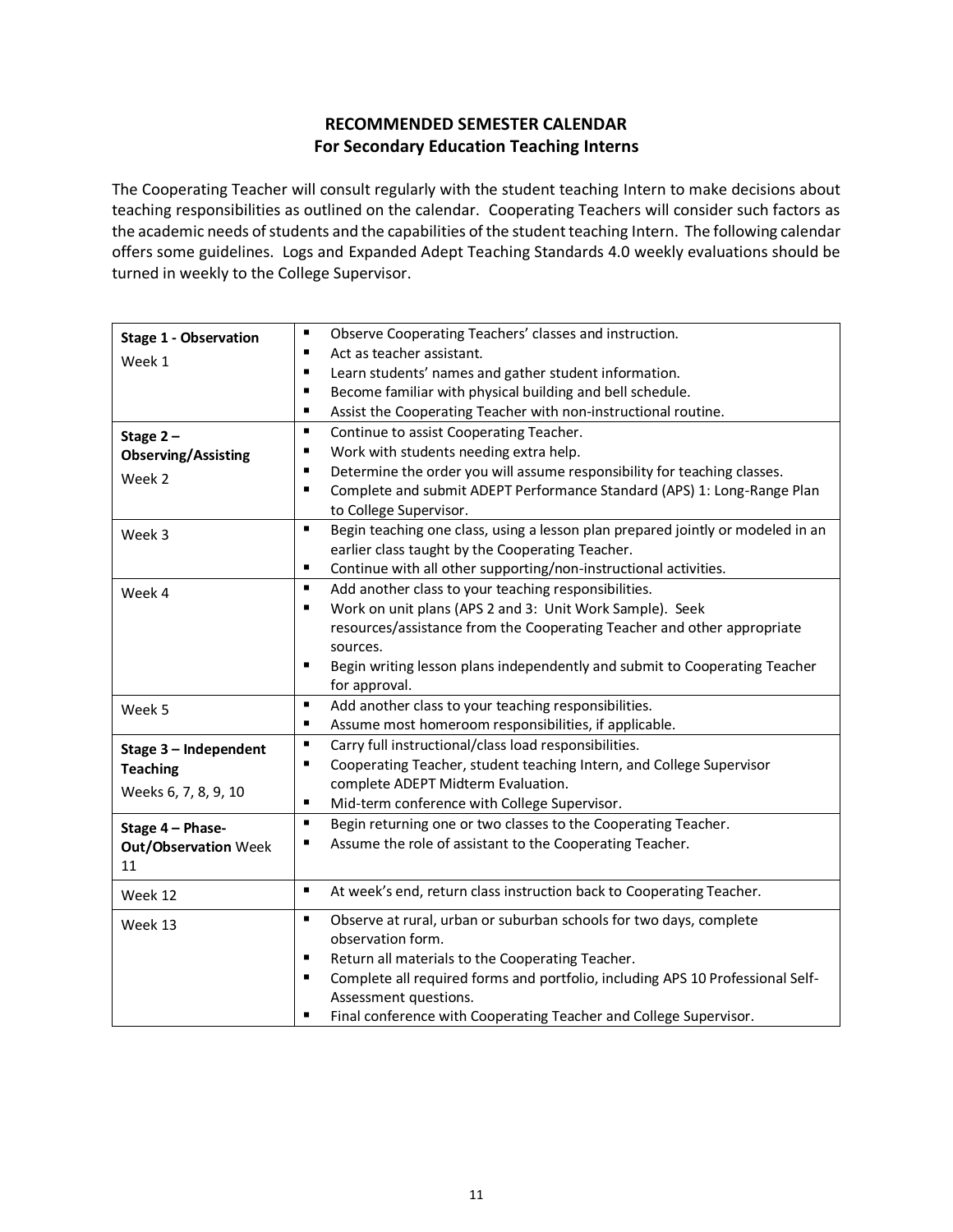# **RECOMMENDED SEMESTER CALENDAR For K – 12 Physical Education Teaching Interns with Two Rotations**

The Cooperating Teacher will consult regularly with the student teaching Intern to make flexible and ongoing decisions about the calendar. Cooperating Teachers will consider such factors as the readiness of the student teaching Intern, the ability of pupils, classroom management issues, and the subject matter. The student teaching Intern is required to teach full time for two weeks at each placement. Three weeks at each placement is more desirable. The following calendar offers some guidelines. Logs and teacher Expanded ADEPT Teaching Standards 4.0 (SCTS 4.0) weekly evaluations should be turned in weekly to the College Supervisor.

| Stage 1 -          | $\blacksquare$<br>Observe Cooperating Teachers' classes and instruction.                      |
|--------------------|-----------------------------------------------------------------------------------------------|
| <b>Observation</b> | Learn students' names and gather student information.<br>$\blacksquare$                       |
| Week 1             | Become familiar with physical building and bell schedule.<br>$\blacksquare$                   |
|                    | Assist the Cooperating Teacher with non-instructional routine.<br>٠                           |
|                    | Work on ADEPT Performance Standard 1 - Long-Range Plan.<br>٠                                  |
| Stage $2-$         | Continue assisting Cooperating Teacher.<br>٠                                                  |
| Observing/         | Begin co-teaching or working with students needing extra help.<br>٠                           |
| <b>Assisting</b>   | Determine the order you will assume responsibility for teaching classes.<br>$\blacksquare$    |
|                    | Start teaching parts of classes after the teacher models the lesson in an earlier class.<br>п |
| Week 2             | Reflect on how your lesson could be improved by observing the teacher again and               |
|                    | modeling other classes.                                                                       |
|                    | Continue to use Cooperating Teacher's plans as you begin to teach more classes.               |
|                    | Complete and submit ADEPT Performance Standard (APS) 1: Long-Range Plan to College<br>٠       |
|                    | Supervisor.                                                                                   |
|                    | Work on unit plans (APS 2 and 3: Unit Work Sample). Seek resources/assistance from            |
|                    | the Cooperating Teacher and other appropriate sources.                                        |
| Week 3             | Begin working into full-time teaching using the teacher's plans or your own that have<br>٠    |
|                    | been developed with Cooperating Teacher's help.                                               |
|                    | Work into full-time teaching by adding another class or two each day until teaching all<br>٠  |
|                    | classes by the end of the week.                                                               |
|                    | Complete and turn in unit plans to College Supervisor after approval of the Cooperating       |
|                    | Teacher.                                                                                      |
|                    | Continue with all other supporting/non-instructional activities.<br>$\blacksquare$            |
|                    | Plan lessons independently for use in the next two weeks. Submit to College Supervisor        |
|                    | after approval of the Cooperating Teacher.                                                    |
| Stage $3-$         | Carry full instructional responsibilities.<br>٠                                               |
| Independent        | Complete and submit EXPANDED ADEPT TEACHING STANDARDS 4.0Midterm Evaluation<br>п              |
| Teaching Week 4 -  | Summary (optional at the discretion of College Supervisor).                                   |
| 5                  | Complete Professional Dispositions Score Sheet on LiveText.<br>٠                              |
|                    |                                                                                               |
| Stage 4 - Phase-   | Return classes one or two at a time to the Cooperating Teacher and assume role of<br>٠        |
| Out/Observation    | assistant by the end of the week.                                                             |
| Week 6             | Complete forms for APS 10 and all other assignments in the portfolio.<br>$\blacksquare$       |
|                    | Observe at a rural, urban or suburban school for one day, complete observation form.<br>٠     |

## GO TO NEW PLACEMENT AND REPEAT THE FIRST SIX WEEKS

During Week 13: Complete the write up of your reflective evaluation of your Internship experience at both placements, including APS 10 Professional Self-Assessment questions.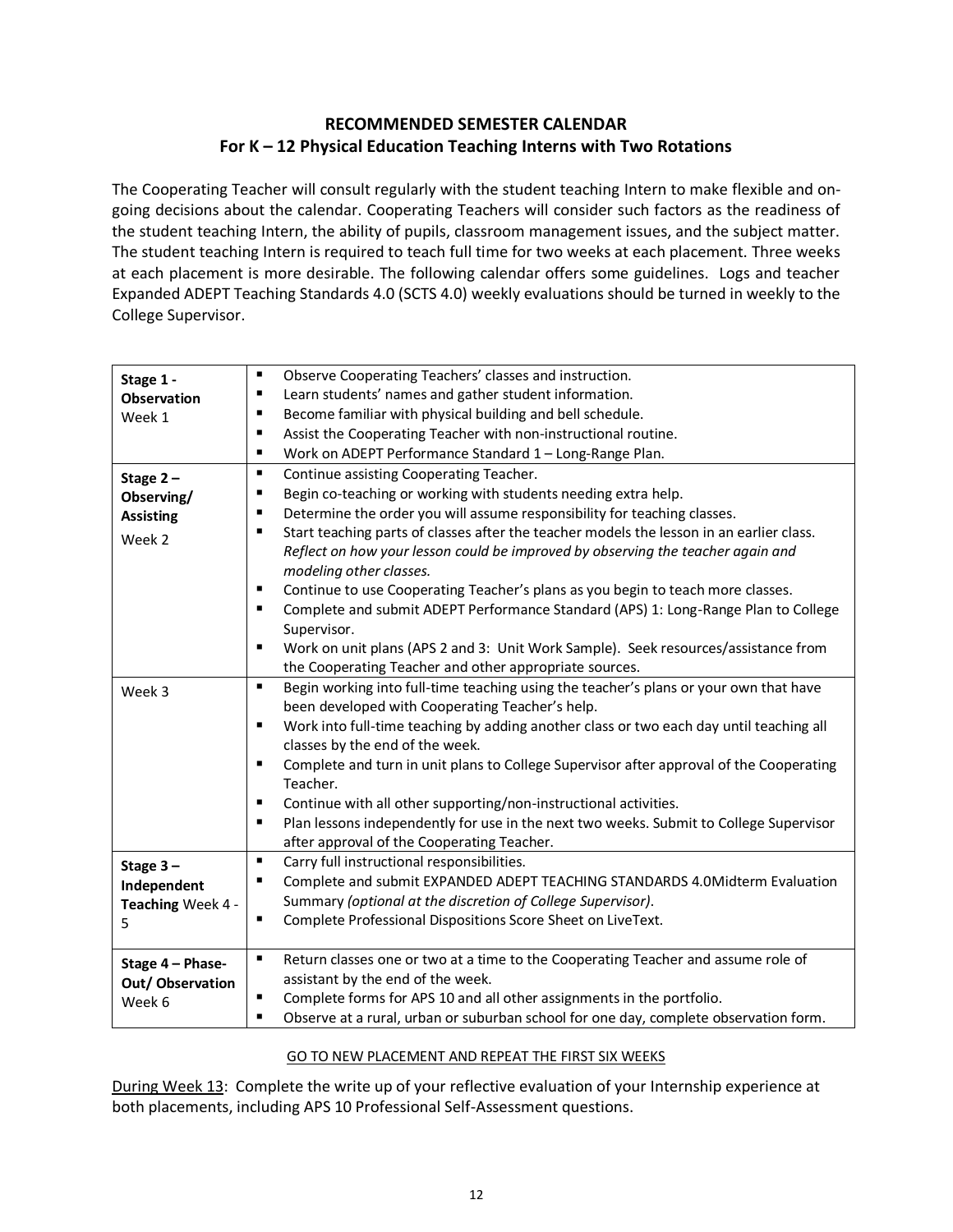#### **Section 3: Expectations of the Student Teacher Intern**

The student teaching Intern is an apprentice in a laboratory setting who works under the supervision of a Cooperating Teacher. The Cooperating Teacher with the assistance of the College Supervisor will work to guide and support the Intern's professional growth and development.

The student teaching Interns are guests in the public school and in no way should see themselves as personnel with freedom and autonomy. It is expected that the teaching Internship should be a time to experiment and try a variety of instructional strategies and materials. However, all instructional activities must be reviewed and approved by the Cooperating Teacher. The teaching Intern has an obligation to become a part of the team and work cooperatively with all members of the professional staff. It is essential that the teaching Intern adhere to the highest ethical standards.

Failure to meet responsibilities and/or unprofessional behavior will result in the termination of the teaching Internship. This termination can originate from the College Supervisor, Cooperating Teacher, or other school personnel.

#### A. **Responsibilities**

In addition to the goals and objectives for the Teaching Intern set forth earlier in these Guidelines, he/she is expected to:

- 1. read all materials provided in the seminars: the student Intern will be held responsible for the contents;
- 2. attend all scheduled Citadel campus meetings and seminars;
- 3. attend all classes in the cooperating school for a full sixty (60) days;
- 4. recognize the "guest" status of the Intern in the school;
- 5. recognize that final authority for classroom procedures rests with the Cooperating Teacher;
- 6. demonstrate active rather than passive behavior in the classroom by volunteering to assume responsibilities, preparing lesson plans that go beyond textbook suggestions, and asking questions concerning objectives and overall plans;
- 7. demonstrate a professional manner at all times;
- 8. participate in The Citadel's Zucker Family School of Education EXPANDED ADEPT TEACHING STANDARDS 4.0orientation sessions for student Interns;
- 9. read and comply with all approved policies and practices of the cooperating school;
- 10. keep accurate records as required by the cooperating school and college;
- 11. participate in all duties, school meetings, and activities in which the Cooperating Teacher is involved. Assignments of Interns do not include activities or duties assigned to the Cooperating Teacher for which any additional stipend is received;
- 12. participate in parent/teacher conferences conducted by the Cooperating Teacher;
- 13. become knowledgeable about all available audio/visual aid equipment and library materials and how to incorporate their use in the classroom;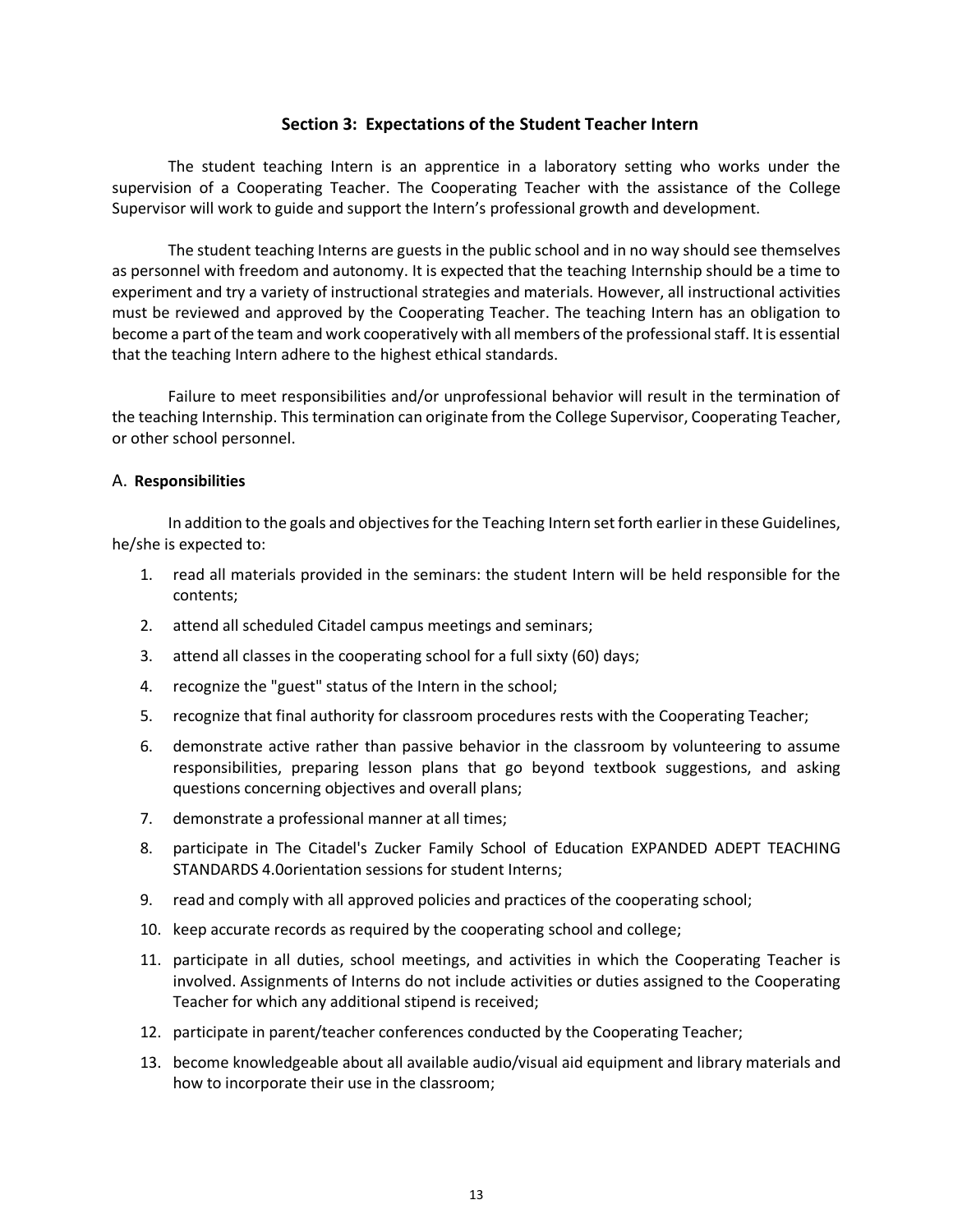- 14. immediately learn the names of the students;
- 15. prepare lesson plans one week in advance, submit to the Cooperating Teacher, and upload into the LiveText electronic portfolio;
	- Physical Education Teaching Interns prepare lesson plans one week in advance, submit to Cooperating Teacher who initials, and submit a copy to College Supervisor prior to the week of teaching. Final copies will be placed in portfolio.
	- All others prepare lessons as described above.
- 16. maintain in the portfolio reflections that include positive and negative feedback from the Cooperating Teacher and College Supervisor;
- 17. keep a log as directed by the Guidelines;
- 18. observe for two days at appropriate rural, urban, and/or suburban school and complete reports for electronic portfolio using the form in the Appendix.
- 19. to avoid grade penalty, submit forms and materials to The Citadel promptly as directed;
- 20. complete EXPANDED ADEPT TEACHING STANDARDS 4.0 process, including mid-term and final self-assessments (Physical Education - use final and check list at each experience site; a mid-term evaluation are optional at each experience site.
- 21. complete a student Intern inventory and submit it to the Cooperating Teacher prior to beginning placement (Physical education Interns - one per teacher);
- 22. obtain the home phone number of the Cooperating Teacher, the College Supervisor, and the office number of the cooperating school; and
- 23. organize and submit a complete electronic portfolio as specified in the Guidelines.

#### B. **Absences**

Student teaching Interns are expected to be present in the cooperating school every day and are required to follow the school district's holiday schedule rather than the college's holiday schedule. If it becomes necessary to be absent, Intern MUST CONTACT via phone/email the (1) Cooperating Teacher, (2) College Supervisor and (3) director of Internships & field experiences**.** Absences should be only for illness, death in the immediate family, or direct involvement in or occurrence of catastrophic events. Failure to notify the appropriate individuals will result in disciplinary action. Days missed must be made up so that sixty (60) full continuous days of student teaching are completed as required by State law. If an Intern is absent more than two days, s/he must meet with the Director of Internships & Field Experiences to assess her/his continuation in EDUC 499/EDUC 520/PHED 499/HESS 620. The Director will be in close communication with the College Supervisor and the Cooperating Teacher about the situation.

#### C. **Substitute Teaching/Employment by the School District**

Student teaching Interns may not under any circumstances for any part of the school day be used as substitute teachers. Interns may not, in any capacity, be paid employees in the cooperating school or district.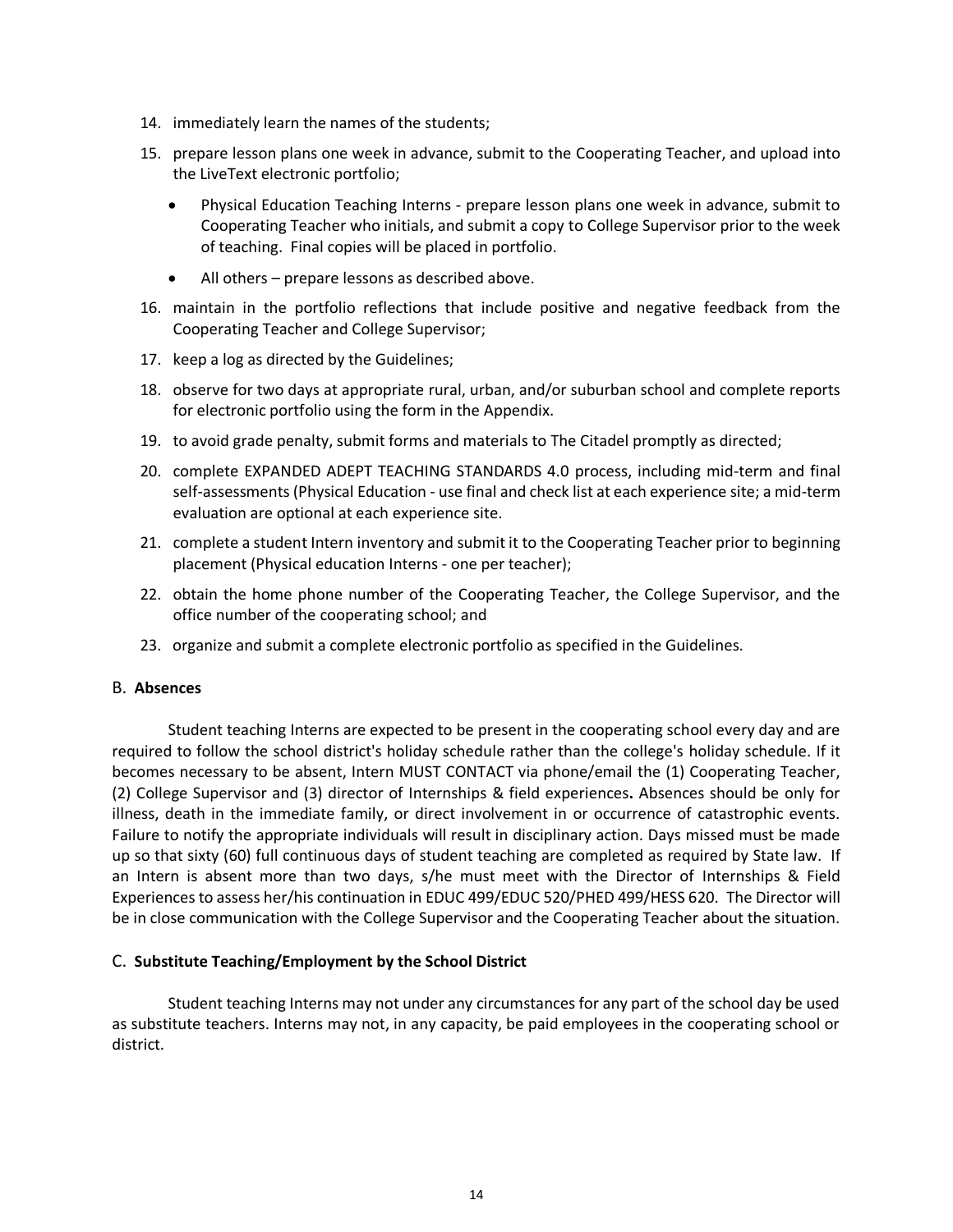#### D. **Confidentiality of Student/School Information**

Confidentiality of information pertaining to students is critical. Official school matters including information about students and personnel must not be discussed outside of the professional setting.

#### E. **Corporal Punishment**

Under no circumstances may a teaching Intern in any school, use corporal punishment, threaten to use corporal punishment, or be an official witness to corporal punishment.

#### F. **Use of Personal Automobile**

Transportation to and from the cooperating school is the Intern's responsibility. The Intern should not under any circumstances transport students in his/her automobile. This includes field trips that are officially sponsored by the school or school district.

## G. **Legal Responsibility**

Student teaching Interns are not given any defined legal status in the public schools in South Carolina. Regularly employed teachers do have a legal responsibility for their classroom. For example, if a teacher through negligence allows a child to be injured in the classroom, that teacher may be brought to trial and may have damages assessed. It is generally assumed that the legal responsibility of the regular teacher cannot be passed to the Intern; however, this is an un-adjudicated point. Therefore, as a precaution it is suggested that you contact a local representative of a professional education association to inquire about student Interns' insurance. It can provide you with liability insurance (See form appendix). While in all probability you will never need this coverage, the almost negligible cost suggests the wisdom of having liability insurance. This coverage would be available to assist in defense and damages assessed due to legal action taken by the student or parent. These funds would be available only if the student Intern has not violated any school district policies or regulations in carrying out job responsibilities.

## H. **Professional Conduct**

Student teaching Interns are expected to conduct themselves as professional educators at all times. This professionalism relates to dress, demeanor, language, preparation, punctuality, and attendance. Fraternization with students in social situations and communication of a personal nature by phone or email are not permitted. The use of controlled substances is a violation of The Citadel's policy and South Carolina law. Interns who engage in unprofessional, unethical, or illegal behavior will be removed immediately from the cooperating school and dismissed from the education program.

Cadets teaching in the classroom are required to wear appropriate leave uniform - P. E. Interns wear leave uniform to and from school. In their school, they must wear a collared (golf type) shirt, socks, tennis shoes, shorts and coaching pants approved by their school for their Cooperating Teacher. All undergraduate cadet Interns must have their hair cut and be shaved according to cadet regulations. M.A.T. Interns are required to conform to individual school dress policy. The Citadel does not permit "dress down days" for student teaching Interns.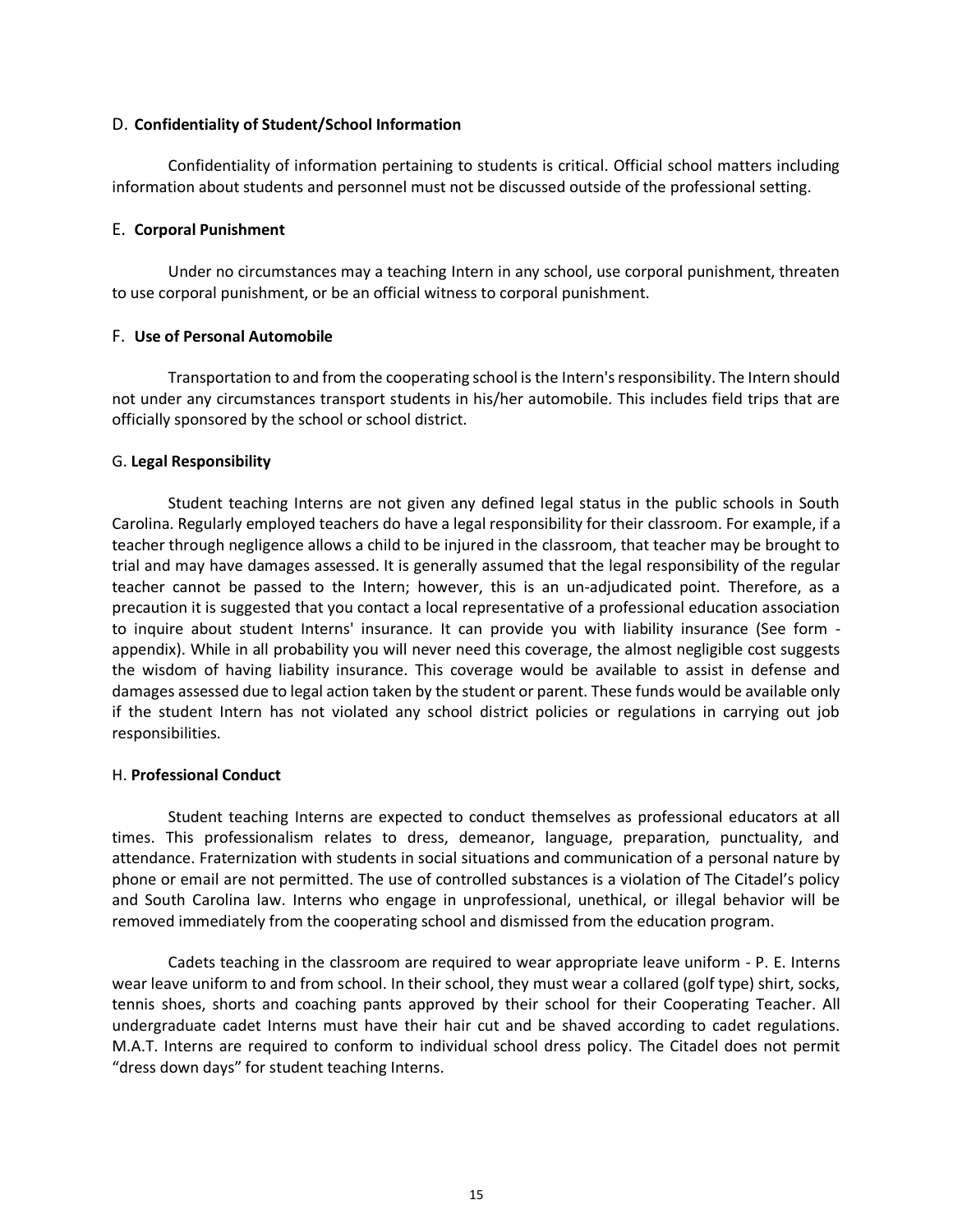#### **I. Visits by Arts and Sciences Faculty**

A Citadels' Content Supervisor, certified with 7-12 teaching experience in the content area of the teaching intern, will schedule a minimum of two classroom observations. The faculty member will use the South Carolina Teaching Standards 4.0 performance standards to assess the Intern's performance and ability to manage subject area content. This will be included in the student's LiveText portfolio in the Zucker Family School of Education and reviewed by the College Supervisor at the time of the midterm and final evaluation process to aid in the determination of the student Intern's course grade. The criteria for judging content knowledge and performance is based on the indicators reflected in the South Carolina Teaching Standards 4.0 performance standards. Please refer to the appendix for specific content indicators.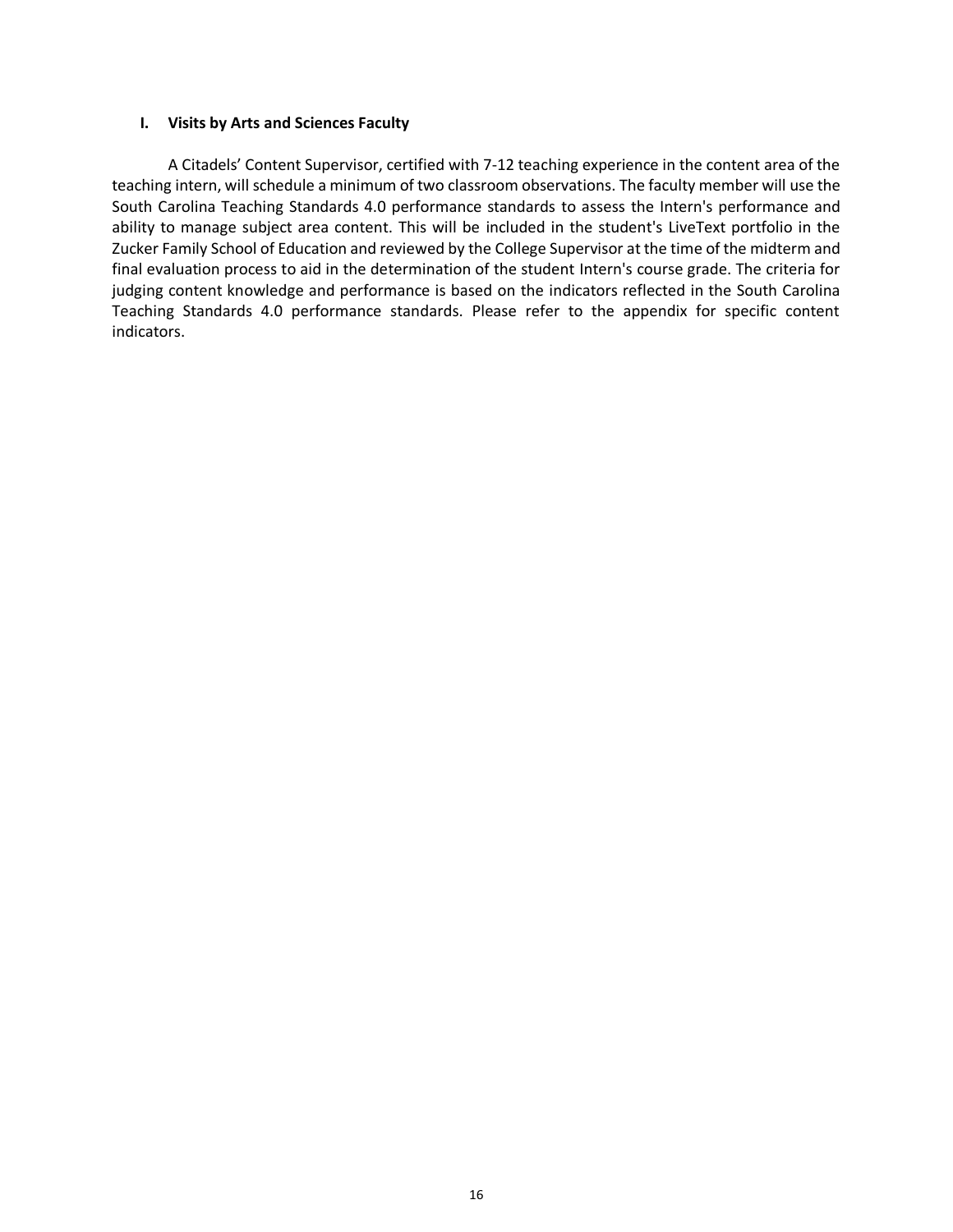## **Section 4: Expectations of the Cooperating Teacher**

The Cooperating Teacher is the person who works on a daily basis with the student teaching Intern. Collaboration between the two individuals is necessary as the Intern begins to develop professional competence. Initially, the Cooperating Teacher will oversee the activities of the Intern very carefully and extensively. As the Intern becomes more proficient, the Cooperating Teacher will transfer increasing duties and responsibilities to him/her. Ultimately, the student teaching Intern should function in the total teaching role by maintaining and undertaking all duties and activities normally performed by the Cooperating Teacher. Throughout the Internship, the Cooperating Teacher is encouraged to develop and sustain a cooperative relationship with the Intern. In the rare instance where a Cooperating Teacher needs to be absent for an extended time, an alternative placement may be made.

#### A. **Responsibilities**

To assist the teaching Intern in achieving a successful student teaching experience, each Cooperating Teacher is expected to:

- 1. attend the orientation for Cooperating Teachers;
- 2. accept the Intern as a novice teacher (provide a warm, supportive atmosphere in the classroom and general school environment);
- 3. establish a specific time for joint planning and evaluation;
- 4. acquaint the Intern with instructional materials, supplies, and equipment available;
- 5. assist the Intern in planning a schedule of activities leading from observation to full-time teaching;
- 6. confer regularly with the Intern to establish positive and constructive approaches to classroom management, discipline, and teaching techniques;
- 7. involve the Intern in planned opportunities to observe and participate in a wide variety of professional experiences both in class and outside of class (i.e., P.T.A., parent conferences, student clubs, and field trips);
- 8. provide opportunities for the Intern's professional growth through attendance at professional meetings and staff meetings;
- 9. enhance the Intern's progress by providing constructive criticism and informative feedback on a daily basis;
- 10. participate in regular conferences with the College Supervisor and contact the supervisor with all questions or requests for assistance;
- 11. submit EXPANDED ADEPT TEACHING STANDARDS 4.0Midterm (optional for P.E.) and Final Evaluation Forms (at the conclusion or each placement for P.E. Interns) and discuss these reports with the College Supervisor and Intern at specified times;
- 12. assist the Intern when necessary in anticipating needs, addressing apprehensions, minimizing fears, and supporting expectations of the Intern;
- 13. demonstrate exemplary teaching techniques and professional responsibility in every phase of the experience;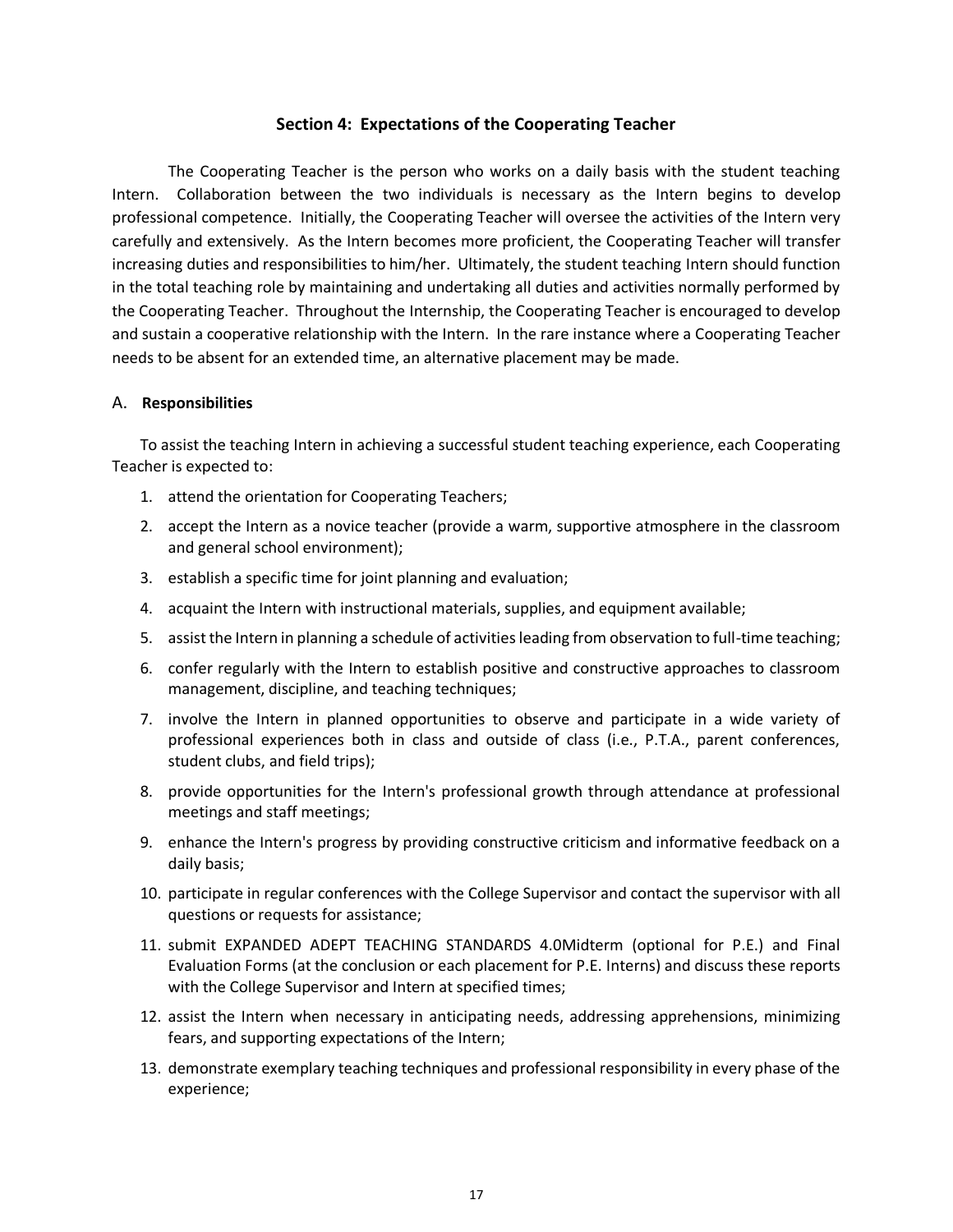- 14. maintain responsibility for the academic progress of pupils by continuing to monitor individual progress and providing instructional assistance as needed;
- 15. maintain legal responsibility for the physical well-being of pupils by frequently monitoring classroom conditions throughout the student teaching experience;
- 16. conduct two formal ADEPT observations of Intern;
- 17. complete a written critique each week (see "ADEPT Weekly Intern Evaluation Form") and submit to the Intern for placement in the Intern's required "Portfolio" under the section "Cooperating Teacher/supervisor comments";
- 18. engage in ongoing communication with the College Supervisor regarding the Intern's progress; and
- 19. utilize the professional partnership between the Cooperating Teacher and Interns to enhance student learning.

#### B. **Absences of Cooperating Teachers**

During a Cooperating Teacher's absence teaching Interns may not under any circumstances for any part of the school day be used as substitute teachers. If it becomes necessary for the Cooperating Teacher to be absent on a regular day of teaching, she/he should notify the school administrator and request the assignment of a substitute. It is inappropriate for a Cooperating Teacher to be assigned a substitute's role in another teacher's classroom.

#### C. **Preparation for the Student Teaching Intern**

Please give high priority to the establishment of the teaching Intern's status before his/her arrival. The pupils should know that an Intern is coming and be prepared for the change that will occur when the teaching responsibilities are shared by the Cooperating Teacher and the teaching Intern.

#### D. **Initial Visit of Student Teaching Intern to the Cooperating School**

The student teaching Intern has been advised to call you to make an appointment for an initial visit. The Intern will report to the office and will be assisted by office personnel. During the visit, it is suggested that you provide the Intern with the following:

- 1. copies of the faculty and student handbooks;
- 2. an introduction to members of the faculty and staff;
- 3. a tour of the school;
- 4. general information about the school and community;
- 5. a copy of the school district calendar and related materials;
- 6. a copy of the your class schedule; and
- 7. teacher's editions of textbooks and curriculum guides.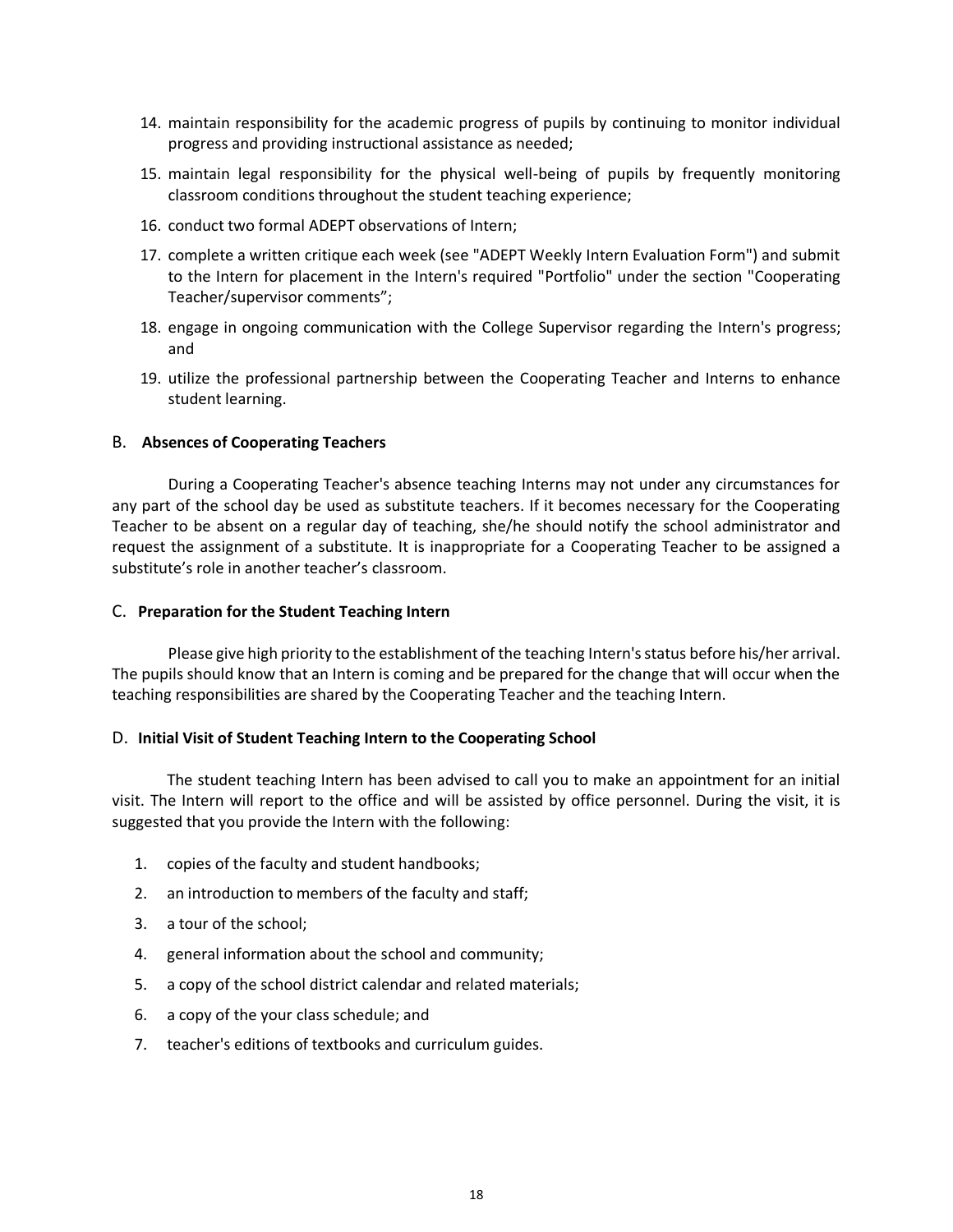## E. **First Day Student Teaching Intern is in Attendance**

Although the Intern will spend most of the first week observing, a table or a desk for his/her use is particularly helpful. The Intern may be tentative or apprehensive in the initial effort to teach a class. The Cooperating Teacher needs to be cognizant of the fact that the Intern has been thrust into a situation that is very different from the college environment and that he/she will need assistance in making the transition into a new role.

# F. **Introduction of the Student Teaching Intern to the Classes**

An introduction of an Intern does more than present a name to a group of pupils. It can convey enthusiasm, optimism, and confidence regarding the contributions the Intern will make to the learning process.

The following may be helpful in designing an effective introductory statement:

- 1. Project the feeling of sincerity and excitement at having the Intern as part of the class;
- 2. Recognize the competency of an Intern. Specify major areas of study. Describe any particular experiences or achievements related to areas of study;
- 3. Create prestige. The term "practice teacher" should be avoided as it may have a derogatory connotation. Emphasize the academic success that precedes the Internship. The Interns are completing the last requirement for graduation and initial certification as a teacher.
- 4. Indicate confidence in the Intern. Project the feeling that you know the student can work successfully in the classroom;
- 5. During the introduction, give the Intern an opportunity to speak to the class.

## G. **First Week of Student Teaching Internship**

The teaching Internship should be thought of as a time to study teaching as well as to experience teaching. It is a time to put untried ideas to the test in a variety of real situations and to study the results. Introduction into teaching should be a gradual process in which the teaching Intern assumes responsibility for a few basic activities. As the Intern gains experience and confidence, more assignments can be added. A warm, supportive environment that facilitates risk-taking is essential for the Intern's success.

Possible activities during the observation period are:

- 1. carrying out brief teaching activities with individuals or small groups;
- 2. distributing and collecting papers;
- 3. assisting in checking attendance;
- 4. assisting in supervising;
- 5. helping in administering tests and quizzes;
- 6. assisting in laboratory and project work;
- 7. working with individuals or small groups;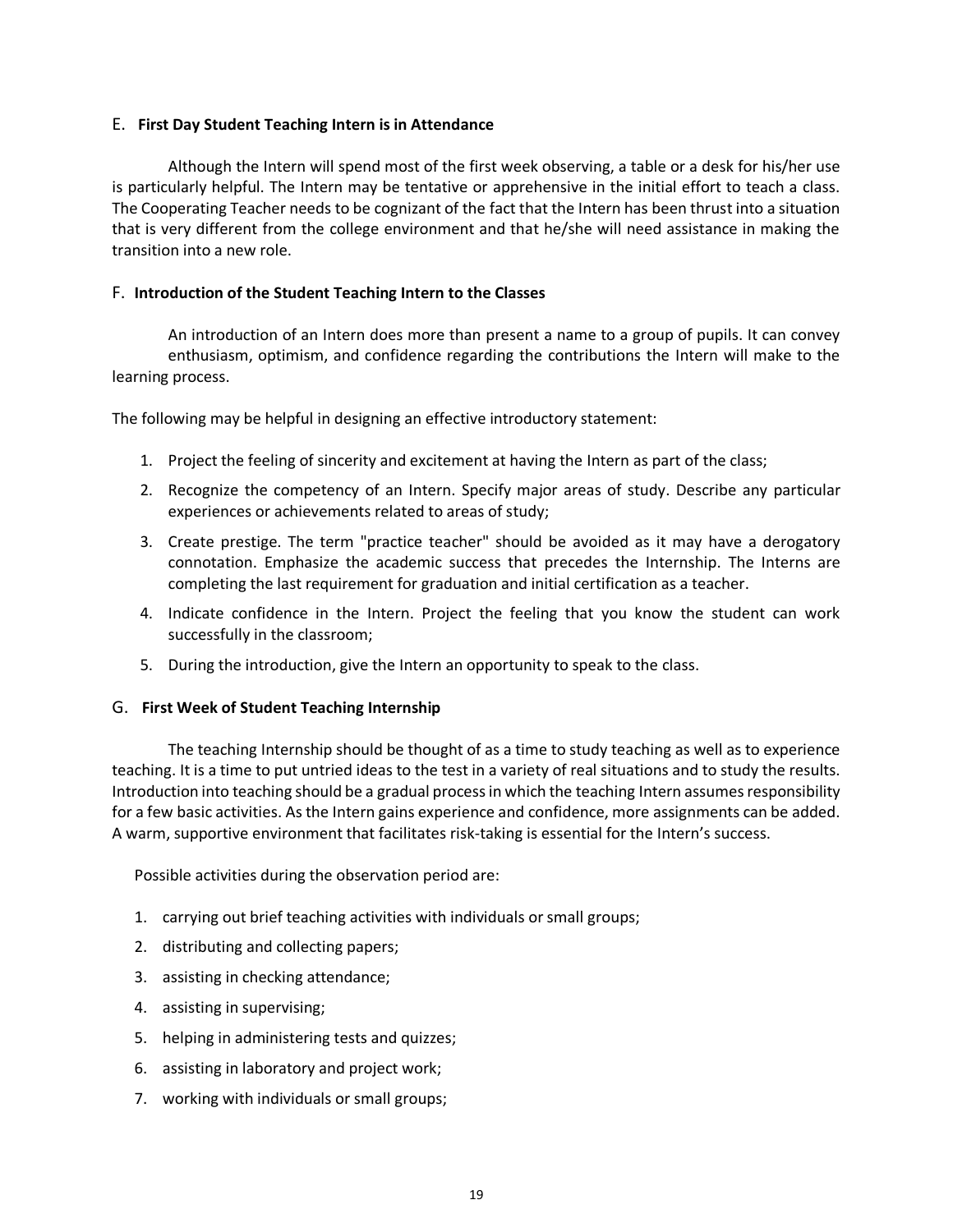- 8. operating equipment;
- 9. assisting the teacher with demonstrations; and
- 10. explaining a specific procedure or technique.

#### H. **Acceptance of Responsibility by the Student Teaching Intern**

The professional teaching Internship allows both the Cooperating Teacher and the teaching Intern to share in the responsibility of guiding the learning of pupils. The professional relationship that evolves over the

12-week period promotes a sense of collegiality and cooperation within the school setting.

#### **Successful Cooperating Teachers have used the following:**

- 1) Teaching collaboratively:
	- a) the Cooperating Teacher works with part of the class and the Intern works with another section,
	- b) joint instruction (presentation by both), and
	- c) one teaches and the other demonstrates or assists.

#### 2) Sharing teaching responsibilities:

- a) maintaining records and reports,
- b) doing lunchroom supervision, and
- c) directing homeroom activity.
- 3) Assigning the Intern tasks that illustrate the Cooperating Teacher's confidence.
- 4) Working with pupils who need professional assistance (knowledge, creative tasks, learning problems).

#### I. **Guidance of the Student Teaching Intern**

Since the classes are the legal responsibility of the Cooperating Teacher, it is of utmost importance that the pupils continue to progress as they did before the Intern's arrival. As the Cooperating Teacher and the Intern plan and work together, student learning should be enhanced through individual, small groups, team teaching, and a variety of other instructional strategies.

The Intern is required to prepare lesson plans and instructional materials a week in advance. The plans will be submitted for the Cooperating Teacher's approval no later than the Wednesday before the week of instruction.

The Intern is likely to adopt the procedures and strategies used by the Cooperating Teacher. The Cooperating Teacher is encouraged to allow the Intern to experiment with some different techniques and ideas. Trust in the Intern's ability to be successful is of tremendous importance to her/his development as a teacher. At the same time, the responsibility of a Cooperating Teacher is to be a model of professional competence.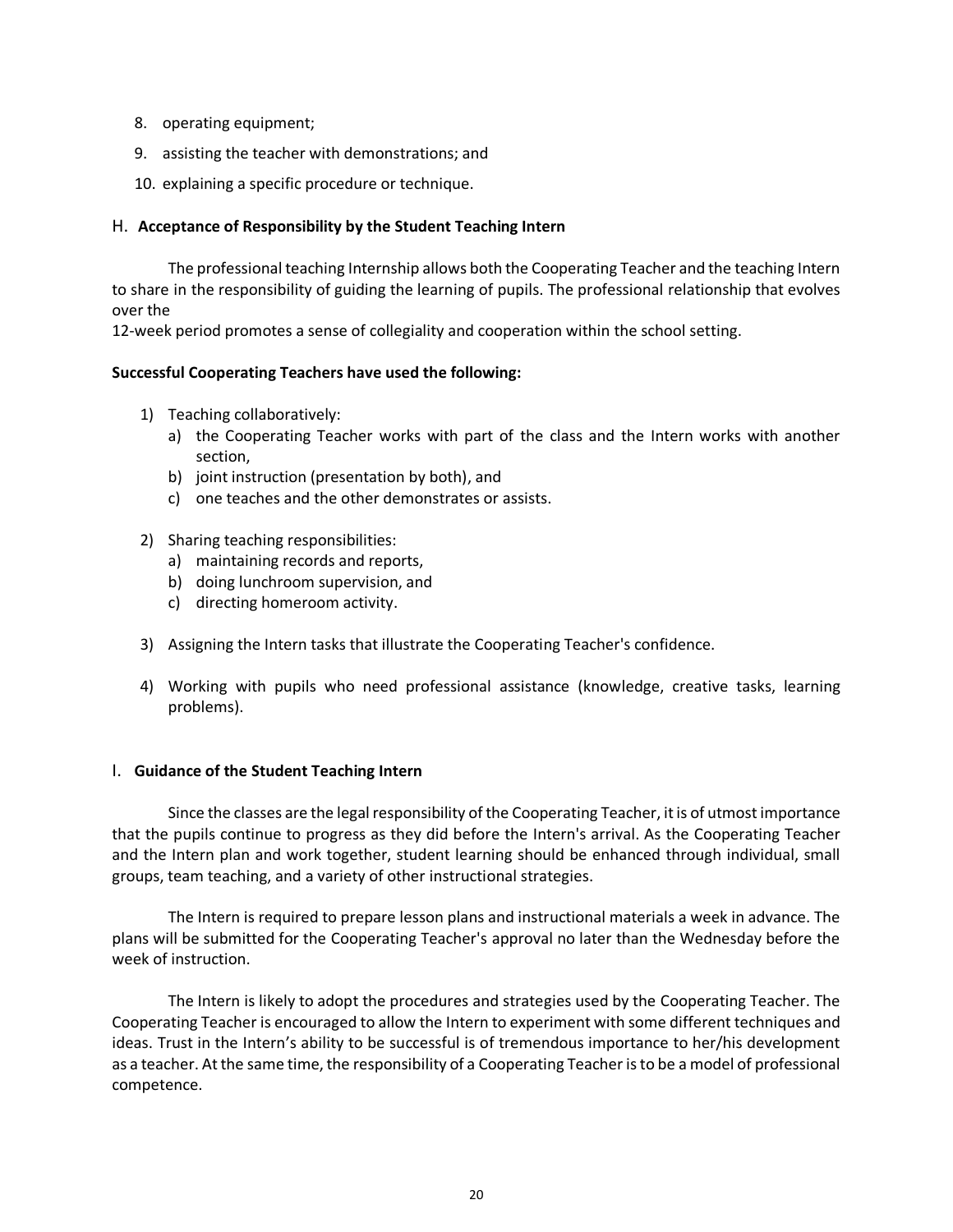Observation of the Student Teaching Intern

The Cooperating Teacher will remain in the classroom to observe instruction and provide feedback on the Intern's performance. Initially, the Cooperating Teacher should provide constant supervision of the Intern. The Cooperating Teacher will gradually relinquish control in the classroom, as the Intern becomes an effective manager and instructor. Since the Cooperating Teacher completes weekly written evaluation reports, it will be necessary to continue supervision in the room regularly throughout the assignment.

While observing the teaching Intern, the Cooperating Teacher may:

- 1) quietly move around in the back, checking materials, setting up displays, or checking references;
- 2) appear preoccupied by such activities as grading papers or leafing through some publications;
- 3) arrange to work with an individual or a small group of pupils while the Intern is involved in teaching;
- 4) show positive reinforcement through smiles and other encouraging facial expressions;
- 5) avoid interruptions in class (Interruptions from the Cooperating Teacher should occur only in extreme circumstances. A mistake in content can be discussed with the Intern later, and the Intern can make any necessary explanations on the following day without losing the respect of the class or composure and self-confidence.); and
- 6) make follow-up suggestions that emphasize the improvement of learning for the class.

#### J. **Feedback on Performance of the Student Teaching Intern**

Once each week the Cooperating Teacher will prepare a written evaluation of the Intern uploaded to the electronic portfolio under "Weekly Cooperating Teacher Evaluation." This feedback should focus on the content, teaching strategies, and classroom management techniques that were implemented by the Intern. It is effective to list strengths and targets for growth. The Cooperating Teacher and Intern also should schedule a conference each week. These required conferences are essential to success in achieving the desired objectives.

During the Internship, the Cooperating Teacher will conduct two formal ADEPT observations and the College Supervisor will conduct four formal ADEPT observations. The student teaching Intern, Cooperating Teacher and College Supervisor will meet for a conference at least twice during the Internship (mid-term and final) to assess competence in the ADEPT performance dimensions.

When conferring with the Intern, the Cooperating Teacher should:

- 1) reassure the Intern in areas of strength and, at the same time, provide suggestions for areas of growth;
- 2) ask questions to promote reflection and provoke the Intern's own problem-solving (e.g., What do you think of ...? How could you explain that concept more clearly? What other approaches could you use?);
- 3) offer specific rather than general suggestions or references (Example: Instead of saying, "You need to be more assertive," say, "When Bob asked the question about homework, you were hesitant.");
- 4) ask "What if ..." rather than saying, "If you ...;"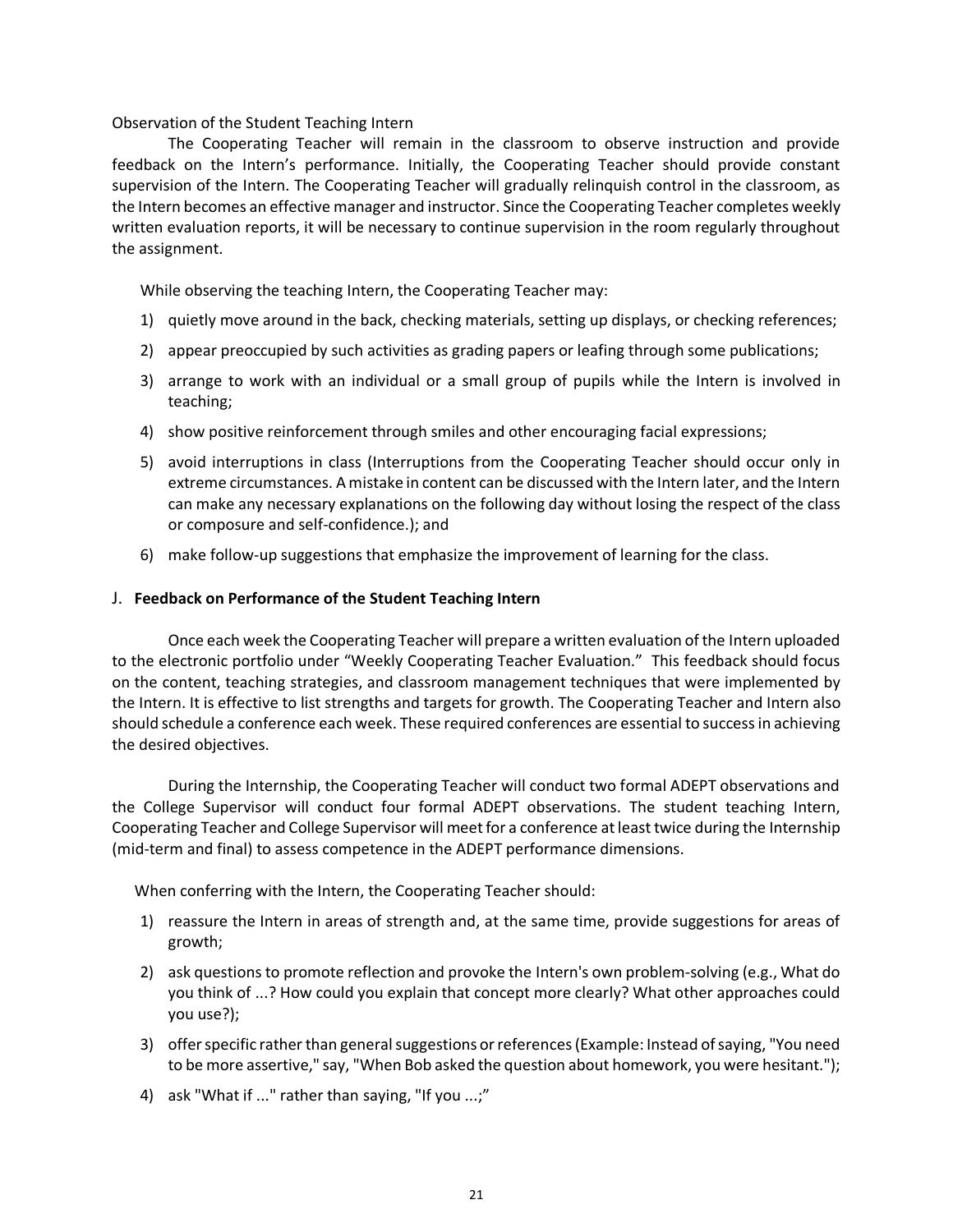- 5) use terms such as "effective," "helpful," and "creative," rather than "super" and "wonderful;"
- 6) set realistic goals for the Intern, and hold him/her accountable for meeting them; and
- 7) ask the Intern to summarize what was learned as a result of the conference.

## K. **Compensation Policy for Cooperating Teachers Policy Statement:**

In lieu of salary, school district personnel who supervise student Internships during the fall or spring semesters have the option of selecting a voucher or a stipend. The voucher authorizes payment for in-state enrollment for one 3 credit hour course at The Citadel, and the stipend offers compensation in the amount of \$250.00 for supervising one 6-credit or two 3-credit Internships or \$125 for supervising one 3-credit Internship or one physical education Intern for half of a semester. Vouchers are nontransferable, good for five years, and are not replaced if lost.

**Eligibility:** Cooperating Teachers, school counselor supervisors, student affairs supervisors, and school psychologist supervisors will be offered the compensation option based on appointment per semester.

**Procedure:** Cooperating Teachers and Site Supervisors will receive compensation information and necessary forms from the Director of Internships and Field Experiences. Completed forms are to be submitted before the end of the semester during which supervision of Intern took place.

**Issuance:** The Director of Internships and Field Experiences will process the forms and compensation will be mailed to the Cooperating Teacher/Supervisor at the conclusion of the Internship semester.

(Revised Policy: July 2012)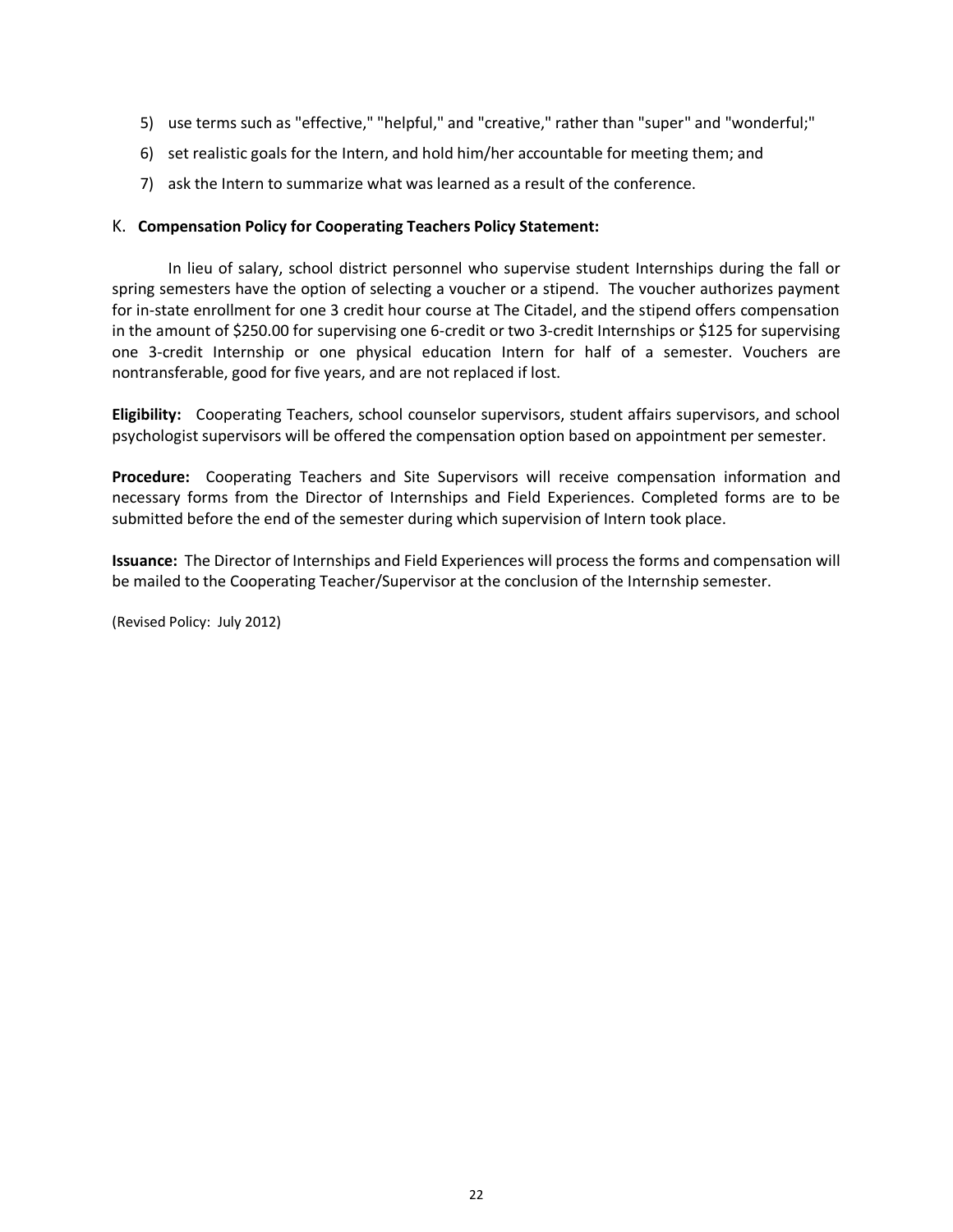#### **Section 5: Expectations of the College Supervisor**

The College Supervisor has the responsibility for preparing, guiding, and supervising the student teaching Intern during the period of orientation and the student teaching experience. The College Supervisor works closely with the school and Cooperating Teacher to ensure that each Intern is provided with the opportunity for a meaningful and comprehensive student teaching Internship.

Student teaching Interns will be visited by College Supervisors on a regular basis as individual schedules permit. The classroom visit should be followed by a conference. When necessary a three-way conference that includes the student teaching Intern, the Cooperating Teacher, and the College Supervisor may be held. The student teaching Intern, the Cooperating Teacher, or the College Supervisor may request these conferences. The College Supervisor will facilitate formal midterm and final conferences with the Cooperating Teacher and student teaching Intern to assess competence using the South Carolina Teaching Standards 4.0 performance standards.

Each College Supervisor is expected to:

- 1. attend the college's orientation program;
- 2. conduct orientation sessions for Cooperating Teachers when necessary;
- 3. conduct an orientation session for appropriate school administrators and other school personnel as required or requested;
- 4. become acquainted with the educational program and the instructional personnel of the cooperating schools;
- 5. administer the requirements and procedures of the specific student teaching course in which the student Intern is enrolled;
- 6. assist the Cooperating Teacher in supervising the student teaching Intern's performance;
- 7. evaluate the work of the student teaching Intern jointly with the Cooperating Teacher and the Intern;
- 8. serve as a resource teacher for the Intern;
- 9. provide counseling for the individual Intern concerning professional problems and refer the Intern to appropriate personnel for counseling concerning personal problems;
- 10. conduct seminars with the Interns. (Topics included may range from specific subject items of common interest to individual concerns requiring group discussion and assistance.);
- 11. provide student teaching Interns with notification of ADEPT timeline for completion of the assessment process;
- 12. engage in the ADEPT process and provide follow-up conferences with the Cooperating Teacher and Intern;
- 13. complete administrative responsibilities as required;
- 14. complete six site visits with a minimum of four observations of at least fifty minutes duration for each Intern;
- 15. complete ADEPT Midterm and Final Data Collection Forms and discuss these reports with the Cooperating Teacher and Intern at specified times;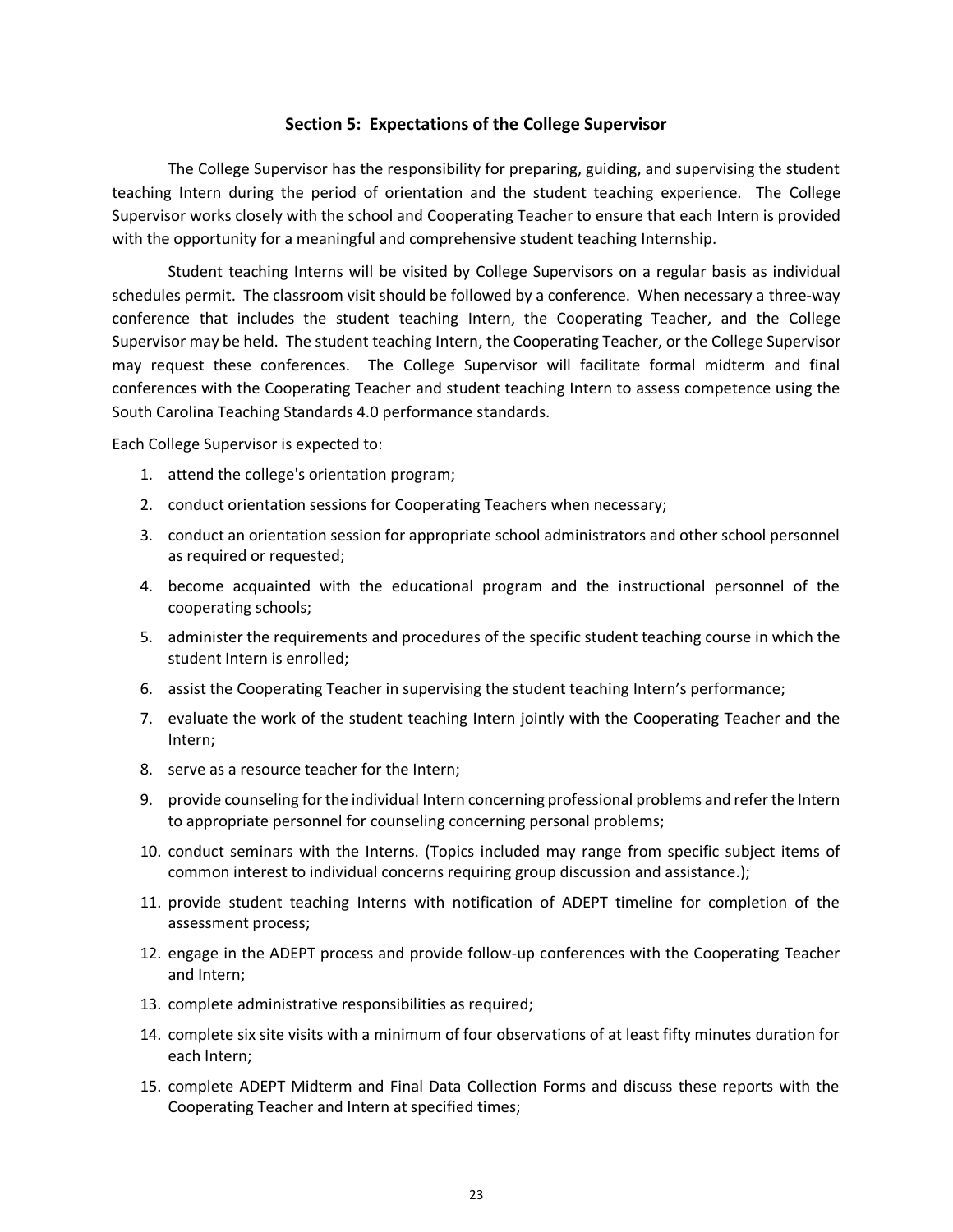- 16. inform the Cooperating Teacher of specific strengths and weaknesses of the Intern and solicit information from the Cooperating Teacher in order to best address the professional development of the student teaching Intern;
- 17. interact with the Cooperating Teacher and principal as professional peers and colleagues;
- 18. evaluate the Cooperating Teacher's effectiveness in working with the student teaching Intern;
- 19. conduct a summary conference/exit interview with the student teaching Intern and Cooperating Teacher;
- 20. and, as necessary, develop a formal plan to remediate deficiencies of the student teaching Intern.

## **Section 6: Expectations of the School Administrator**

The principal of the school serves as the educational leader and administrator for the school staff. The principal is responsible for the education program and all other activities carried on within the school. As the leader, the principal has certain responsibilities to and involvement with the student teaching Internship experience.

The principal or designated administrator is expected to:

- 1. develop a positive attitude in his/her school that participation in teacher training is a professional responsibility;
- 2. promote to the parents and community of the cooperating school a positive, public image regarding the student teaching Interns;
- 3. identify and recommend teachers in the school who will be asked to serve as Cooperating Teachers. This decision should be based on the satisfactory fulfillment of the school district's criteria for Cooperating Teachers and The Citadel's Department of Education accreditation standards listed in these Guidelines;
- 4. conduct an orientation for the student teaching Intern and introduce him/her to members of the faculty and staff;
- 5. provide facilities and materials necessary for a successful student teaching experience;
- 6. assist the student teaching Intern wherever possible to become a successful future teacher;
- 7. communicate expectations for the Cooperating Teacher and provide adequate support and supervision;
- 8. conduct exit interviews with the student teaching Intern(s); and
- 9. provide for the removal of inadequate student teaching Interns. In this matter, the principal maintains the right to request at any time, after consulting with the College Supervisor, Cooperating Teacher, and director of Internships & field experiences, the removal of any student teaching Intern for due cause (i.e., inappropriate actions, inadequate preparations, obvious personal deficiencies, or for any action detrimental to the school system).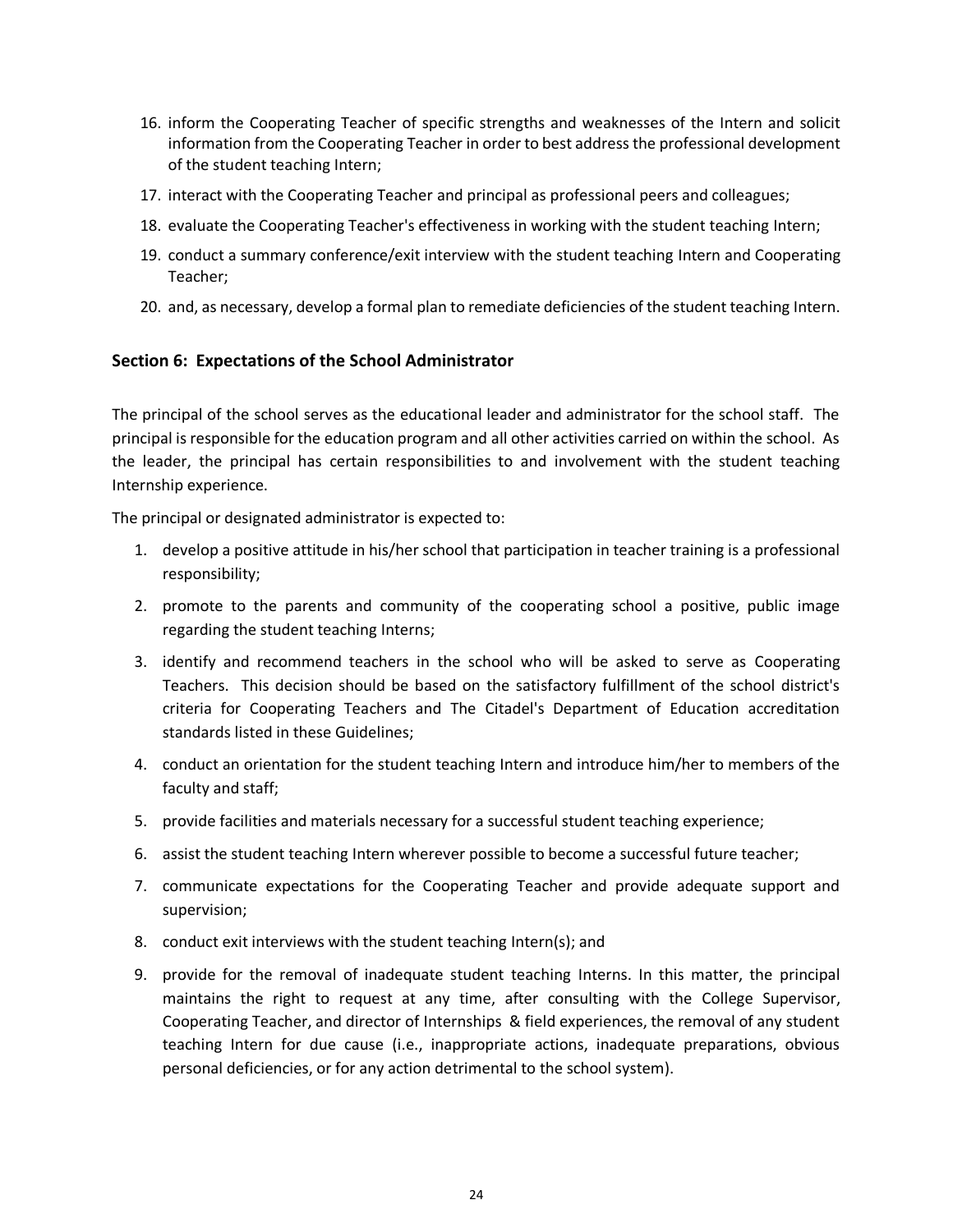#### **Section 7: South Carolina Expanded ADEPT Teaching Standards 4.0 Guidelines**

#### **ADEPT Overview**

South Carolina's system for Assisting, Developing, and Evaluating Professional Teaching (ADEPT) grew out of the knowledge that good teaching is fundamental to student achievement. Implemented statewide in 1998, the ADEPT system became a vital part of the state's overall teacher quality initiative. The Expanded ADEPT Support and Evaluation System (SCTS 4.0) represents yet another step in the journey of improving professional practice for the benefit of students. The Expanded ADEPT Support and Evaluation System 4.0 is designed for the continuous professional development of educators at all performance levels through an evaluation system that is valid, reliable, and fair and produces actionable and constructive feedback in support of professional growth. To better support educators with specific feedback related to professional practice, the South Carolina Department of Education (SCDE) adopted the National Institute for Excellence in Teaching (NIET) Teaching Standards 4.0 rubric. A working group of education stakeholders from across the state identified the NIET Teaching Standards 4.0 rubric as a tool that provides a common language for educator professional growth and development, providing relevant feedback that is necessary to build effective instructional leaders and college- and career-ready students. Implementation of the SC Teaching Standards 4.0 rubric will take place gradually, with training and preparation taking place in teacher preparation programs and districts prior to full implementation in 2018–19.

In addition to achieving the minimum score or better on appropriate examinations on both content and general teaching area knowledge, as established by the State Board of Education, teachers must successfully complete all EXPANDED ADEPT TEACHING STANDARDS 4.0 requirements in order to be eligible to advance to a professional teaching certificate. As its name implies, the EXPANDED ADEPT TEACHING STANDARDS 4.0 system addresses teacher performance through three primary processes: assisting, developing, and evaluating. Since these processes are interrelated, all of them occur in every phase of the career continuum. However, the emphasis placed on each process differs according to the needs and the career stage of the particular teacher. During the first phase of their careers, candidates enrolled in teacher education programs focus on *developing* the requisite knowledge, skills, and dispositions inherent in the EXPANDED ADEPT TEACHING STANDARDS 4.0 performance standards. EXPANDED ADEPT TEACHING STANDARDS 4.0 standards are among the state accreditation requirements for college and university teacher education programs. Upon entering the profession, new teachers receive *assistance* designed to promote their successful transition into professional practice. Research clearly indicates that providing support to new teachers enhances their teaching performance, increases student achievement, and improves teacher retention. Assessment at this stage is formative in nature, and development focuses on enhancing strengths and improving weaknesses related to the Expanded ADEPT Teaching Standards 4.0.

The third stage of ADEPT, formal *evaluation*, signals a dramatic shift in purpose. It is at this point that high-stakes, consequential decisions are made based on teaching performance. Given appropriate preparation and support during the previous two stages, most teachers are successful in achieving the high level of performance defined by the EXPANDED ADEPT TEACHING STANDARDS 4.0 standards. Nonetheless, the formal evaluation process is an important part of quality assurance. It is at the fourth and final stage, informal evaluation that the EXPANDED ADEPT TEACHING STANDARDS 4.0 system comes full circle. Once again, the primary focus is on professional developmen*t*, but in contrast to the initial stage, the responsibility for continuous professional growth now falls on the teacher. It is through this self-directed goals-based process that experienced, successful teachers are able to engage in lifelong learning and, further, to give back to the profession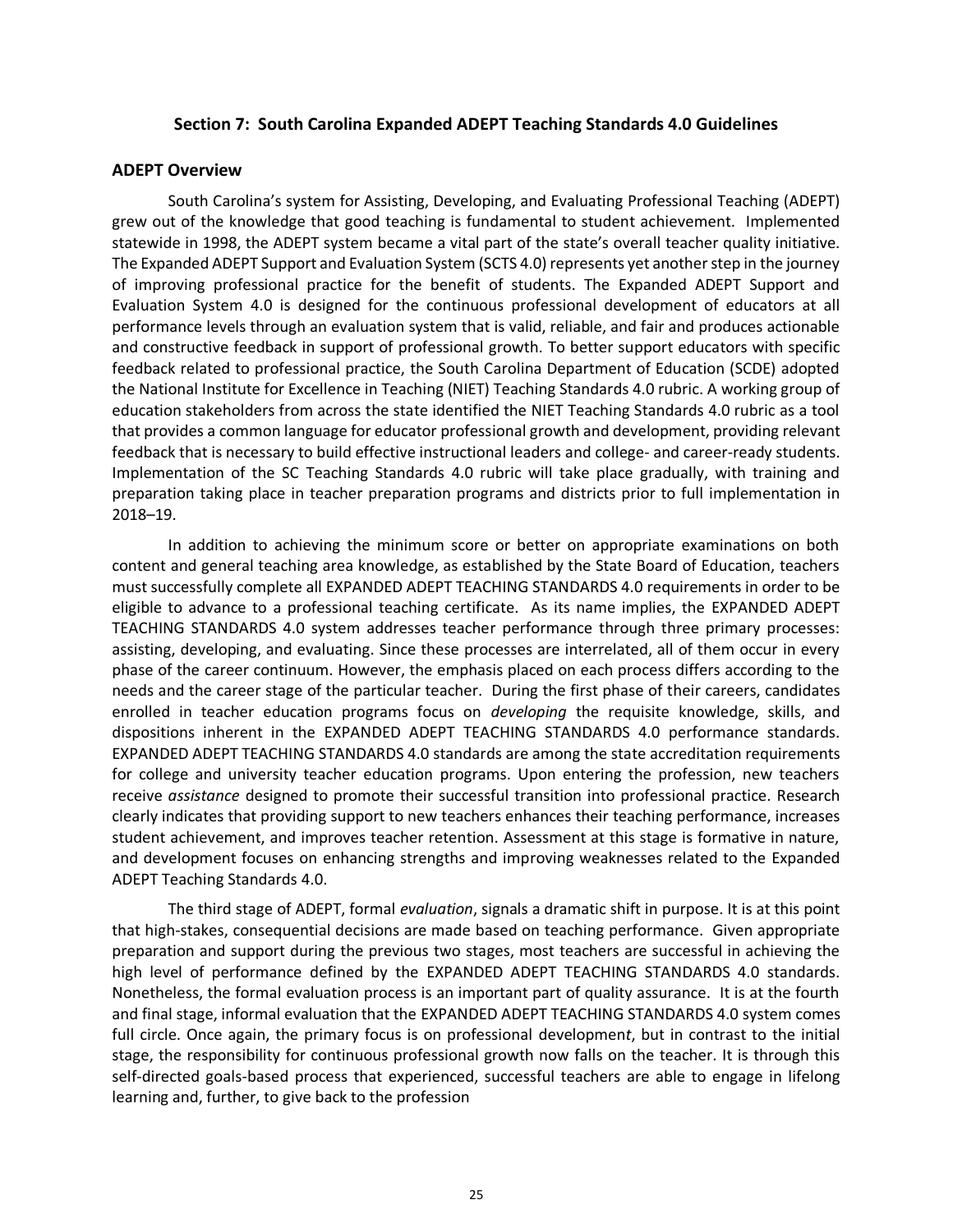# **Revised EXPANDED ADEPT TEACHING STANDARDS 4.0 Performance Standards for Classroom-Based Teachers**

#### **Introduction**

Central to the Expanded Adept Teaching Standards 4.0 system is a set of expectations for what teaching professionals should know, be able to do, and assume responsibility for accomplishing on an ongoing basis. These expectations, called the Expanded Adept Teaching Standards 4.0 Performance Standards, are the linchpins that connect all stages of a teacher's career, beginning with teacher preparation and continuing through induction, high stakes performance evaluation(s), and, finally, ongoing self-directed professional development. A teacher's proficiency in each of the standards is expected to occur developmentally and to increase continuously throughout the entirety of his or her teaching career.

The Expanded Adept Teaching Standards 4.0 consists of four performance standard domains for classroom-based teachers. For the purposes of the Expanded Adept Teaching Standards 4.0, the term *classroom-based teachers* refers to certified teachers of core academic subjects, related subjects (e.g., physical education, career and technology education), and special education. The term *classroom-based teacher does* not include special-area personnel (i.e., school guidance counselors, library media specialists, and speech-language therapists).

There are four Expanded Adept Teaching Standards 4.0 Performance Standards for classroombased teachers that are grouped into four domains:

#### **Domain 1: Instruction**

- Standards and Objectives
- Motivating Students
- Presenting Instructional Content
- Lesson Structure and Pacing
- Activities and Materials
- Questioning
- Academic Feedback
- Grouping Students
- Teacher Content Knowledge
- Teacher Knowledge of Students
- Thinking
- Problem Solving

## **Domain 2: Planning**

- Instructional Plans
- Student Work
- Assessment

## **Domain 3: Environment**

- Expectations
- Managing Student behavior
- Environment
- Respectful Culture

## **Domain 4: Professionalism**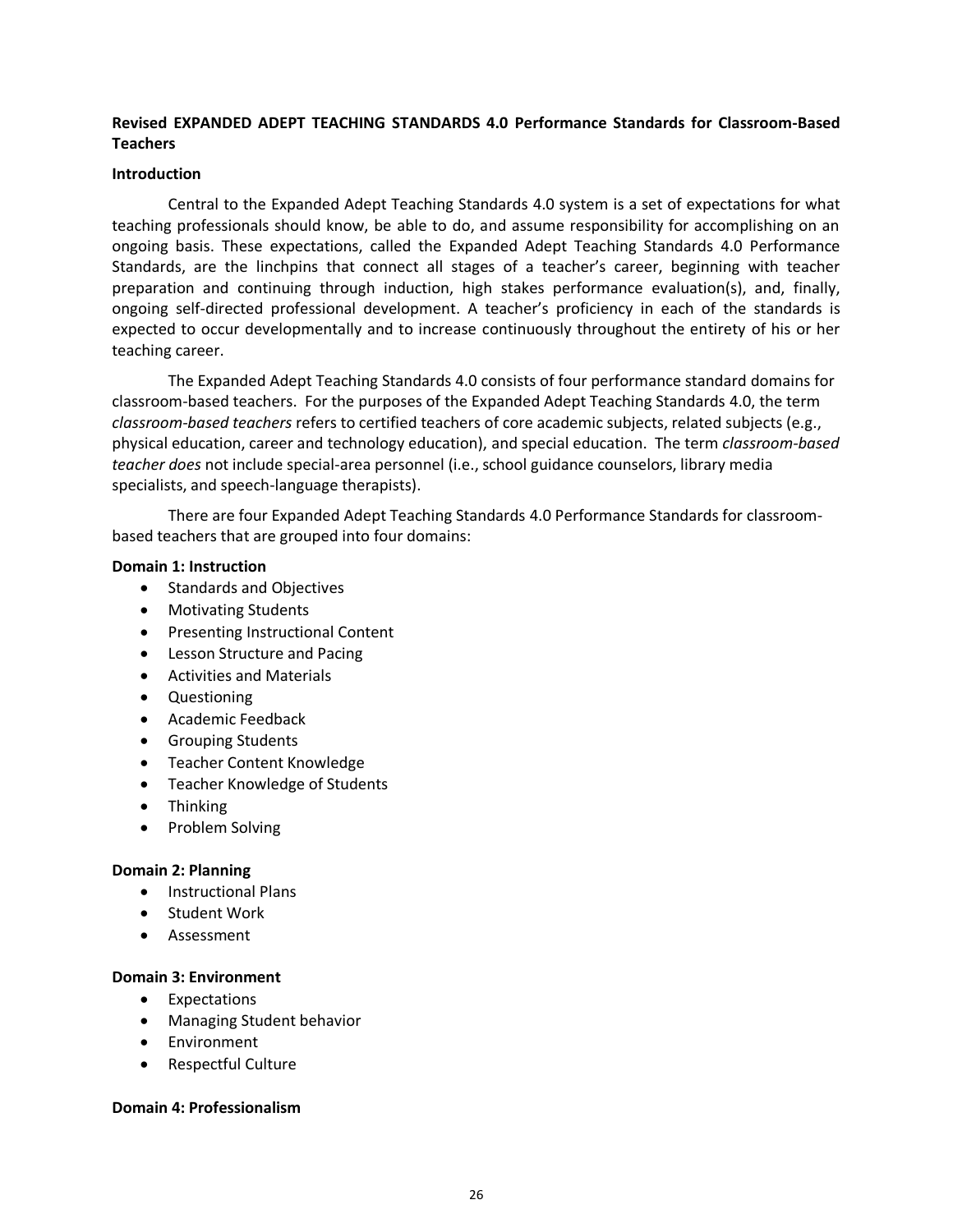

Each of these Performance Standards contains a set of *key elements*—the critical components of the standard. Although the key elements are essential to the standards, the examples that follow the key elements in this document are included for illustrative purposes only and are *not* to be considered all-inclusive, universal, or absolute indicators. Good teaching takes different forms, depending on the content, the students, and the intended outcomes. Oftentimes a variety of instructional and assessment methods and approaches are equally viable. For this reason, a checklist is far too restrictive to be used as tool for gauging teacher effectiveness.

The central purpose of the Expanded Adept Teaching Standards 4.0system is to promote teacher quality and, ultimately, to increase *student achievement*—that is, to produce measurable growth in a student's knowledge and skills in a particular area or areas over a specified period of time. The impact of teaching performance on student achievement is determined by the teacher's ability to set appropriate goals for student learning and development; to accurately measure and analyze student growth; and to plan, implement, and adjust instruction to ensure maximum student progress.

Student achievement is indeed an integral part of the Expanded Adept Teaching Standards 4.0 system. As such, student achievement has a direct relationship to each of the Expanded Adept Teaching Standards 4.0 domains for classroom-based teachers (instruction, planning, environment, and professionalism) and the related Expanded Adept Teaching Standards 4.0 Performance Standards.

Each of these interrelated domains is important because, in order to promote student achievement, classroom-based teachers must be able to:

- determine what the students need to know and/or be able to do [*planning*];
- appropriately evaluate student performance before, during, and after instruction [*planning* and *instruction*];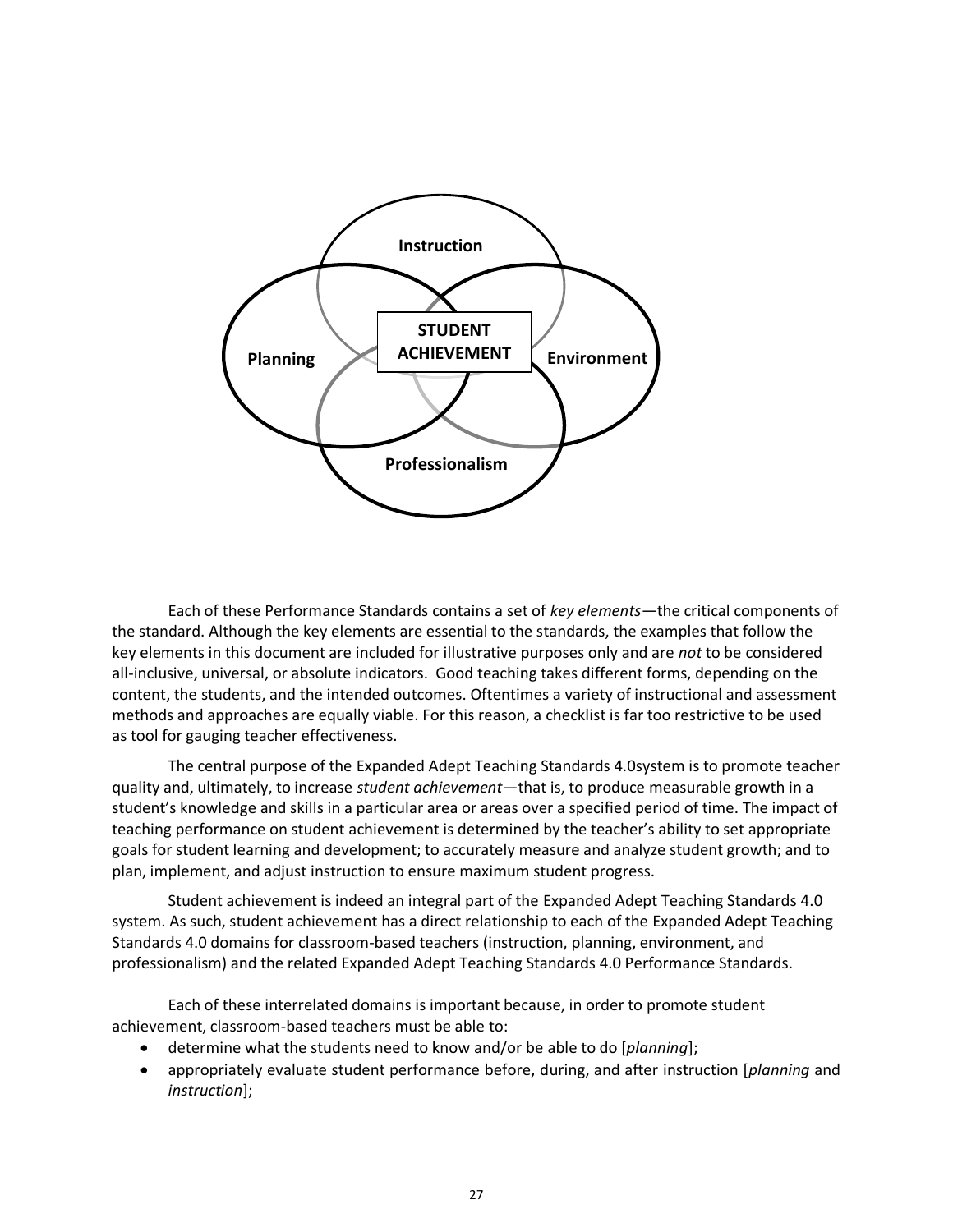- design and implement instruction that is appropriate for and meaningful to the students [*planning* and *instruction*];
- create and maintain a classroom environment that is conducive to learning [*planning* and *environment*];
- analyze and reflect on student performance to determine student progress and the impact of the instruction on student learning [*planning* and *instruction*];
- use the results of these analyses to guide future planning and instruction [*planning*]; and
- assume responsibility for continuously improving and sharing their professional knowledge and skills to the benefit of the students [*professionalism*].

## **South Carolina Teaching Standards 4.0 Performance Standards and Indicators**

|                            | Exemplary (4)<br>Proficient (3)                                                                                                                                                                                                                                                                                                                                                                                                                                                                                                                                                                                                                                    |                                                                                                                                                                                                                                                                                                                                                                                                                                                                                                 | <b>Needs Improvement (2)</b>                                                                                                                                                                                                                                                                                                                                                                                                                                                            | Unsatisfactory (1)                                                                                                                                                                                                                                                                                                                                                                                                                                               |
|----------------------------|--------------------------------------------------------------------------------------------------------------------------------------------------------------------------------------------------------------------------------------------------------------------------------------------------------------------------------------------------------------------------------------------------------------------------------------------------------------------------------------------------------------------------------------------------------------------------------------------------------------------------------------------------------------------|-------------------------------------------------------------------------------------------------------------------------------------------------------------------------------------------------------------------------------------------------------------------------------------------------------------------------------------------------------------------------------------------------------------------------------------------------------------------------------------------------|-----------------------------------------------------------------------------------------------------------------------------------------------------------------------------------------------------------------------------------------------------------------------------------------------------------------------------------------------------------------------------------------------------------------------------------------------------------------------------------------|------------------------------------------------------------------------------------------------------------------------------------------------------------------------------------------------------------------------------------------------------------------------------------------------------------------------------------------------------------------------------------------------------------------------------------------------------------------|
| Standards/Objectives       | • All learning objectives and<br>state content standards are<br>explicitly communicated.<br>• Sub-objectives are aligned<br>and logically sequenced to<br>the lesson's major objective.<br>• Learning objectives are: (a)<br>consistently connected to<br>what students have<br>previously learned, (b) know<br>from life experiences, and<br>(c) integrated with other<br>disciplines.<br>• Expectations for each<br>student's performance are<br>clear, demanding, and high.<br>• State standards are<br>displayed<br>referenced throughout the<br>lesson with explanations.<br>There is evidence that most<br>students demonstrate mastery of<br>the objective. | • Most learning objectives<br>and state content standards<br>are communicated.<br>• Sub-objectives are mostly<br>aligned to the lesson's<br>major objective.<br>• Learning objectives are<br>connected to what students<br>have previously learned.<br>• Expectations for student<br>performance are clear,<br>demanding and high.<br>• State standards are<br>displayed and referenced in<br>the lesson.<br>• There is evidence that most<br>students demonstrate<br>mastery of the objective. | • Some learning objectives<br>and state content<br>standards are<br>communicated.<br>• Sub-objectives are<br>sometimes aligned to<br>the lesson's major<br>objective.<br>• Learning objectives are not<br>clearly connected<br>to what students have<br>previously learned.<br>• Expectations for student<br>performance are clear.<br>• State standards are<br>appropriately displayed<br>• There is evidence that some<br>of the students<br>demonstrate mastery of the<br>objective. | • Learning objectives and<br>state content standards are<br>not communicated.<br>• Sub-objectives are rarely<br>aligned to the lesson's major<br>objective.<br>• Learning objectives are<br>rarely connected to what<br>students have previously<br>learned.<br>• Expectations for student<br>performance are vague.<br>• State standards are not<br>appropriately displayed.<br>There is evidence that few<br>students demonstrate mastery of<br>the objective. |
| <b>Motivating Students</b> | • The teacher consistently<br>and explicitly organizes the<br>content so that it is<br>personally meaningful,<br>relevant and intellectually<br>engaging to all students.<br>• The teacher consistently<br>develops learning<br>experiences where inquiry,<br>curiosity and exploration are<br>valued.<br>• The teacher consistently<br>reinforces and rewards<br>effort.                                                                                                                                                                                                                                                                                          | • The teacher often organizes<br>the content so that it is<br>personally meaningful,<br>relevant and intellectually<br>engaging to most students.<br>• The teacher often develops<br>learning experiences where<br>inquiry, curiosity and<br>exploration are valued.<br>• The teacher regularly<br>reinforces and rewards<br>effort.                                                                                                                                                            | • The teacher sometimes<br>organizes the content so<br>that it is personally<br>meaningful, relevant and<br>engaging to some students.<br>• The teacher sometimes<br>develops learning<br>experiences where inquiry,<br>curiosity and exploration are<br>valued.<br>• The teacher sometimes<br>reinforces and rewards<br>effort.                                                                                                                                                        | • The teacher rarely organizes<br>the content so that it is<br>personally meaningful,<br>relevant and engaging to<br>students.<br>• The teacher rarely develops<br>learning experiences where<br>inquiry, curiosity and<br>exploration are valued.<br>• The teacher rarely<br>reinforces and rewards<br>effort.                                                                                                                                                  |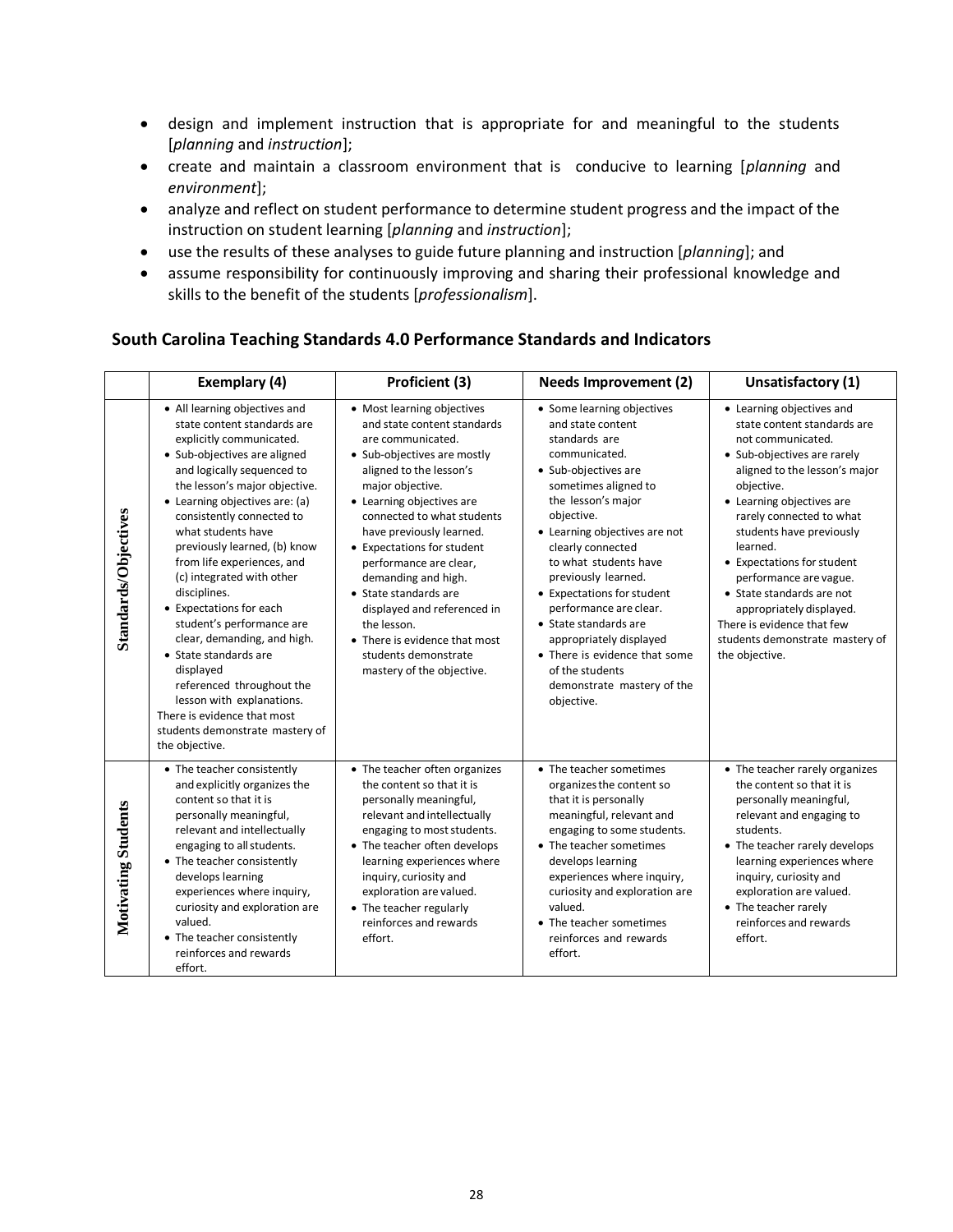| <b>Instructional Content</b> | Presentation of content<br>always includes:<br>• visuals that establish: the<br>purpose of the lesson,<br>preview the organization of<br>the lesson, and include<br>reflective Internal<br>summaries of the lesson.<br>• Explicit examples,<br>illustrations, analogies, and<br>labels for new concepts and<br>ideas.<br>• modeling by the teacher to<br>demonstrate his or her<br>performance expectations<br>throughout the lesson.<br>• concise communication.<br>• logical sequencing and<br>segmenting.<br>• all essential information.<br>• no irrelevant, confusing, or<br>non-essential information. | Presentation of content most<br>of the time includes:<br>• visuals that establish the<br>purpose of the lesson,<br>preview the organization of<br>the lesson, and include<br>reflective Internal<br>summaries of the lesson.<br>• examples, illustrations,<br>analogies, and labels for<br>new concepts and ideas.<br>• modeling by the teacher to<br>demonstrate his or her<br>performance expectations.<br>• concise communication.<br>• logical sequencing and<br>segmenting.<br>• all essential information.<br>• no irrelevant, confusing, or<br>non-essential information. | Presentation of content<br>sometimes includes:<br>• visuals that establish the<br>purpose of the lesson,<br>preview the organization of<br>the lesson, and include<br>Internal summaries of the<br>lesson<br>• examples, illustrations,<br>analogies, and labels for<br>new concepts and ideas.<br>• modeling by the teacher to<br>demonstrate his or her<br>performance expectations.<br>• concise communication.<br>• logical sequencing and<br>segmenting.<br>• all essential information<br>• no irrelevant, confusing, or<br>non-essential information. | Presentation of content rarely<br>includes:<br>• visuals that establish the<br>purpose of the lesson,<br>preview the organization of<br>the lesson, and include<br>Internal summaries of the<br>lesson.<br>• examples, illustrations,<br>analogies, and labels for<br>new concepts and ideas.<br>• modeling by the teacher to<br>demonstrate his or her<br>performance expectations.<br>• concise communication.<br>• logical sequencing and<br>segmenting.<br>• all essential information.<br>• no irrelevant, confusing, or<br>non-essential information. |
|------------------------------|--------------------------------------------------------------------------------------------------------------------------------------------------------------------------------------------------------------------------------------------------------------------------------------------------------------------------------------------------------------------------------------------------------------------------------------------------------------------------------------------------------------------------------------------------------------------------------------------------------------|----------------------------------------------------------------------------------------------------------------------------------------------------------------------------------------------------------------------------------------------------------------------------------------------------------------------------------------------------------------------------------------------------------------------------------------------------------------------------------------------------------------------------------------------------------------------------------|--------------------------------------------------------------------------------------------------------------------------------------------------------------------------------------------------------------------------------------------------------------------------------------------------------------------------------------------------------------------------------------------------------------------------------------------------------------------------------------------------------------------------------------------------------------|-------------------------------------------------------------------------------------------------------------------------------------------------------------------------------------------------------------------------------------------------------------------------------------------------------------------------------------------------------------------------------------------------------------------------------------------------------------------------------------------------------------------------------------------------------------|
| Lesson Structure             | • The lesson starts promptly.<br>• The lesson's structure is<br>coherent, with a significant<br>beginning, middle, end, and<br>extended time for reflection.<br>• Pacing is brisk, and provides<br>many opportunities for<br>individual students who<br>progress at different<br>learning rates.<br>• Routines for distributing<br>materials are seamless.<br>• No instructional time is lost<br>during transitions.                                                                                                                                                                                         | • The lesson starts promptly.<br>• The lesson's structure is<br>coherent, with a beginning,<br>middle, and end and<br>reflection.<br>• Pacing is appropriate, and<br>sometimes provides<br>opportunities for students<br>who progress at different<br>learning rates.<br>• Routines for distributing<br>materials are efficient.<br>• Little instructional time is<br>lost during transitions.                                                                                                                                                                                   | • The lesson starts somewhat<br>promptly.<br>• The lesson's structure is<br>coherent, with a beginning,<br>middle, and end.<br>• Pacing is appropriate for<br>some students and rarely<br>provides opportunities for<br>students who progress at<br>different learning rates.<br>• Routines for distributing<br>materials are efficient.<br>• Instructional time is lost<br>during transitions.                                                                                                                                                              | • The lesson does not start<br>promptly.<br>• The lesson has a structure,<br>but may be missing closure<br>or introductory elements.<br>• Pacing is appropriate for<br>few students, and does not<br>provide opportunities for<br>students who progress at<br>different learning rates.<br>• Routines for distributing<br>materials are inefficient.<br>• Considerable time is lost<br>during transitions.                                                                                                                                                  |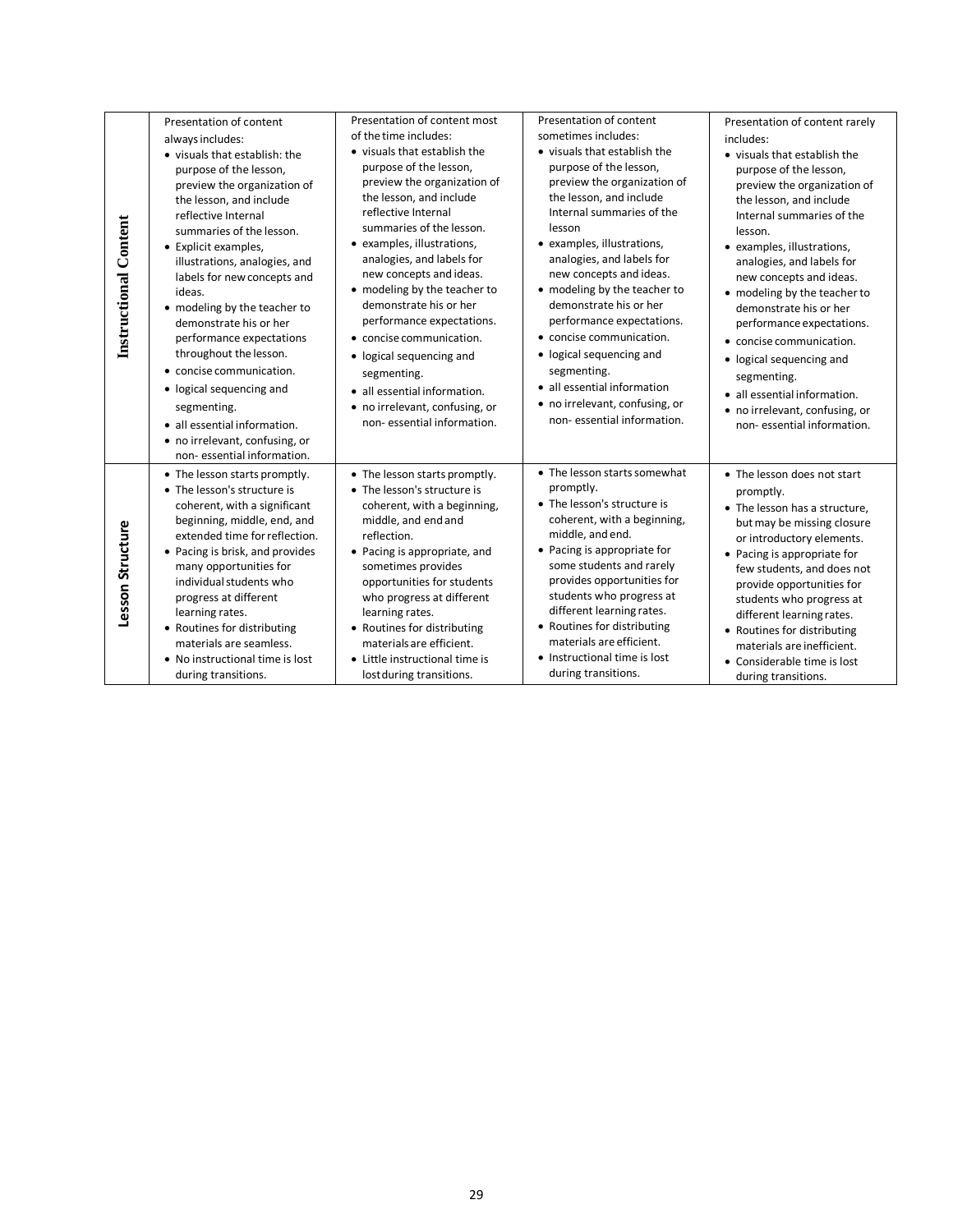| <b>Activities/Materials</b> | <b>Activities and materials</b><br>include all of the following:<br>• support the lesson<br>objectives.<br>• are challenging.<br>• sustain students' attention.<br>• elicit a variety of thinking.<br>• provide time for reflection.<br>• are relevant to students'<br>lives.<br>• provide opportunities for<br>student to student<br>interaction.<br>• induce student curiosity and<br>suspense.<br>• provide students with<br>choices.<br>• incorporate multimedia and<br>technology which enhances<br>student learning and<br>thinking.<br>• incorporate resources<br>beyond the school<br>curriculum texts (e.g.,<br>teacher made materials,<br>manipulatives, resources<br>from museums, cultural<br>centers, etc.).<br>• In addition, sometimes<br>activities are game-like,<br>involve simulations, require | <b>Activities and materials</b><br>include most of the following:<br>• support the lesson<br>objectives.<br>• are challenging.<br>• sustain students' attention.<br>• elicit a variety of thinking.<br>• provide time for reflection.<br>• are relevant to students'<br>lives.<br>• provide opportunities for<br>student to student<br>interaction.<br>• induce student curiosity and<br>suspense.<br>• provide students with<br>choices.<br>• incorporate multimedia and<br>technology.<br>• incorporate resources<br>beyond the school<br>curriculum texts (e.g.,<br>teacher made materials,<br>manipulatives, resources<br>from museums, cultural<br>centers, etc.). | <b>Activities and materials</b><br>include some of the following:<br>• support the<br>lesson objectives.<br>• are challenging.<br>• sustain students' attention.<br>• elicit a variety of thinking.<br>• provide time for reflection.<br>• are relevant to students'<br>lives.<br>• provide opportunities for<br>student to student<br>interaction.<br>• induce student curiosity and<br>suspense.<br>• provide students with<br>choices.<br>• incorporate multimedia and<br>technology.<br>• incorporate resources<br>beyond the school<br>curriculum texts (e.g.,<br>teacher made materials,<br>manipulatives, resources<br>from museums, cultural<br>centers, etc.). | Activities and materials<br>include few of the following:<br>• support the lesson<br>obiectives.<br>• are challenging.<br>• sustain students' attention.<br>• elicit a variety of thinking.<br>• provide time for reflection.<br>• are relevant to students'<br>lives.<br>• provide opportunities for<br>student to student<br>interaction.<br>• induce student curiosity and<br>suspense.<br>• provide students with<br>choices.<br>• incorporate multimedia and<br>technology.<br>• incorporate resources<br>beyond the school<br>curriculum texts (e.g.,<br>teacher made materials,<br>manipulatives, resources<br>from museums, etc.). |
|-----------------------------|--------------------------------------------------------------------------------------------------------------------------------------------------------------------------------------------------------------------------------------------------------------------------------------------------------------------------------------------------------------------------------------------------------------------------------------------------------------------------------------------------------------------------------------------------------------------------------------------------------------------------------------------------------------------------------------------------------------------------------------------------------------------------------------------------------------------|-------------------------------------------------------------------------------------------------------------------------------------------------------------------------------------------------------------------------------------------------------------------------------------------------------------------------------------------------------------------------------------------------------------------------------------------------------------------------------------------------------------------------------------------------------------------------------------------------------------------------------------------------------------------------|-------------------------------------------------------------------------------------------------------------------------------------------------------------------------------------------------------------------------------------------------------------------------------------------------------------------------------------------------------------------------------------------------------------------------------------------------------------------------------------------------------------------------------------------------------------------------------------------------------------------------------------------------------------------------|--------------------------------------------------------------------------------------------------------------------------------------------------------------------------------------------------------------------------------------------------------------------------------------------------------------------------------------------------------------------------------------------------------------------------------------------------------------------------------------------------------------------------------------------------------------------------------------------------------------------------------------------|
|                             | creating products, and<br>demand self- direction and<br>self-monitoring.                                                                                                                                                                                                                                                                                                                                                                                                                                                                                                                                                                                                                                                                                                                                           |                                                                                                                                                                                                                                                                                                                                                                                                                                                                                                                                                                                                                                                                         |                                                                                                                                                                                                                                                                                                                                                                                                                                                                                                                                                                                                                                                                         |                                                                                                                                                                                                                                                                                                                                                                                                                                                                                                                                                                                                                                            |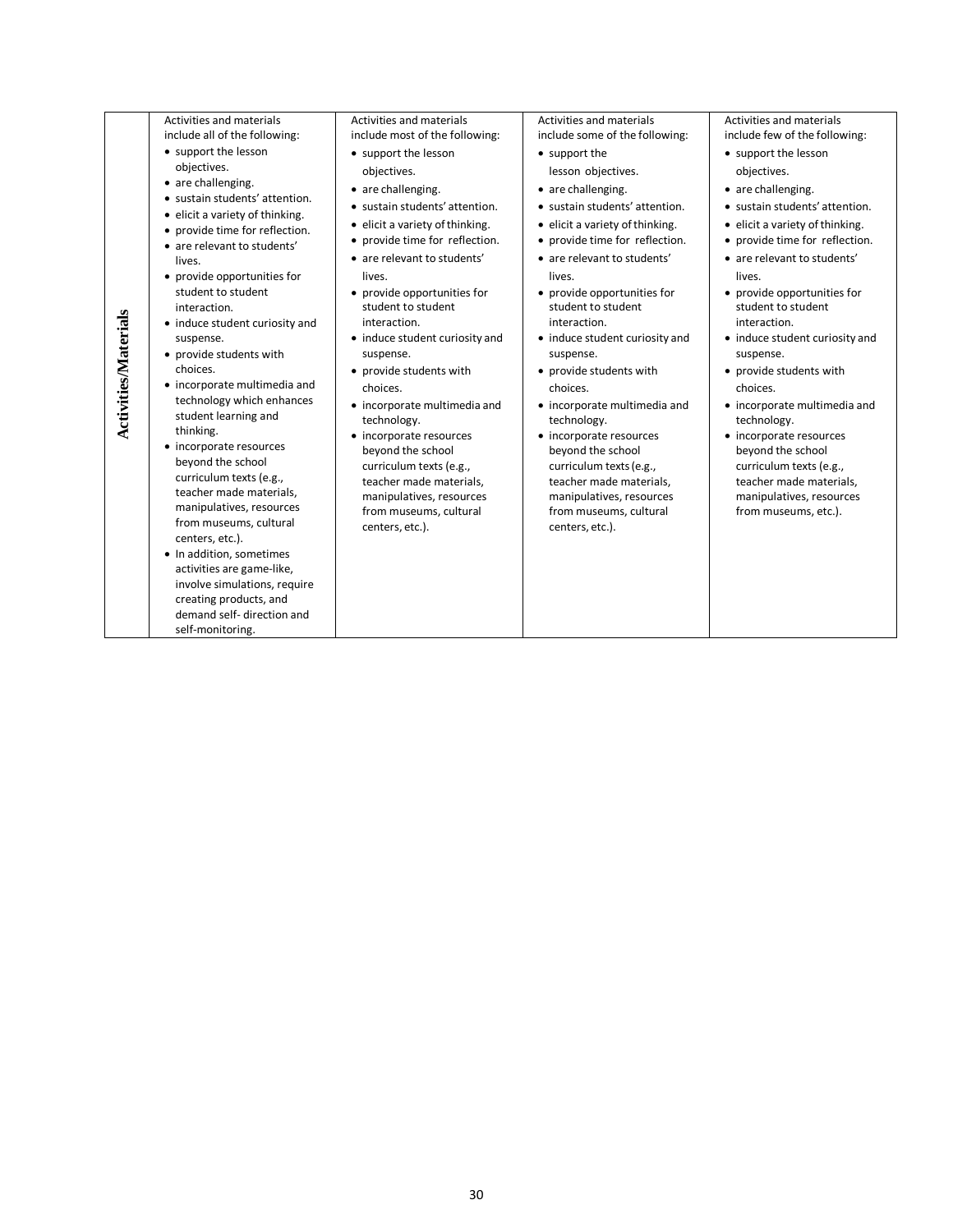| Questioning              | Teacher questions are varied<br>and high quality providing a<br>consistently balanced mix of<br>question types:<br>o knowledge and<br>comprehension,<br>$\circ$ application and<br>analysis, and<br>$\circ$ creation and evaluation.<br>• Questions are consistently<br>purposeful and coherent.<br>• A high frequency of<br>questions is asked.<br>• Questions are consistently<br>sequenced with attention to<br>the instructional goals.<br>• Questions regularly require<br>active responses (e.g.,<br>whole class signaling, choral<br>responses, written and<br>shared responses, or group<br>and individual answers).<br>• Wait time (3-5 seconds) is<br>consistently provided.<br>• The teacher calls on<br>volunteers and non-<br>volunteers, and a balance of<br>students based on ability<br>and sex.<br>• Students generate higher<br>order questions that lead to<br>further inquiry and self-<br>directed learning. | Teacher questions are varied<br>and high quality providing a<br>balanced mix of question<br>types:<br>$\circ$ knowledge and<br>comprehension,<br>$\circ$ application and<br>analysis, and<br>$\circ$ creation and evaluation.<br>• Questions are usually<br>purposeful and coherent.<br>• A moderate frequency of<br>questions asked.<br>• Questions are often<br>sequenced with attention to<br>the instructional goals.<br>• Questions sometimes<br>require active responses<br>(e.g., whole class signaling,<br>choral responses, or group<br>and individual answers).<br>• Wait time is often provided.<br>• The teacher calls on<br>volunteers and non-<br>volunteers, and a balance of<br>students based on ability<br>and sex.<br>• Students generate questions<br>that lead to further inquiry<br>and self-directed learning. | Teacher questions are varied<br>and high quality providing for<br>some, but not all, question<br>types:<br>$\circ$ knowledge and<br>comprehension,<br>$\circ$ application and<br>analysis, and<br>$\circ$ creation and evaluation.<br>• Questions are sometimes<br>purposeful and coherent.<br>• A moderate frequency of<br>questions asked.<br>• Questions are sometimes<br>sequenced with attention to<br>the instructional goals.<br>• Questions sometimes<br>require active responses<br>(e.g., whole class signaling,<br>choral responses, or group<br>and individual answers).<br>• Wait time is sometimes<br>provided.<br>• The teacher calls on<br>volunteers and non-<br>volunteers, and a balance of<br>students based on ability<br>and sex. | Teacher questions are<br>inconsistent in quality and<br>include few question types:<br>$\circ$ knowledge and<br>comprehension,<br>$\circ$ application and<br>analysis, and<br>$\circ$ creation and evaluation.<br>• Questions are random and<br>lack coherence.<br>• A low frequency of<br>questions is asked.<br>• Questions are rarely<br>sequenced with attention to<br>the instructional goals.<br>• Questions rarely require<br>active responses (e.g.,<br>whole class signaling, choral<br>responses, or group and<br>individual answers).<br>• Wait time is inconsistently<br>provided.<br>• The teacher mostly calls on<br>volunteers and high ability<br>students. |
|--------------------------|-----------------------------------------------------------------------------------------------------------------------------------------------------------------------------------------------------------------------------------------------------------------------------------------------------------------------------------------------------------------------------------------------------------------------------------------------------------------------------------------------------------------------------------------------------------------------------------------------------------------------------------------------------------------------------------------------------------------------------------------------------------------------------------------------------------------------------------------------------------------------------------------------------------------------------------|---------------------------------------------------------------------------------------------------------------------------------------------------------------------------------------------------------------------------------------------------------------------------------------------------------------------------------------------------------------------------------------------------------------------------------------------------------------------------------------------------------------------------------------------------------------------------------------------------------------------------------------------------------------------------------------------------------------------------------------------------------------------------------------------------------------------------------------|---------------------------------------------------------------------------------------------------------------------------------------------------------------------------------------------------------------------------------------------------------------------------------------------------------------------------------------------------------------------------------------------------------------------------------------------------------------------------------------------------------------------------------------------------------------------------------------------------------------------------------------------------------------------------------------------------------------------------------------------------------|-----------------------------------------------------------------------------------------------------------------------------------------------------------------------------------------------------------------------------------------------------------------------------------------------------------------------------------------------------------------------------------------------------------------------------------------------------------------------------------------------------------------------------------------------------------------------------------------------------------------------------------------------------------------------------|
| <b>Academic Feedback</b> | • Oral and written feedback is<br>consistently academically<br>focused, frequent, and high<br>quality.<br>• Feedback is frequently given<br>during guided practice and<br>homework review.<br>• The teacher circulates to<br>prompt student thinking,<br>assess each student's<br>progress, and provide<br>individual feedback.<br>• Feedback from students is<br>consistently used to monitor<br>and adjust instruction.<br>• Teacher engages students in<br>giving specific and high<br>quality feedback to one<br>another.                                                                                                                                                                                                                                                                                                                                                                                                     | • Oral and written feedback is<br>mostly academically<br>focused, frequent, and<br>mostly high quality.<br>• Feedback is often given<br>during guided practice and<br>homework review.<br>• The teacher circulates<br>regularly during instructional<br>activities to support<br>engagement, and monitor<br>student work.<br>• Feedback from students is<br>regularly used to monitor<br>and adjust instruction.<br>• Teacher engages students in<br>giving feedback to one<br>another.                                                                                                                                                                                                                                                                                                                                               | • Oral and written feedback is<br>sometimes academically<br>focused, frequent, and<br>mostly high quality.<br>• Feedback is sometimes<br>given during guided practice<br>and homework review.<br>• The teacher circulates<br>sometimes during<br>instructional activities to<br>support engagement, and<br>monitor student work.<br>• Feedback from students is<br>sometimes used to monitor<br>and adjust instruction.                                                                                                                                                                                                                                                                                                                                 | • The quality and timeliness of<br>feedback is inconsistent.<br>• Feedback is rarely given<br>during guided practice and<br>homework review.<br>• The teacher circulates<br>during instructional<br>activities, but monitors<br>mostly behavior.<br>• Feedback from students is<br>rarely used to monitor or<br>adjust instruction.                                                                                                                                                                                                                                                                                                                                         |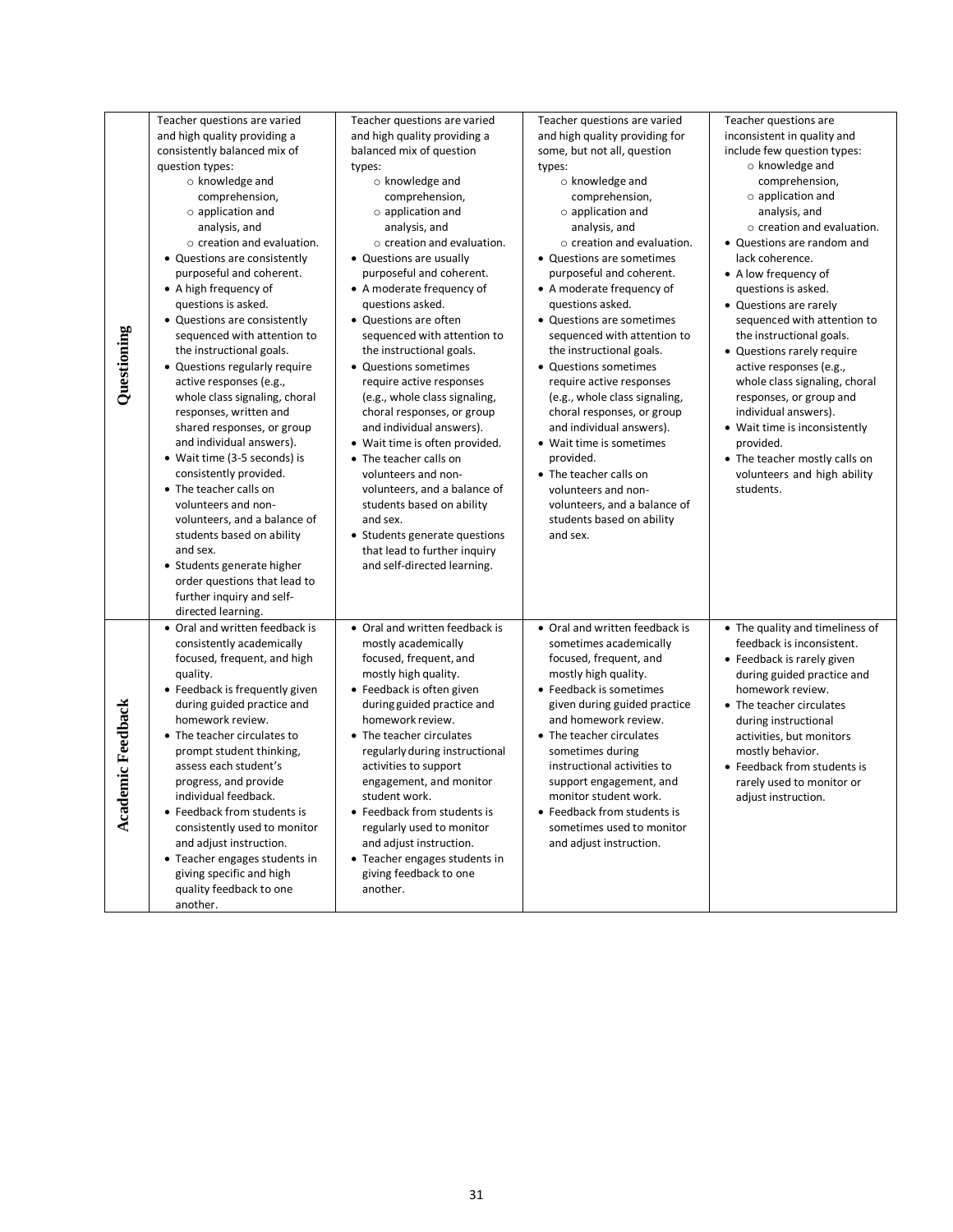| <b>Grouping Students</b>                 | • The instructional grouping<br>arrangements (either whole<br>class, small groups, pairs,<br>individual; hetero- or<br>homogenous ability)<br>consistently maximize<br>student understanding and<br>learning efficiency.<br>• All students in groups know<br>their roles, responsibilities,<br>and group work<br>expectations.<br>• All students participating in<br>groups are held accountable<br>for group work and<br>individual work.<br>• Instructional group<br>composition is varied (e.g.,<br>race, gender, ability, and<br>age) to best accomplish the<br>goals of the lesson.<br>• Instructional groups<br>facilitate opportunities for<br>students to set goals, reflect<br>on, and evaluate their<br>learning. | • The instructional grouping<br>arrangements (either whole<br>class, small groups, pairs,<br>individual; hetero- or<br>homogenous ability)<br>adequately enhance student<br>understanding and learning<br>efficiency.<br>• Most students in groups<br>know their roles,<br>responsibilities, and group<br>work expectations.<br>• Most students participating<br>in groups are held<br>accountable for group work<br>and individual work.<br>• Instructional group<br>composition is varied (e.g.,<br>race, gender, ability, and<br>age) to most of the time,<br>accomplish the goals of the<br>lesson. | • The instructional grouping<br>arrangements (either whole<br>class, small groups, pairs,<br>individual; hetero-or<br>homogenous ability)<br>sometime enhance student<br>understanding and learning<br>efficiency.<br>• Some students in groups<br>know their roles,<br>responsibilities, and group<br>work expectations.<br>• Some students participating<br>in groups are held<br>accountable for group work<br>and individual work.<br>• Instructional group<br>composition is varied (e.g.,<br>race, gender, ability, and<br>age) to sometime,<br>accomplish the goals of the<br>lesson. | • The instructional grouping<br>arrangements (either whole<br>class, small groups, pairs,<br>individual; hetero-or<br>homogenous ability) inhibit<br>student understanding and<br>learning efficiency.<br>• Few students in groups<br>know their roles,<br>responsibilities, and group<br>work expectations.<br>• Few students participating<br>in groups are held<br>accountable for group work<br>and individual work.<br>• Instructional group<br>composition remains<br>unchanged irrespective of<br>the learning, and<br>instructional goals of a<br>lesson. |
|------------------------------------------|-----------------------------------------------------------------------------------------------------------------------------------------------------------------------------------------------------------------------------------------------------------------------------------------------------------------------------------------------------------------------------------------------------------------------------------------------------------------------------------------------------------------------------------------------------------------------------------------------------------------------------------------------------------------------------------------------------------------------------|---------------------------------------------------------------------------------------------------------------------------------------------------------------------------------------------------------------------------------------------------------------------------------------------------------------------------------------------------------------------------------------------------------------------------------------------------------------------------------------------------------------------------------------------------------------------------------------------------------|----------------------------------------------------------------------------------------------------------------------------------------------------------------------------------------------------------------------------------------------------------------------------------------------------------------------------------------------------------------------------------------------------------------------------------------------------------------------------------------------------------------------------------------------------------------------------------------------|-------------------------------------------------------------------------------------------------------------------------------------------------------------------------------------------------------------------------------------------------------------------------------------------------------------------------------------------------------------------------------------------------------------------------------------------------------------------------------------------------------------------------------------------------------------------|
| Teacher Content Knowledge                | • Teacher displays extensive<br>content knowledge of all the<br>subjects she or he teaches.<br>• Teacher consistently<br>implements a variety of<br>subject-specific instructional<br>strategies to enhance<br>student content knowledge.<br>• The teacher consistently<br>highlights key concepts and<br>ideas, and uses them as<br>bases to connect other<br>powerful ideas.<br>• Limited content is taught in<br>sufficient depth to allow for<br>the development of<br>understanding.                                                                                                                                                                                                                                   | • Teacher displays accurate<br>content knowledge of all the<br>subjects he or she teaches.<br>• Teacher regularly<br>implements subject- specific<br>instructional strategies to<br>enhance student content<br>knowledge.<br>• The teacher regularly<br>highlights key concepts and<br>ideas, and uses them as<br>bases to connect other<br>powerful ideas.                                                                                                                                                                                                                                             | • Teacher displays adequate<br>content knowledge of all the<br>subjects he or she teaches.<br>• Teacher sometimes<br>implements subject-specific<br>instructional strategies to<br>enhance student content<br>knowledge.<br>• The teacher sometimes<br>highlights key concepts and<br>ideas, and uses them as<br>bases to connect other<br>powerful ideas.                                                                                                                                                                                                                                   | • Teacher displays under-<br>developed content<br>knowledge in several<br>subject areas.<br>• Teacher rarely implements<br>subject-specific<br>instructional strategies to<br>enhance student content<br>knowledge.<br>• Teacher does not<br>understand key concepts<br>and ideas in the discipline,<br>and therefore presents<br>content in an unconnected<br>way.                                                                                                                                                                                               |
| ents<br><b>Teacher Knowledge of Stud</b> | • Teacher practices display<br>understanding of each<br>student's anticipated<br>learning difficulties.<br>• Teacher practices<br>consistently incorporate<br>student interests and<br>cultural heritage.<br>• Teacher consistently<br>provides differentiated<br>instructional methods and<br>content to ensure children<br>have the opportunity to<br>master what is being taught.                                                                                                                                                                                                                                                                                                                                        | • Teacher practices display<br>understanding of most<br>student anticipated learning<br>difficulties.<br>• Teacher practices regularly<br>incorporate student<br>interests and cultural<br>heritage.<br>• Teacher regularly provides<br>differentiated instructional<br>methods and content to<br>ensure children have the<br>opportunity to master what<br>is being taught.                                                                                                                                                                                                                            | • Teacher practices display<br>understanding of some<br>student anticipated learning<br>difficulties.<br>• Teacher practices<br>sometimes incorporate<br>student interests and<br>cultural heritage.<br>• Teacher sometimes provides<br>differentiated instructional<br>methods and content to<br>ensure children have the<br>opportunity to master what<br>is being taught.                                                                                                                                                                                                                 | • Teacher practices<br>demonstrate minimal<br>knowledge of students<br>anticipated learning<br>difficulties.<br>• Teacher practices rarely<br>incorporate student<br>interests or cultural<br>heritage.<br>• Teacher practices<br>demonstrate little<br>differentiation of<br>instructional methods or<br>content.                                                                                                                                                                                                                                                |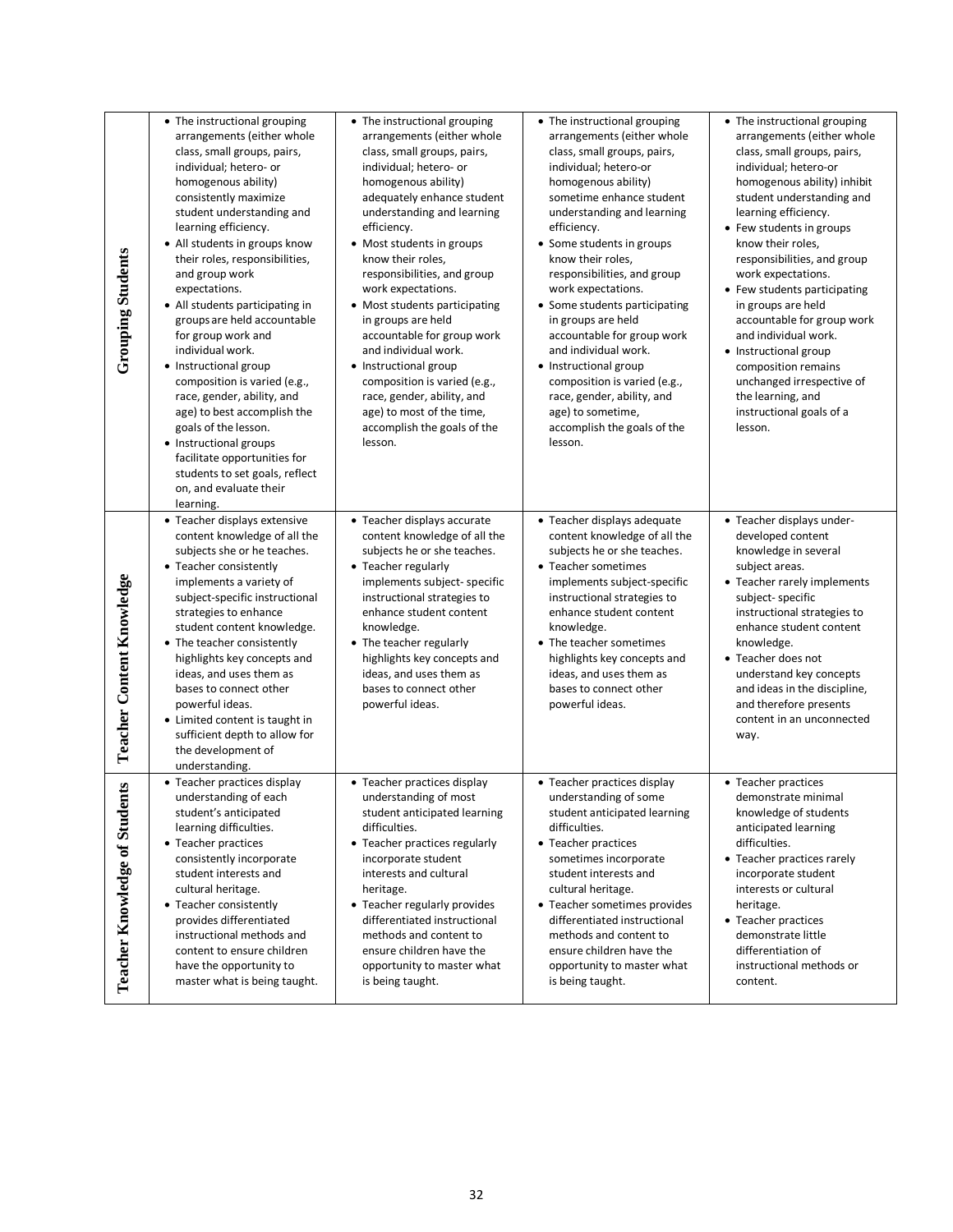|                     | The teacher thoroughly<br>teaches three types of                                                                                                                                                                                                                                                                                                                                                                                                                                                                                                                                                                                                                                                                                                          | The teacher thoroughly<br>teaches two types of thinking:                                                                                                                                                                                                                                                                                                                                                                                                                                            | The teacher attempts to teach<br>one of the following types of                                                                                                                                                                                                                                                                                                                                                                                                                                                                       | The teacher implements no<br>learning experiences that                                                                                                                                                                                                                                                                                                                                                    |
|---------------------|-----------------------------------------------------------------------------------------------------------------------------------------------------------------------------------------------------------------------------------------------------------------------------------------------------------------------------------------------------------------------------------------------------------------------------------------------------------------------------------------------------------------------------------------------------------------------------------------------------------------------------------------------------------------------------------------------------------------------------------------------------------|-----------------------------------------------------------------------------------------------------------------------------------------------------------------------------------------------------------------------------------------------------------------------------------------------------------------------------------------------------------------------------------------------------------------------------------------------------------------------------------------------------|--------------------------------------------------------------------------------------------------------------------------------------------------------------------------------------------------------------------------------------------------------------------------------------------------------------------------------------------------------------------------------------------------------------------------------------------------------------------------------------------------------------------------------------|-----------------------------------------------------------------------------------------------------------------------------------------------------------------------------------------------------------------------------------------------------------------------------------------------------------------------------------------------------------------------------------------------------------|
|                     | thinking:<br>• analytical thinking where<br>students analyze, compare<br>and contrast, and evaluate<br>and explain information.                                                                                                                                                                                                                                                                                                                                                                                                                                                                                                                                                                                                                           | • analytical thinking where<br>students analyze, compare<br>and contrast, and evaluate<br>and explain information.<br>• practical thinking where                                                                                                                                                                                                                                                                                                                                                    | thinking:<br>• analytical thinking where<br>students analyze, compare<br>and contrast, and evaluate<br>and explain information.                                                                                                                                                                                                                                                                                                                                                                                                      | thoroughly teach any type of<br>thinking.<br>The teacher provides few<br>opportunities where students:                                                                                                                                                                                                                                                                                                    |
| Thinking            | • practical thinking where<br>students use, apply, and<br>implement what they learn<br>in real-life scenarios.<br>• creative thinking where<br>students create, design,<br>imagine and suppose.<br>• research-based thinking<br>where students explore and<br>review a variety of ideas,<br>models, and solutions to<br>problems.<br>The teacher consistently<br>provides opportunities where<br>students:<br>• generate a variety of ideas<br>and alternatives.<br>• analyze problems from<br>multiple perspectives and<br>viewpoints.<br>• monitor their thinking to<br>insure that they understand<br>what they are learning, are<br>attending to critical<br>information, and are aware<br>of the learning strategies<br>that they are using and why. | students use, apply, and<br>implement what they learn<br>in real-life scenarios.<br>• creative thinking where<br>students create, design,<br>imagine and suppose.<br>• research-based thinking<br>where students explore and<br>review a variety of ideas,<br>models, and solutions to<br>problems.<br>The teacher regularly provides<br>opportunities where students:<br>• generate a variety of ideas<br>and alternatives.<br>• analyze problems from<br>multiple perspectives and<br>viewpoints. | • practical thinking where<br>students use, apply, and<br>implement what they learn<br>in real-life scenarios.<br>• creative thinking where<br>students create, design,<br>imagine and suppose.<br>• research-based thinking<br>where students explore and<br>review a variety of ideas,<br>models, and solutions to<br>problems.<br>The teacher sometimes<br>provides opportunities where<br>students:<br>• generate a variety of ideas<br>and alternatives.<br>• analyze problems from<br>multiple perspectives and<br>viewpoints. | • generate a variety of ideas<br>and alternatives.<br>• analyze problems from<br>multiple perspectives and<br>viewpoints.                                                                                                                                                                                                                                                                                 |
| lem Solving<br>Prob | The teacher implements<br>activities that teach and<br>reinforce 3 or more of the<br>following problem solving<br>types:<br>• Abstraction<br>• Categorization<br>• Drawing<br>Conclusions/Justifying<br>Solutions<br>• Predicting Outcomes<br>• Observing and<br>Experimenting<br>• Improving Solutions<br>• Identifying<br>Relevant/Irrelevant<br>Information<br>• Generating Ideas<br>• Creating and Designing                                                                                                                                                                                                                                                                                                                                          | The teacher implements<br>activities that teach and<br>reinforce 2 of the following<br>problem solving types:<br>• Abstraction<br>• Categorization<br>• Drawing<br>Conclusions/Justifying<br>Solution<br>• Predicting Outcomes<br>• Observing and<br>Experimenting<br>• Improving Solutions<br>• Identifying<br>Relevant/Irrelevant<br>Information<br>• Generating Ideas<br>• Creating and Designing                                                                                                | The teacher implements<br>activities that teach and<br>reinforce 1 of the following<br>problem solving types:<br>• Abstraction<br>• Categorization<br>• Drawing<br>Conclusions/Justifying<br>Solution<br>• Predicting Outcomes<br>• Observing and<br>Experimenting<br>• Improving Solutions<br>• Identifying<br>Relevant/Irrelevant<br>Information<br>• Generating Ideas<br>• Creating and Designing                                                                                                                                 | The teacher implements no<br>activities that teach and<br>reinforce any of the following<br>problem solving types:<br>• Abstraction<br>• Categorization<br>• Drawing<br>Conclusions/Justifying<br>Solution<br>• Predicting Outcomes<br>• Observing and<br>Experimenting<br>• Improving Solutions<br>• Identifying<br>Relevant/Irrelevant<br>Information<br>• Generating Ideas<br>• Creating and Designing |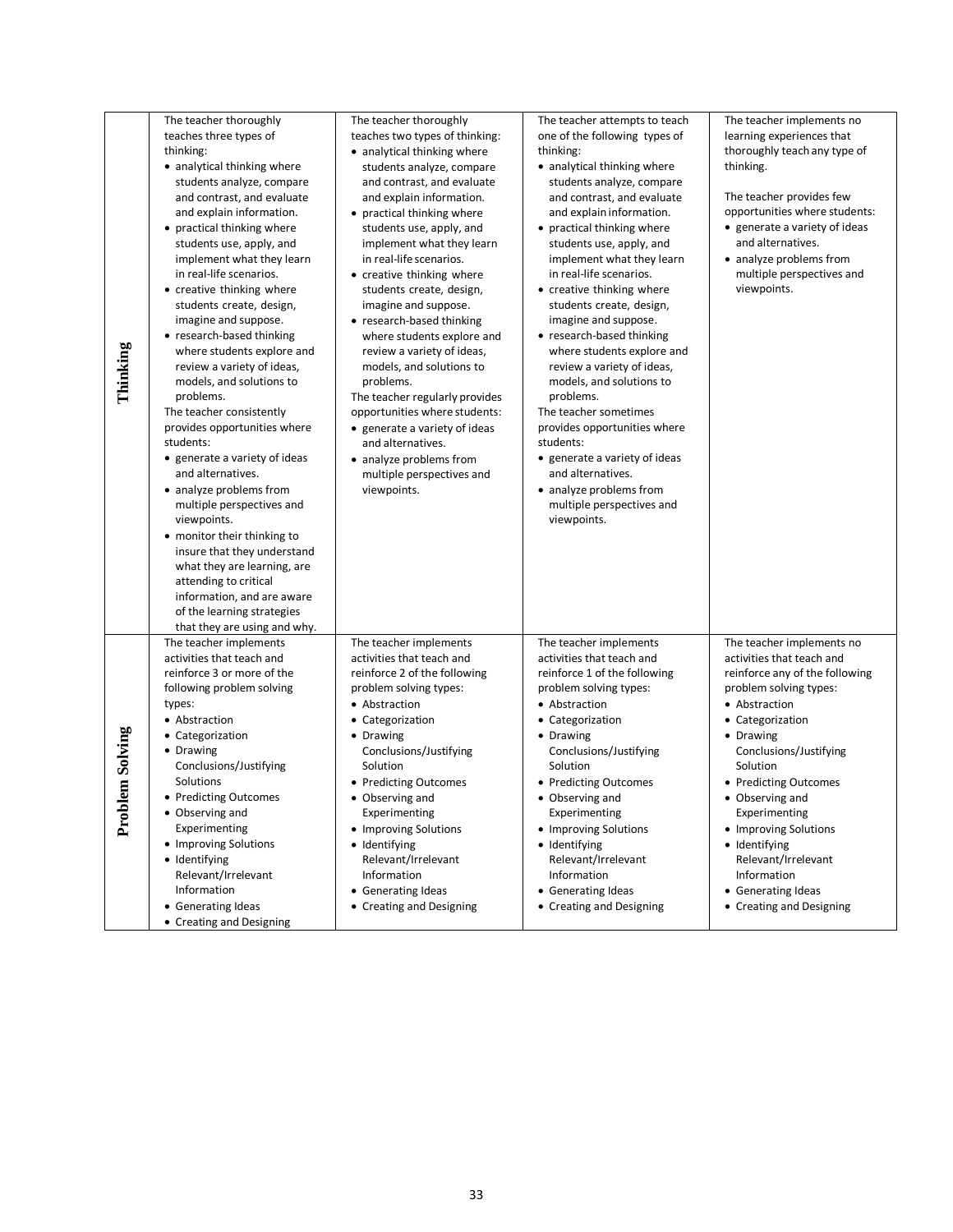# **ADEPT Requirements for Teacher Education Programs**

#### **GENERAL REQUIREMENTS**

In addition to complying with the ADEPT requirements detailed in this document, all approved teacher education programs at institutions of higher education (IHEs) must adhere to the specifications outlined in the SDE document *Policy Guidelines for South Carolina Teacher Education Units* (available online at: http://www.scteachers.org/educate/edpdf/boardpolicy.pdf).

#### **EXPANDED ADEPT TEACHING STANDARDS 4.0 PERFORMANCE STANDARDS**

All South Carolina teacher education programs that prepare candidates for initial certification as classroom-based teachers must ensure that the Expanded ADEPT Performance Standards for classroom teachers are integrated throughout the candidates' course work, field experiences, and clinical practice. Programs that prepare candidates for certification as school guidance counselors, library media specialists, or speech-language therapists must ensure the integration of the applicable ADEPT specialarea Performance Standards throughout all aspects of the candidates' preparation programs.

#### **ADEPT REQUIREMENTS FOR CLINICAL PRACTICE**

#### **Orientation**

All South Carolina teacher education programs must assist and evaluate teacher candidates throughout their clinical practice (i.e., student teaching) experiences. Each teacher candidate must receive—prior to beginning the clinical experience—a comprehensive *orientation* that includes written and oral explanations of the assistance and evaluation processes; the expectations related to each of the ADEPT Performance Standards; and the requirements, including the EXPANDED ADEPT TEACHING STANDARDS 4.0 criteria, for successfully completing the clinical practice.

#### **Training Requirements**

Each teacher candidate must be supervised by one or more IHE faculty supervisors and one or more school-based supervisors (i.e., Cooperating Teachers) throughout the clinical practice. All IHE and schoolbased supervisors must have successfully completed the appropriate ADEPT training as described in the "ADEPT Training Requirements" section of these guidelines. The teacher education program must provide all school-based supervisors with written and oral explanations of the Institutes of Higher Education (IHE) assistance and evaluation processes; expectations relative to candidates' performance on each of the EXPANDED ADEPT TEACHING STANDARDS 4.0; and requirements, including the ADEPT performance criteria, for candidates to successfully complete the clinical practice.

#### **Formative Assessments and Assistance**

Each teacher candidate must receive formative assessments, written and oral feedback, and assistance regarding all Expanded Adept Teaching Standards 4.0 from both his or her IHE and his or her school-based clinical supervisors throughout the clinical practice.

The formative processes must include a minimum of four classroom observations (i.e., at least two formative observations by the IHE supervisor and at least two formative observations by the school-based supervisor), each followed by appropriate feedback and assistance.

#### **Summative Evaluations**

Teacher candidates must receive at least one summative evaluation regarding the ADEPT Performance Standards.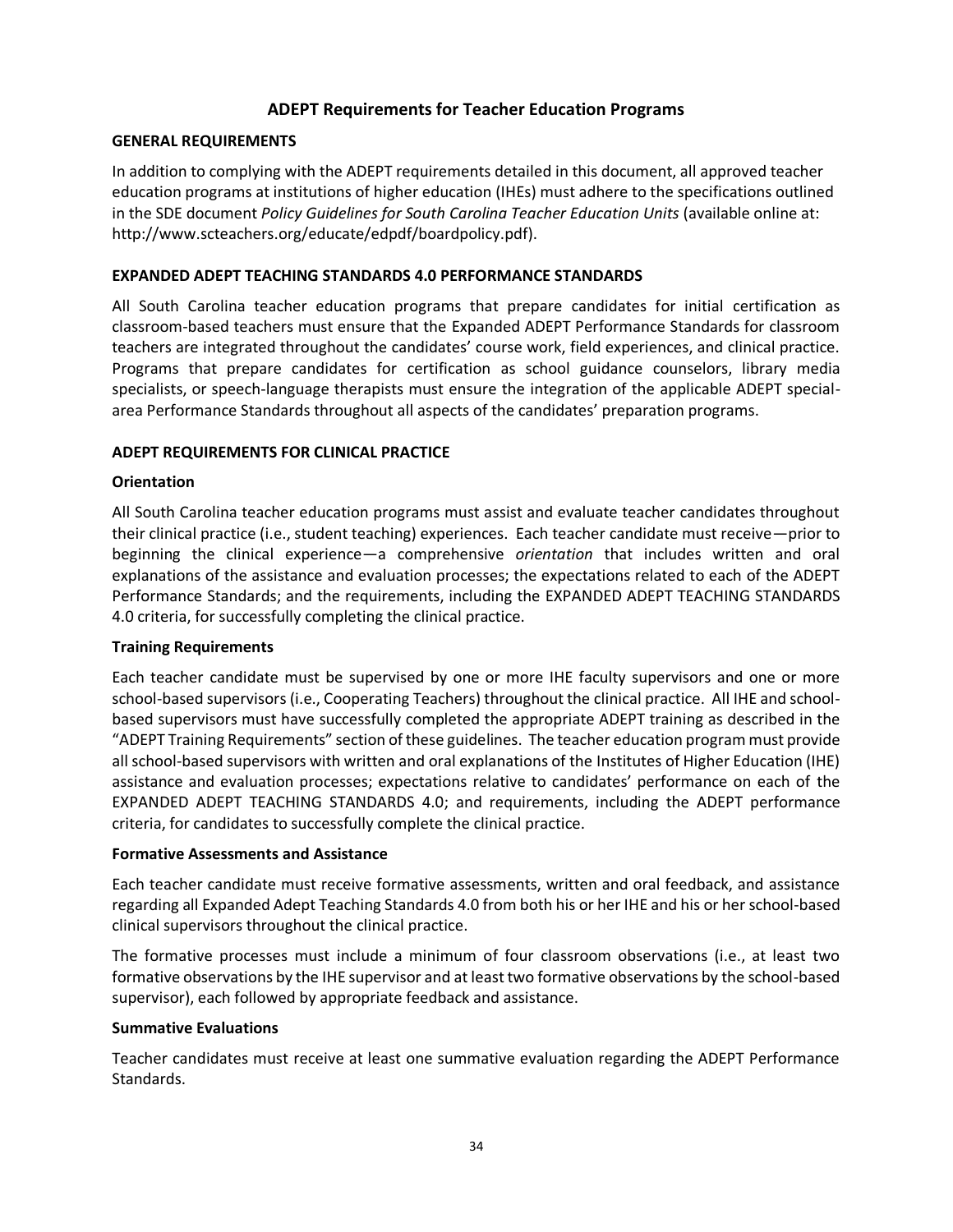Both the IHE supervisor and the school-based supervisor must participate in the summative evaluation process.

The summative evaluation process must be aligned with the Expanded ADEPT formal evaluation guidelines, must include appropriate data collection and evidence documentation procedures (including a minimum of two classroom observations—one by the IHE supervisor and one by the school-based supervisor), and must ensure that the candidate receives written and oral consensus-based feedback on his or her performance in terms of each of the ADEPT Performance Standards.

## **PROGRAM FEEDBACK AND IMPROVEMENT**

Teacher education programs must obtain and analyze feedback on an annual basis from IHE supervisors, school-based supervisors, and teacher candidates regarding the effectiveness of the ADEPT preparation, evaluation, and assistance processes. Teacher education programs must analyze the ADEPT summary data on their graduates that are provided annually by the SDE. Teacher education programs must use the results of these analyses to continuously improve their ADEPT preparation, evaluation, and assistance processes.

# **EXPANDED ADEPT TEACHING STANDARDS 4.0 PLANS**

Each teacher education program must submit an Expanded Adept Teaching Standards 4.0 plan to the South Carolina State Department of Education by July 1 annually. The Expanded Adept Teaching Standards 4.0 plan must be submitted in conjunction with the teacher education program's annual assessment and diversity plan/report.

The EXPANDED ADEPT TEACHING STANDARDS 4.0 plan must describe or reference the specific ways in which the teacher education program prepares teacher candidates by integrating the EXPANDED ADEPT TEACHING STANDARDS 4.0 throughout course work and field experiences.

The Expanded Adept Teaching Standards 4.0 plan must describe or reference the specific ways in which the program implements all requirements for the clinical practice. It should include the time frame for, contents of, and persons responsible for organizing and providing the orientation for teacher candidates; the process for providing and/or verifying appropriate training for IHE and school-based supervisors; the process for conducting formative assessments of and providing feedback and assistance to candidates; the process for conducting summative evaluations of the candidates and the requirements for successful completion of the evaluations; and the processes for collecting feedback regarding the Expanded ADEPT preparation, evaluation, and assistance processes; analyzing the results; and using the data to make continuous program improvements.

Initial Expanded Adept Teaching Standards 4.0 plans will be reviewed by an SDE-appointed team of educators and must be approved by the State Board of Education prior to implementation. Expanded ADEPT plans will be reviewed by an SDE-appointed team of educators and must be approved by the State Board of Education prior to implementation. The SDE may allow a teacher education program to submit a statement of assurances form on July 1, in lieu of a duplicate plan, for years during which the program seeks to make no substantive changes to its State Board of Education–approved Expanded ADEPT plan.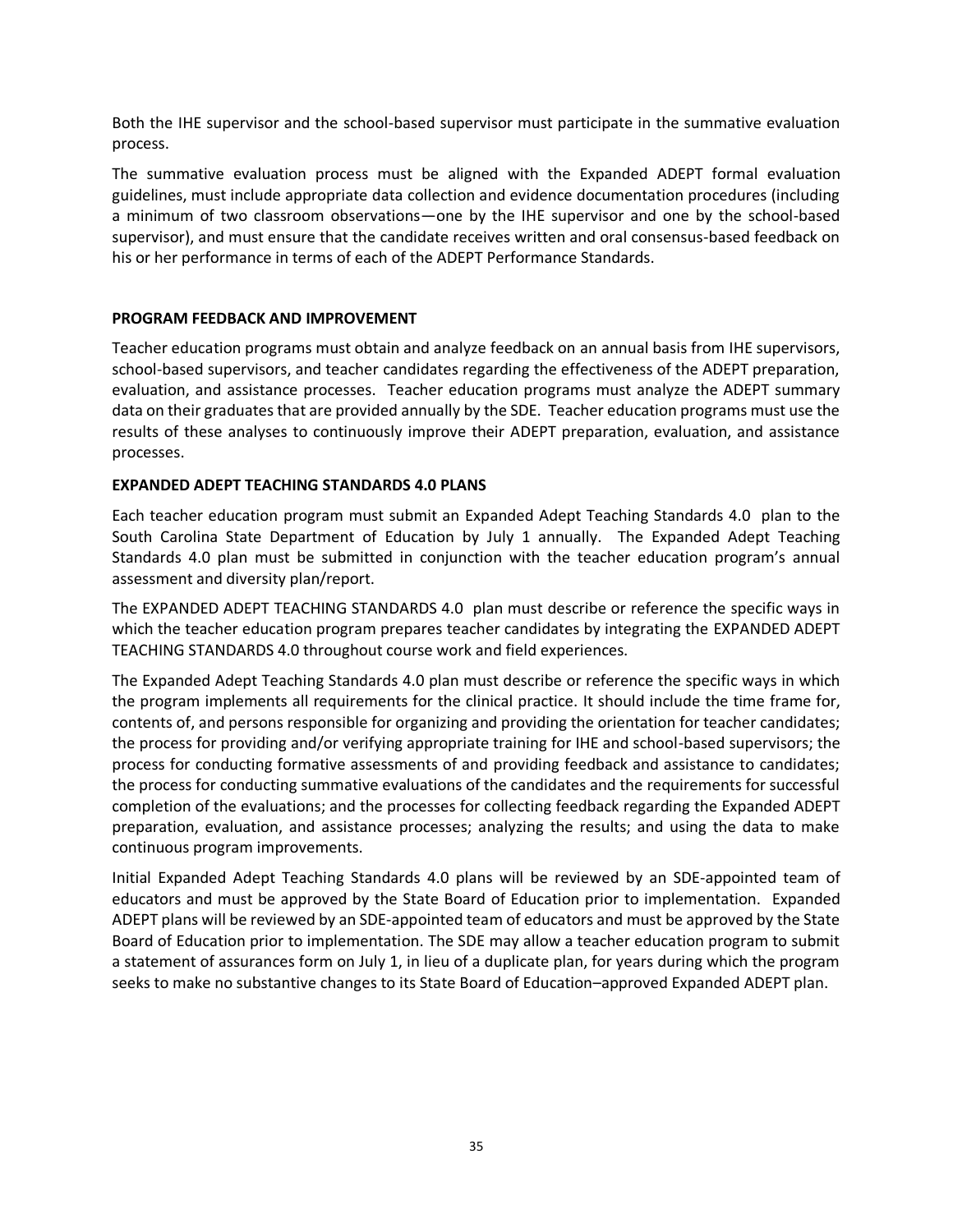# **Section 8: Assessment and Evaluation**

## **A. Transition Points and Common Assessments**

*[Professional Education Unit Assessment Handbook, August 2007]*

The teacher education programs use a variety of assessments to monitor candidate progress. These assessments include the South Carolina's ADEPT (Assisting, Developing, and Evaluating Professional Teaching) Standards, the INTASC (Interstate New Teacher Assessment and Support Consortium) Standards and the standards of the individual specialized professional associations. The tables below reflect the key common assessments used to monitor candidate performance from entry into the teacher education through program completion and recommendation for certification. The following four transition points have been identified as Admission to Professional Education Program, Admission to Internship, Completion of Internship, and Program Completion and Recommendation for Certification.

# **Table 1: Transition Points and Key** *Common Assessments* **for Initial** *Undergraduate* **Education Programs**

| <b>I.</b> Admission to<br>Professional<br><b>Education Program</b>     | II. Admission to<br>Internship                                                            | III. Completion of<br>Internship                                                                                            | IV. Program<br><b>Completion and</b><br>Recommendation<br>for Certification |
|------------------------------------------------------------------------|-------------------------------------------------------------------------------------------|-----------------------------------------------------------------------------------------------------------------------------|-----------------------------------------------------------------------------|
| Praxis Core Passing Score or<br>minimum 1100 on SAT or<br>22 ACT Score | Praxis II Specialty/Content<br>Area passing scores must be<br>on file prior to Internship |                                                                                                                             | <b>PLT Passing Score</b>                                                    |
| <b>Professional Dispositions</b><br>Evaluation                         | <b>Professional Dispositions</b><br>Evaluation (in Methods<br>courses)                    | <b>Professional Dispositions</b><br>Evaluation                                                                              |                                                                             |
|                                                                        | <b>Field Experience</b><br>Observation<br>Evaluation<br>(in Methods courses)              | <b>ADEPT Summary Consensus</b><br>Evaluation (by Cooperating<br>Teacher, College Supervisor,<br>and Student Teacher Intern) |                                                                             |
|                                                                        | Long-Range Plan and Unit<br>Work Sample (UWS)<br>Evaluation<br>(in Methods courses)       | Final Portfolio Evaluation by<br>College Supervisor *                                                                       |                                                                             |
|                                                                        |                                                                                           | <b>Content Indicator Evaluation</b><br>by Content Area Faculty                                                              |                                                                             |

**\*** Additional program faculty will evaluate the Final Portfolio and Content Indicators to increase assessment reliability.

Other common assessments for all initial undergraduate education programs are the following:

- Candidate Evaluation of Field Experience *(in Methods courses)*;
- Evaluation of College Supervisor *(in Internship)*;
- Evaluation of Cooperating Teacher *(in Internship)*;
- Program Exit Survey *(in last semester enrolled)*;
- Graduate Follow-Up Survey *(one year out)*; and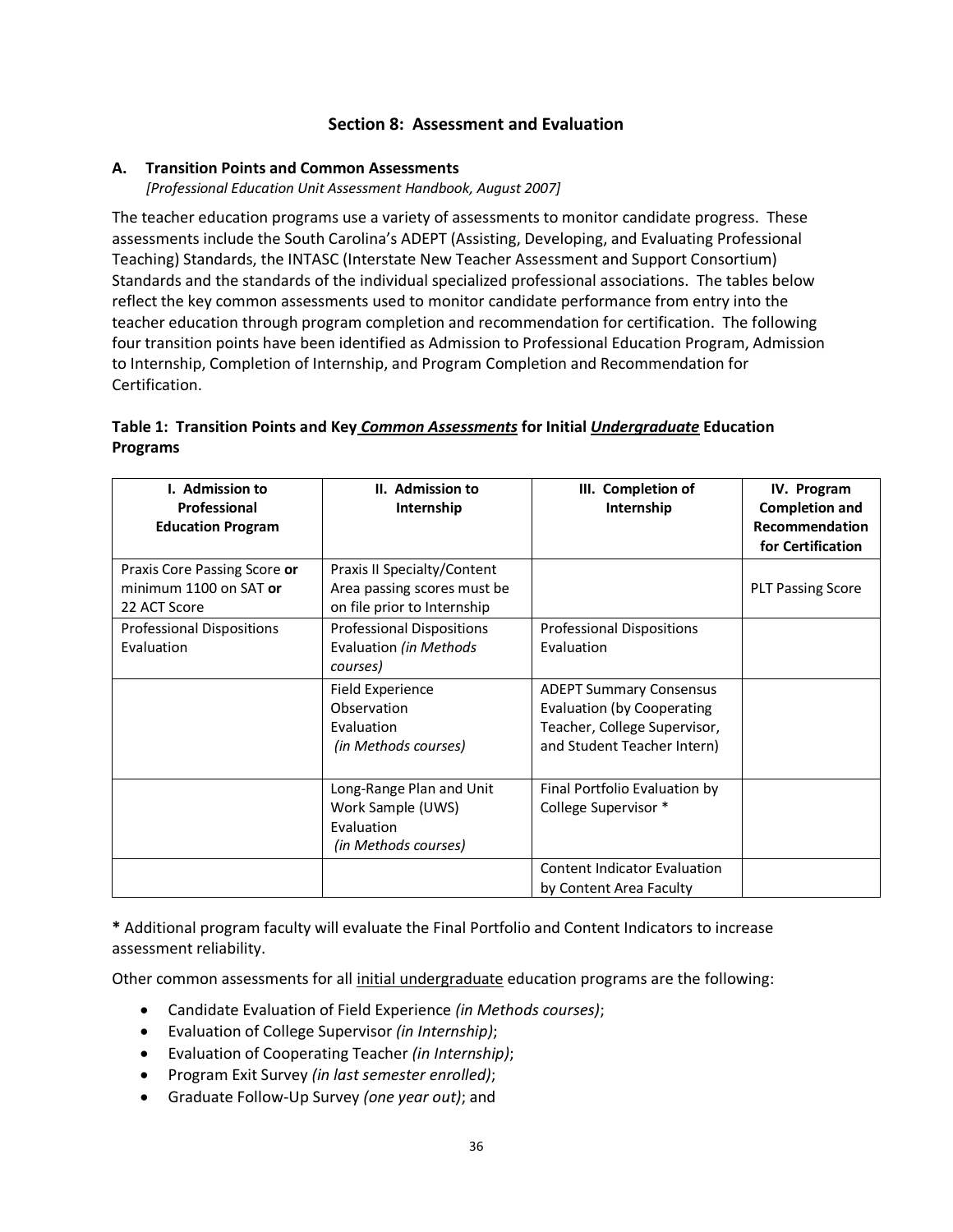• Employer Follow-Up Survey *(one year out)*.

Additionally, the unit identified other requirements that are common to all initial undergraduate education programs, which are indicated in the following table, and for which data are not collected:

| Table 2: Transition Points and Other Common Requirements for Initial Undergraduate Education |  |  |  |
|----------------------------------------------------------------------------------------------|--|--|--|
| <b>Programs</b>                                                                              |  |  |  |

| <b>I.</b> Admission into<br>Professional<br><b>Education Senior Level</b><br>Study | II. Admission to<br>Internship   | III. Completion of<br>Internship | IV. Program Completion<br>and<br><b>Recommendation</b><br>for Certification |
|------------------------------------------------------------------------------------|----------------------------------|----------------------------------|-----------------------------------------------------------------------------|
| Minimum 2.75 GPA                                                                   | Minimum 2.75 GPA                 | Minimum 2.75 GPA                 | Minimum 2.75 GPA                                                            |
| Overall                                                                            | Overall                          | Overall                          | Overall                                                                     |
| Application                                                                        | Application                      |                                  |                                                                             |
| Completion of 45                                                                   | Completion of all                |                                  | Completion of all                                                           |
| semester hours                                                                     | <b>Professional Education</b>    |                                  | requirements for                                                            |
|                                                                                    | AND Content coursework,          |                                  | graduation                                                                  |
|                                                                                    | except Internship                |                                  |                                                                             |
| Passing grade in EDUC                                                              | Completion of 100 clock          | Minimum B grade in               |                                                                             |
| 101and 202 OR PHED 201                                                             | hours of field experiences       | Internship                       |                                                                             |
|                                                                                    | <b>Certification Application</b> |                                  | Degree posted by                                                            |
|                                                                                    | AND Background Check             |                                  | Registrar Office                                                            |
| Approval by Admission                                                              | Faculty and Director of          | College Internship               | Approval by the Dean in                                                     |
| and Retention Committee                                                            | Internships and Field            | Supervisor and Director of       | the School of Education                                                     |
| Application will be                                                                | Experiences                      | Internships & Field              |                                                                             |
| reviewed                                                                           |                                  | Experiences                      |                                                                             |

The four transition points and the key common assessments for which data are collected each semester in all initial graduate MAT education programs are indicated in the following table.

|                 | Table 3: Transition Points and Key Common Assessments for Initial Graduate MAT Education |  |  |
|-----------------|------------------------------------------------------------------------------------------|--|--|
| <b>Programs</b> |                                                                                          |  |  |

| <b>I.</b> Admission to<br>Professional<br><b>Education Program</b>                | II. Admission to<br>Internship                                                                                   | III. Completion of<br>Internship                                                                                            | IV. Program<br><b>Completion and</b><br>Recommendation<br>for Certification |
|-----------------------------------------------------------------------------------|------------------------------------------------------------------------------------------------------------------|-----------------------------------------------------------------------------------------------------------------------------|-----------------------------------------------------------------------------|
| Minimum Score of 396<br>on MAT OR 291 on<br>Revised GRE 8/11 or 900<br>on old GRE | Praxis II Specialty/Content<br>Area Passing Score(s)                                                             |                                                                                                                             | <b>PLT Passing Score</b>                                                    |
| <b>Professional Dispositions</b><br>Evaluation                                    | <b>Professional Dispositions</b><br>Evaluation (in Methods courses)                                              | <b>Professional Dispositions</b><br>Evaluation                                                                              |                                                                             |
|                                                                                   | Field Experience<br>Observation<br>Evaluation (Expanded ADEPT<br>Performance Standards 40 in<br>Methods courses) | <b>ADEPT Summary</b><br>Consensus Evaluation (by<br>Cooperating Teacher,<br>College Supervisor, and<br>candidate) (Expanded |                                                                             |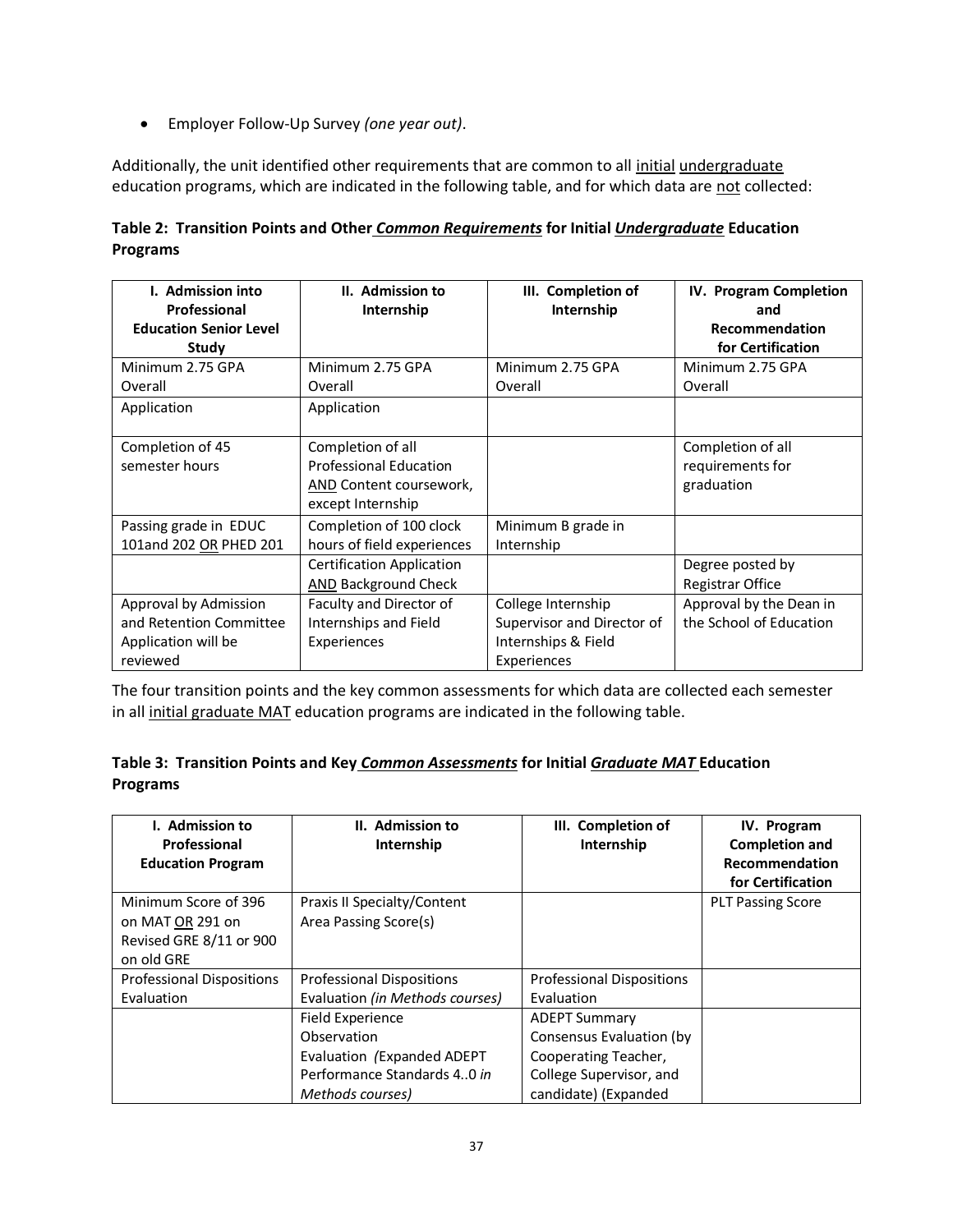|                                                                                  | <b>ADEPT Performance</b><br>Standards 40)                                                                             |  |
|----------------------------------------------------------------------------------|-----------------------------------------------------------------------------------------------------------------------|--|
| Long-Range Plan and Unit Work<br>Sample (UWS) Evaluation<br>(in Methods courses) | <b>Final Portfolio Evaluation</b><br>(by College Supervisor*<br><b>Expanded ADEPT</b><br>Performance Standards<br>4.0 |  |
| Research Competency (EDUC<br>512)                                                | Content Indicator<br>Evaluation (by<br>Cooperating Teacher*)<br>(Expanded ADEPT<br>Performance Standards<br>(4.0)     |  |

**\*** Additional program faculty will evaluate the Final Portfolio and Content Indicators to increase assessment reliability.

Other common assessments for all initial graduate MAT education programs are the following:

- Candidate Evaluation of Field Experience *(in Methods courses)*;
- Evaluation of College Supervisor *(in Internship)*;
- Evaluation of Cooperating Teacher *(in Internship)*;
- Program Exit Survey *(in last semester enrolled)*;
- Graduate Follow-Up Survey *(one year out)*; and
- Employer Follow-Up Survey *(one year out)*.

Additionally, the unit identified other requirements that are common to all initial graduate MAT education programs, which are indicated in the following table, and for which data are not collected.

# **Table 4: Transition Points and Other** *Common Requirements* **for Initial** *Graduate MAT* **Education Programs**

| I. Admission to<br>Professional | II. Admission to<br>Internship                                                                                              | III. Completion of<br>Internship | IV. Program Completion<br>and                       |
|---------------------------------|-----------------------------------------------------------------------------------------------------------------------------|----------------------------------|-----------------------------------------------------|
| <b>Education Program</b>        |                                                                                                                             |                                  | Recommendation<br>for Certification                 |
| Minimum 2.50 GPA                | Minimum 3.00 GPA                                                                                                            | Minimum 3.00 GPA                 | Minimum 3.00 GPA                                    |
| Overall Undergraduate           | Overall                                                                                                                     | Overall                          | Overall                                             |
| Application                     | Application                                                                                                                 |                                  | Degree posted by<br>Registrar Office                |
| Program of Study                | Completion of all<br>Professional Education AND<br>Content coursework, except<br>Internship<br>No more than two C grades in | Minimum B grade in<br>Internship | Completion of all<br>requirements for<br>graduation |
|                                 | <b>MAT Program</b><br>Completion of a minimum of 75<br>clock hours of field experiences<br>Certification Application a      |                                  |                                                     |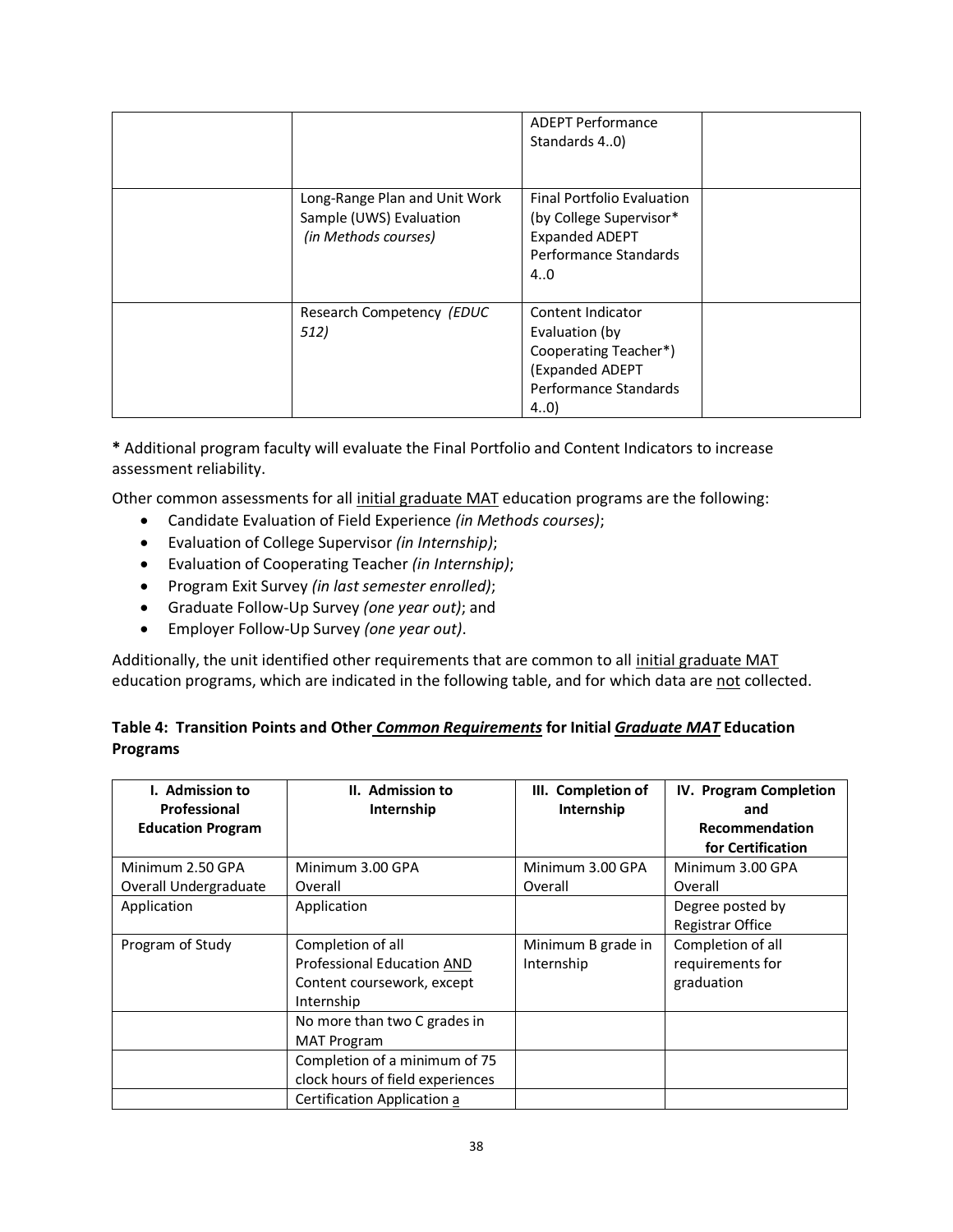|                       | <b>Background Check</b>         |                       |                         |
|-----------------------|---------------------------------|-----------------------|-------------------------|
| Approval by Admission | Faculty and Director of         | College Internship    | Approval by the Dean in |
| and Retention         | Internships & Field Experiences | Supervisor and        | the School of Education |
| Committee             |                                 | Director of           |                         |
|                       |                                 | Internships and Field |                         |
|                       |                                 | Experiences           |                         |

#### **B. Purpose**

The purpose of assessment is to state quantitatively and qualitatively the degree to which a teaching candidate possesses the knowledge, skills, and dispositions competencies necessary to become a successful teacher.

The evaluations conducted during the student teaching Internship are a continuous process involving the student teaching Intern, the Cooperating Teacher, and the College Supervisor. Feedback on the Intern's performance will be provided in a timely manner to provide ample opportunity for Interns to make necessary changes to improve. At any time, however, if it is determined that the student teaching Intern is not progressing satisfactorily, he/she may be removed from the student teaching experience.

#### **C. Assessment Methods**

The basic sources for assessing the student teaching Intern's knowledge, skills and dispositions during the teaching Internship are:

- 1. Data collected on the Professional Dispositions Evaluation and the Expanded ADEPT Performance Standards including ADEPT Summary Consensus Candidate Evaluation; and
- 2. Final Portfolio Evaluation, Content Indicator Evaluation, and Professional Dispositions.

## **D. Assessment Tool – College LiveText solutions™ [http://college.livetext.com](http://college.livetext.com/)**

The student teaching Internship portfolio and assessments are maintained on the web-based LiveText system. Candidates and College Supervisors have access to the system. The Student Teaching Intern is expected to upload assignments and portfolio into his/her LiveText account. College Supervisors will assess assignments, portfolio and additional assessments on LiveText.

## **E. Overview of the Expanded ADEPT Support and Evaluation System**

Articulated standards or expectations for competent practice are the defining attributes of any profession. They provide a blueprint for designing appropriate professional preparation programs, focusing assistance for novice members of the profession, designing assessments that may be used to make decisions about continued practice of the profession, and designing strategies for promoting continued professional growth and development. Research suggests that teaching is becoming an increasingly demanding profession and that successful practice requires mastery of complex bodies of knowledge and skill. Furthermore, research suggests that there is no one recipe for effective teaching and that attempts to define and assess teaching in terms of a set of discrete behaviors and skills vastly over-simplifies teachers' responsibilities. Rather, effective teaching requires a large repertoire of knowledge and skill that can be drawn upon, as needed, to handle ever changing contexts (e.g., different types of students and subject matter).

The Expanded ADEPT Support and Evaluation System provides the foundation and continuity for all regulations, procedures, and programs in the Expanded ADEPT System. They articulate upgraded expectations for what all South Carolina teachers should know and be able to do and reflect fundamental principles of competent professional teaching. The Expanded ADEPT Teaching Standards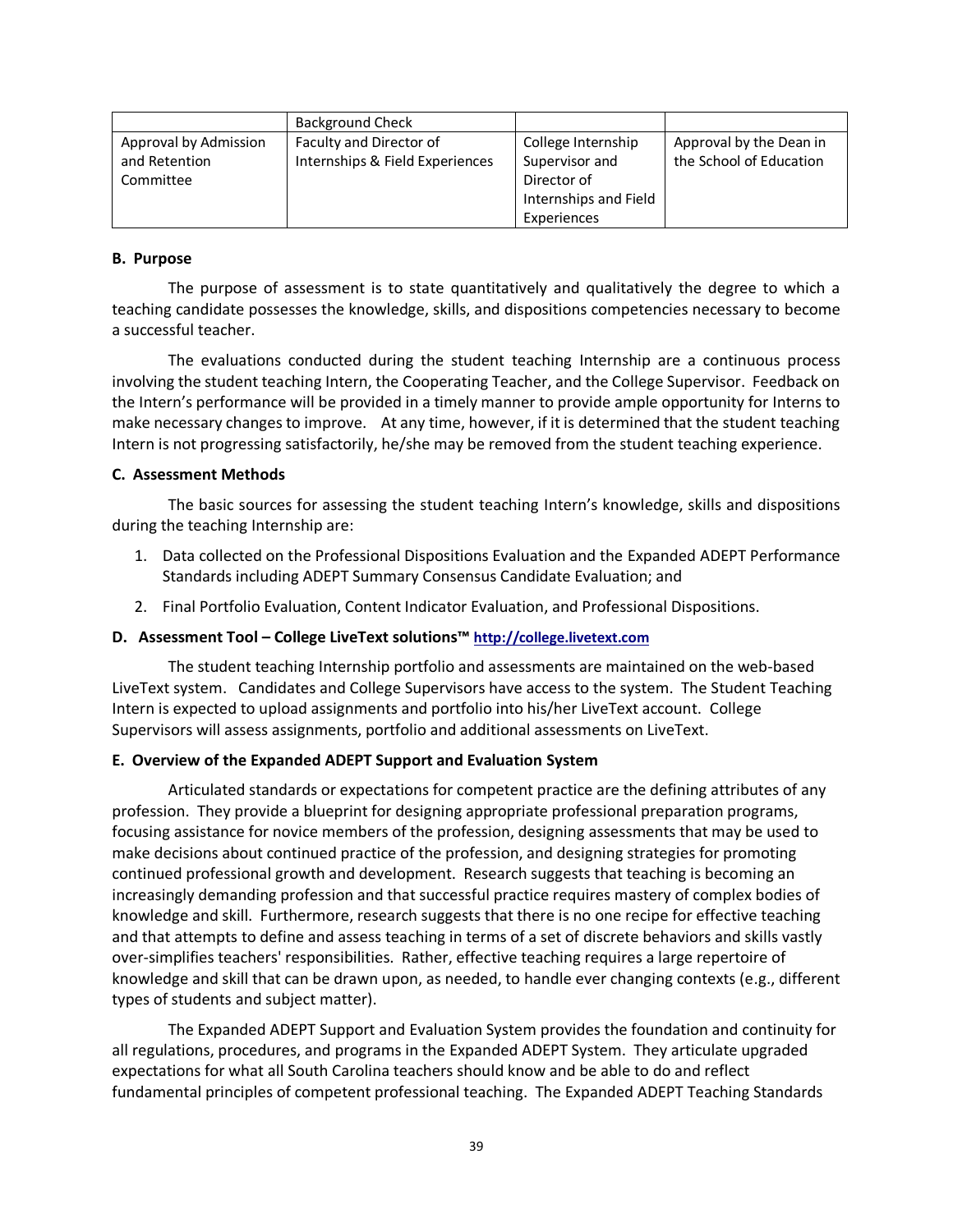4.0 were developed based on several sources of information: the skills and behaviors assessed by the APT; the State Board of Education Content Criteria for Evaluating Annual and Continuing Contract Teachers; South Carolina's Curriculum Frameworks; the Model Standards for Beginning Teacher Licensing and Development (INTASC); the National Board of Professional Teaching Standards (NBPTS); and the National Institute for Effective Teaching.

The Expanded ADEPT System Teaching Standards 4.0 contains a specific range of interrelated knowledge and skills covered by the standards that describes the level of job performance competent professional teachers should demonstrate on a typical basis. Performance in each standard is rated Exemplary, Proficient, Approaching Proficiency, and Emerging and interpreted in context.

The Expanded Adept Teaching Standards 4.0 will provide the focus for formative evaluation and assistance activities for pre-service teachers during student teaching and for provisional contract teachers during Induction Programs. Annual contract teachers must pass an evaluation of their typical performance in each domain to become eligible for continuing contract status. During the evaluation process, evaluators will collect information on teachers' performance from a variety of sources including reviews of long-range plans, assessment interviews, reviews of teacher made instructional and assessment materials, and classroom observations. The SCTS 4.0 will also provide a focus for evaluation and professional development activities for continuing contract teachers.

All student teaching Interns will attend the Expanded ADEPT System Performance Standards 4.0 Orientation Session during the professional seminar conducted prior to beginning and during their student teaching Internship placement.

## **F. Expanded ADEPT SCTS 4.0 Evidence Documentation**

Over the course of a minimum of eight formative and summative observations, College Supervisors and Cooperating Teacher collect evidence of the Intern's progress in each of the Expanded ADEPT SCTS 4.0 indicators. Follow-up conferences should will be held within one week of the observation to discuss strengths and weaknesses of teaching performance. Student Teaching Interns are provided written documentation of identified strengths and weaknesses, and growth strategies should be discussed. A growth and development plan will be prepared in the event the Intern does not attain competency in one or more of the Performance Standards.

Cooperating Teachers are responsible for completing the ZFSOE Expanded ADEPT SCTS 4.0 Weekly Student Teaching Internship Evaluation Forms.

#### **G. Expanded ADEPT SCTS Teaching Standards 4.0 Evaluation and Grading Criteria**

The state Expanded ADEPT Consensus Approach is used to assess Student Teacher Interns. In this approach, the College Supervisor(s) and Cooperating Teacher reach consensus scores for each Indicator and Domain by using scores and evidence from each individual observation.

Summative observations are part of the scoring of the Planning, Instruction, and Environment domains. Professionalism is scored at the midterm and end of the Student Teaching Internship. Student Teacher Interns receive individual scores from each summative observation. During post-observation conferences, Interns receive an area of Reinforcement and Refinement. Following each summative classroom observation, the College Supervisor will score each Indicator and Domain using the scoring rules provided in the SCTS user manual. The College Supervisor will store the evidence electronically in LiveText and in hard copy. At the midpoint of the Internship after which the College Supervisor and Cooperating Teacher have conducted at least three observations, a consensus meeting will occur. During the consensus meeting, the College Supervisor, Cooperating Teacher and Student Teacher Intern will discuss scores for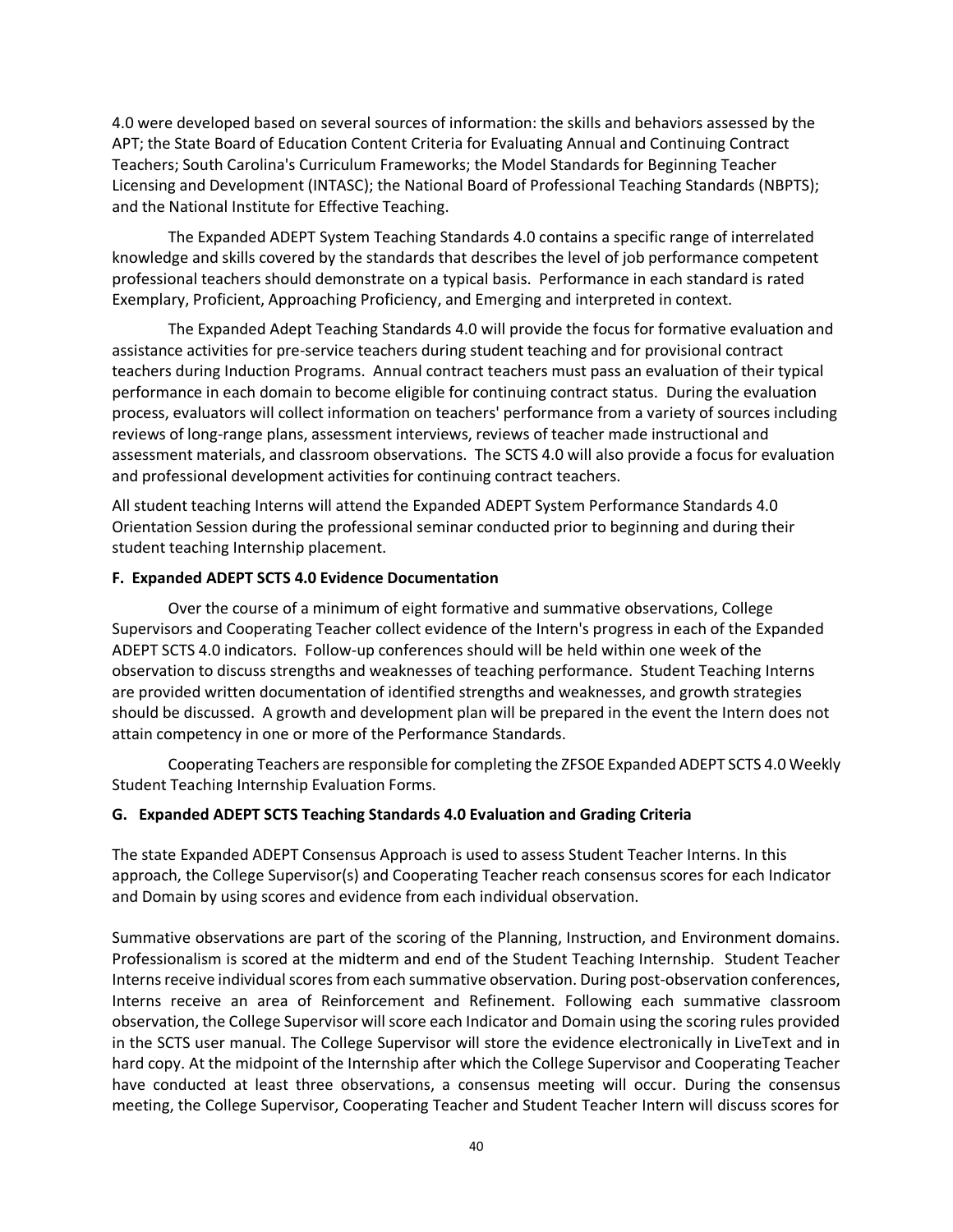each Indicator. Two scoring meetings must occur during the Student Teaching Internship, one at the midterm and one at the end of the Internship. The Student Teacher Intern must complete one Professional Self-Review prior to the midterm and final consensus meetings.

#### **H. ADEPT Midterm Evaluation and Student Teaching Internship Evaluation Summary Form**

Midterm and final evaluations represent the summative evaluation component of the Expanded ADEPT support and evaluation process. Evaluation results are documented to protect Interns from arbitrary or capricious decisions. Written documentation also provides the Intern with meaningful information to improve or enhance performance.

The midterm evaluation provides a checkpoint for future growth and development as a professional and should be completed by the College Supervisor, Cooperating Teacher, and Student Teaching Intern mid-way in the Internship. The originals of all forms will be submitted to the Director of Clinical Practices, Partnerships and Recruitment, and copies of the completed forms will be included in the Intern's LiveText portfolio.

The final evaluation summary should be completed at the end of the last week of the Student Teaching Internship. The Student Teaching Intern may receive one of four possible judgments for each key element, Exemplary, Proficient, Approaching Proficiency, and Emerging.

The decision must be recorded on Summary Evaluation Form. After completing this documentation the College Supervisor, Cooperating Teacher, and Student Teaching Intern should date and sign the summary form. The Cooperating Teacher will complete the final grade recommendation and give it to the College Supervisor.

## **I. Grading System**

Domain Weightings - The following weightings are applied to each domain and are used to calculate domain composite scores for the Student Teacher Intern.

- Planning = 20 percent
- Instruction = 50 percent
- Environment = 20 percent
- Professionalism = 10 percent

Example 1: Student Teacher Intern A receives the following domain scores.

- Planning  $= 3.25$
- $\bullet$  Instruction = 3.21
- Environment = 3.45
- Professionalism = 3.75

The domain weightings to reach a weighted score for each domain then multiply the domain scores.

- Planning =  $3.25 X .2 = .65$
- Instruction =  $3.21$  X  $.5$  =  $1.605$
- Environment =  $3.45$  X  $.2$  =  $.69$
- Professionalism =  $3.75$  X  $.1$  =  $.375$

These weighted scores are then added together to reach the Student Teacher Intern's overall composite score. In the example, Student Teacher Intern A would receive an overall composite score of 3.32: .65 + 1.605 + .69 + .375 = **3.32 (Proficient). Overall Evaluation Ratings**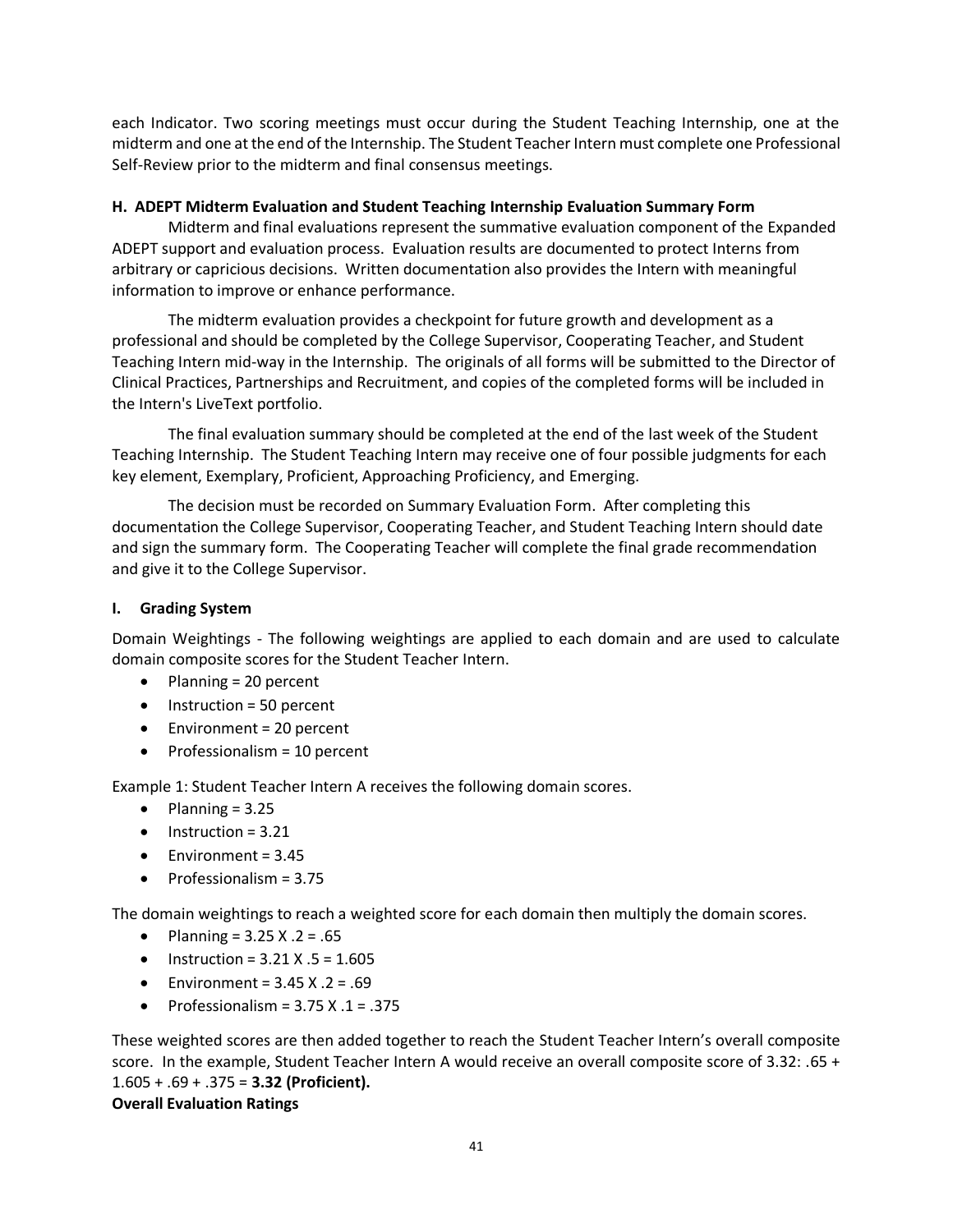The table below will determine the appropriate rating associated with each composite domain score.

| <b>Composite Score Range SCTS Ratings</b> | <b>Composite Score Range SCTS Ratings</b> |
|-------------------------------------------|-------------------------------------------|
| $1.00 - 1.24 = 1.0$                       | Unsatisfactory                            |
| $1.25 - 1.75 = 1.5$                       | Needs Improvement                         |
| $1.76 - 2.25 = 2.0$                       | Needs Improvement                         |
| $2.26 - 2.75 = 2.5$                       | Proficient                                |
| $2.76 - 3.25 = 3.0$                       | Proficient                                |
| $3.26 - 3.75 = 3.5$                       | Proficient                                |
| $3.76 - 4.00 = 4.0$                       | Exemplary                                 |

Student Teacher Interns must score minimum score of 2.26 or higher at the final consensus conference.

#### **J. Assessment of Program and Personnel**

Student Teaching Interns will complete a "Program Exit Survey" on the School of Education teacher preparation program. Interns are asked to complete in LiveText the "Evaluation of College Supervisor," the "Evaluation of Cooperating Teacher" and the "Candidate Field Experience Evaluation" forms. Samples of the evaluation forms are included in this handbook.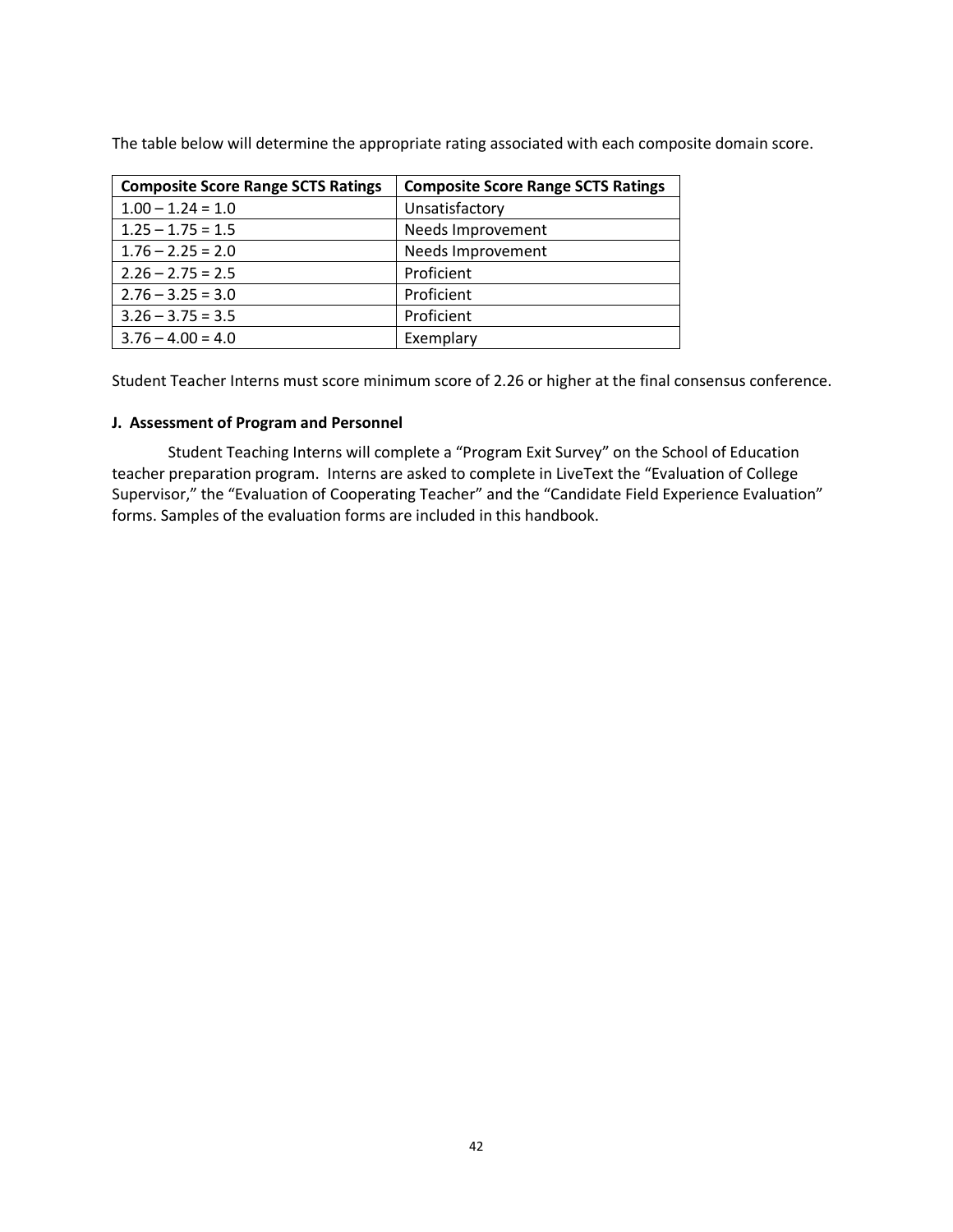# **Section 9: Portfolio Requirements**

## **Program Completion Portfolio (LiveText)**

All Student Teaching Interns are required to complete the "Program Completion" portfolio electronically on LiveText. The portfolio is assessed by the College Supervisor to determine correctness, completeness, and compliance with Internship requirements. . The sections to be included in the portfolio are listed below, along with a brief description and list of template and forms. Some sections will also appear as assignments to be submitted to the College Supervisor for review. You will need to upload to both assignments and portfolio. It is very important to keep the portfolio up-to-date. Details for completing the portfolio will be explained during the student teaching Internship seminars.

#### **LiveText Program Completion Portfolio Section Titles**

| П | Introduction                                              | 1              |
|---|-----------------------------------------------------------|----------------|
| ш | Resume                                                    | $\overline{2}$ |
| U | <b>Teaching Philosophy</b>                                | 3              |
| ш | <b>Student Teaching Internship Schedule</b>               | 4              |
| ш | <b>Student Teaching Intern Weekly Log</b>                 | 5              |
| ш | <b>Cooperating Teacher Weekly Evaluation of Intern</b>    | 6              |
| п | APS 1: Long-Range Plan                                    | $\overline{7}$ |
| U | APS 2 & APS 3: Short-Range Plan - UNIT WORK SAMPLE        | 8              |
| ш | <b>Lesson Plans</b>                                       | 9              |
| ш | Reflection on Instruction and Student Learning            | 10             |
| U | <b>Classroom Management Plan</b>                          | 11             |
| ш | APS 10: Fulfilling Professional Responsibilities          | 12             |
| ш | <b>ADEPT Midterm and Final Evaluations</b>                | 13             |
| ш | Rural-Urban-Suburban Observation Report                   | 14             |
| п | <b>Resources for Accommodating Special Needs Students</b> | 15             |
|   |                                                           |                |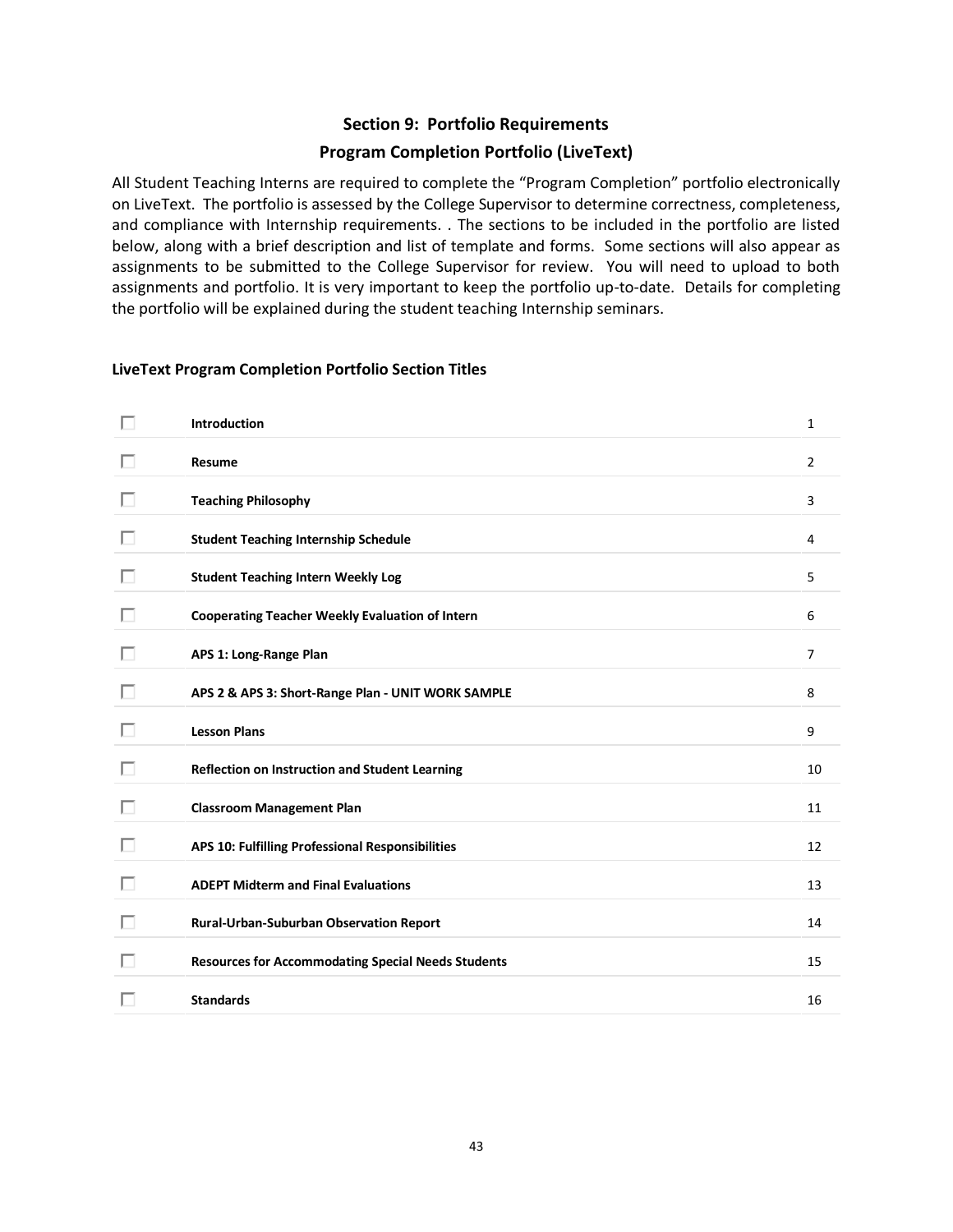# **PROGRAM COMPLETION PORTFOLIO WORK SAMPLE GUIDELINES ENGLISH LANGUAGE ARTS TEACHING CANDIDATE**

## Instructions:

Those who teach English Language Arts are expected to demonstrate both linguistic and pedagogical knowledge and skills. Complete and upload the following checked items into your LiveText®

- ✓ Table of Contents
- ✓ Introduction
- $\checkmark$  Resume including professional organization(s) (NCTE 1.3)
- $\checkmark$  Evidence of Professional Organization Participation (NCTE 1.3)
- $\checkmark$  Philosophy of Education remember to include what you believe about teaching, learning and the role of culture, literature and cross-disciplinary content in education.
- $\checkmark$  Student Teaching Internship Schedule (NCTE 1.2, 1.3)
- $\checkmark$  Student Teaching Intern Weekly Logs (NCTE 1.2, 1.3)
- $\checkmark$  Cooperating Teacher Weekly Evaluation of Intern (NCTE 1.2, 1.3)
- $\checkmark$  Long-Range Plan (NCTE 3 & 4, SC-ADEPT 1)
- ✓ Short-Range Plan UNIT WORK SAMPLE Plans (NCTE 3 &4, SC-ADEPT 2&3)
- $\checkmark$  Lesson Plans (SC-ADEPT 4-6)
- $\checkmark$  Reflection on Instruction and Student Learning (NCTE 3 & 4, SC-ADEPT 4-9)
- ✓ Classroom Management Plan (NCTE, SC-ADEPT 8 & 9)
- ✓ Fulfilling Professional Responsibilities (NCTE, SC-ADEPT 10)
- $\checkmark$  Clinical Experience Essay see MAT English Clinical Experience Essay (NCTE 2.1- 2.5, SC-ADEPT 1-10)
- $\checkmark$  ADEPT Midterm and Final Evaluations (NCTE 1.2, 1.3; SC-ADEPT 1-10)
- $\checkmark$  Rural-Urban-Suburban Observation Report (NCTE 1.2, 1.3, 3.1.3, 3.1.4)
- $\checkmark$  Resources for Accommodating Special Needs Students Notebook created in EDUC 312 or EDUC 514 (NCTE 2.1,2.2, 2.3 )
- ✓ Standards Listing of ADEPT Performance Standards, Conceptual Framework, and SC EEDA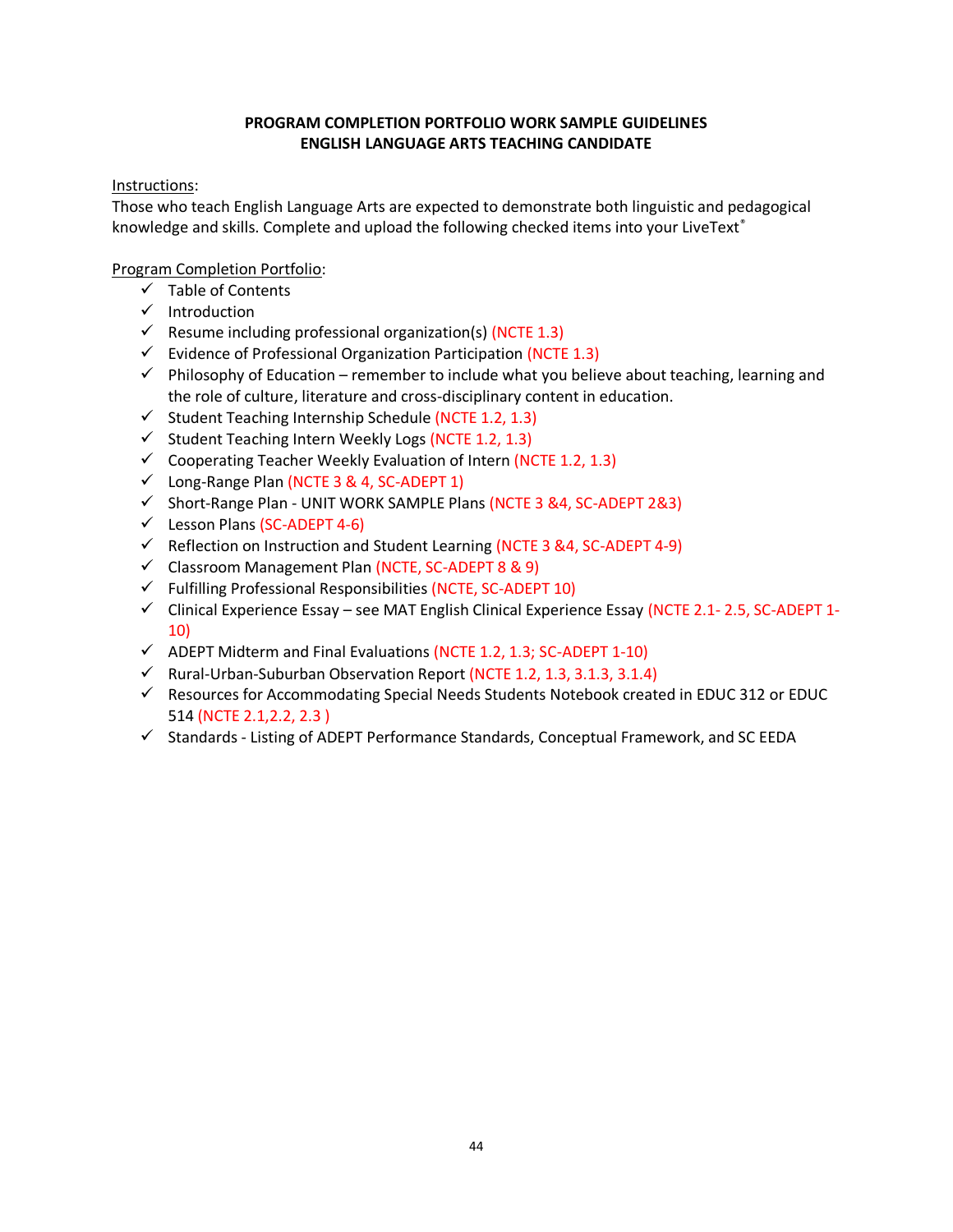# **PROGRAM COMPLETION PORTFOLIO WORK SAMPLE GUIDELINES MATHEMATICS TEACHING CANDIDATE**

## Instructions:

Those who teach Mathematics are expected to demonstrate both linguistic and pedagogical knowledge and skills. Complete and upload the following checked items into your LiveText®

- ✓ Table of Contents
- ✓ Introduction
- $\checkmark$  Resume including professional organization(s)
- ✓ Evidence of Professional Organization Participation
- $\checkmark$  Philosophy of Education remember to include what you believe about teaching, learning, and the role of culture, literature and cross-disciplinary content in education.
- $\checkmark$  Student Teaching Internship Schedule
- ✓ Student Teaching Intern Weekly Logs
- ✓ Cooperating Teacher Weekly Evaluation of Intern
- ✓ Long-Range Plan ( SC-ADEPT 1, SC Safe Schools Act, SC EEDA)
- ✓ Short-Range Plans UNIT WORK SAMPLE Plans (NCTM 7,8, SC-ADEPT 2 & 3) Make sure you have addressed how you know that you have increased student mathematical knowledge in the following areas:
- $\checkmark$  Reflection on Instruction and Student Learning (NCTM 16.3, SC-ADEPT 4-9) Make sure you have addressed how you know that you have increased student mathematical knowledge in the following areas:
	- Mathematical Problem Solving (NCTM 1)
	- Reasoning and Proof (NCTM 2)
	- Mathematical Communication (NCTM 3)
	- Mathematical Connections (NCTM 4)
	- Mathematical Representation (NCTM 5)
	- Technology (NCTM 6)
- $\checkmark$  Lesson Plans (SC-ADEPT 4-6)
- ✓ Classroom Management Plan (NCTM7, SC-ADEPT 8 & 9, SC Safe Schools Act)
- $\checkmark$  Fulfilling Professional Responsibilities (SC-ADEPT 10)
- $\checkmark$  ADEPT Midterm and Final Evaluations (SC-ADEPT 1-10)
- $\checkmark$  Rural-Urban-Suburban Observation Report
- $\checkmark$  Resources for Accommodating Special Needs Students Notebook created in EDUC 312 or EDUC 514 (NCTM 7, SC-ADEPT 8 & 9, SC Safe Schools Act)
- ✓ Standards Listing of ADEPT Performance Standards, Conceptual Framework, and SC EEDA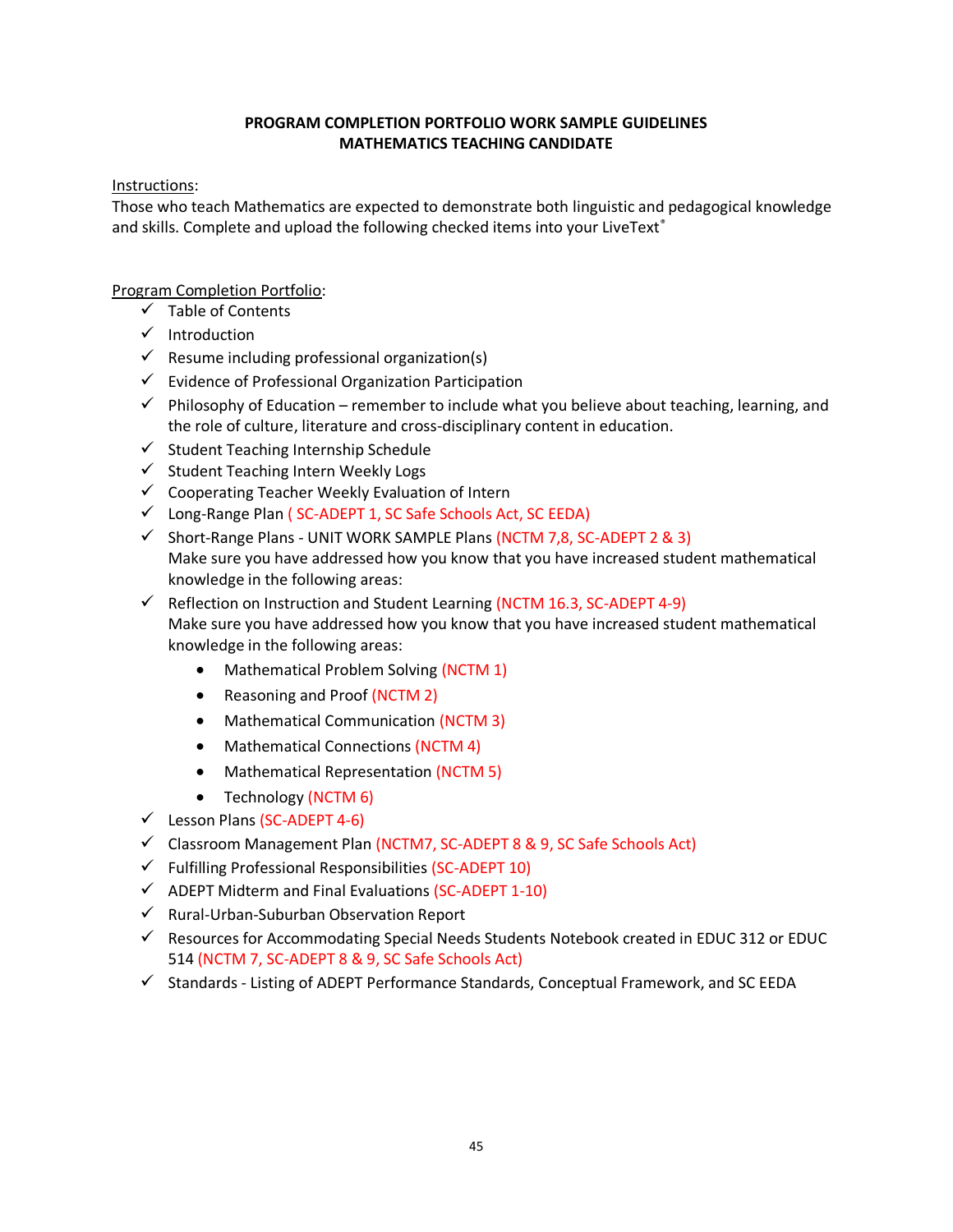# PROGRAM COMPLETION PORTFOLIO WORK SAMPLE GUIDELINES **MODERN LANGUAGE TEACHING CANDIDATE**

## Instructions:

Those who teach Modern Languages are expected to demonstrate both linguistic and pedagogical knowledge and skills. Complete and upload the following checked items into your LiveText®

- ✓ Table of Contents
- ✓ Introduction
- $\checkmark$  Resume including professional organization(s) (ACTFL 1.a)
- $\checkmark$  Evidence of Professional Organization Participation (ACTFL 1.a)
- $\checkmark$  Philosophy of Education remember to include what you believe about teaching, learning, and the role of culture, literature and cross-disciplinary content in education.
- $\checkmark$  Video and analyses of presentations made to others using the language you plan to teach. At least 2 (ACTFL 1a)
- $\checkmark$  Synthesis of interpretive tasks include one example of each listening of news broadcast, reading a literary text and viewing a film – Make sure you reflect on your learning process and how using such a material might help your students learn (ACTFL 2.a-c)
- $\checkmark$  Analyses of interviews demonstrating interaction with native speaker(s) of the target Language (ACTFL 1.c, 2.a-b)
- ✓ Reflections on study abroad and/or immersion experiences and experiences in target language communities (ACTFL 1.c)
- ✓ Student Teaching Internship Schedule
- ✓ Student Teaching Intern Weekly Logs
- ✓ Cooperating Teacher Weekly Evaluation of Intern
- $\checkmark$  Long-Range Plan (ACTFL 2.c, 3.a-b, 4.a-c, 5.a-c, 6.b, , SC-ADEPT 1)
- ✓ Short-Range Plan UNIT WORK SAMPLE Plans (ACTFL 2.c, 3-5, SC-ADEPT 2 & 3) Please also see the following pages for a template and ACTFL alignment
- ✓ Lesson Plans (SC-ADEPT 4-6)
- ✓ Reflection on Instruction and Student Learning (ACTFL 3.a-b, , SC-ADEPT 4-9)
- ✓ Classroom Management Plan (ACTFL 3.a-b, SC-ADEPT 8 & 9)
- $\checkmark$  Fulfilling Professional Responsibilities (ACTFL 6.a-b, , SC-ADEPT 10)
- ✓ Your 5 and 10 year plan for continuous language and cultural growth after program completion. (ACTFL 1.a)
- $\checkmark$  ADEPT Midterm and Final Evaluations (SC-ADEPT 1-10)
- ✓ Rural-Urban-Suburban Observation Report
- ✓ Resources for Accommodating Special Needs Students Notebook created in EDUC 312 (ACTFL 3.a-b, 5a-c)
- ✓ Standards Listing of ADEPT Performance Standards, Conceptual Framework, and SC EEDA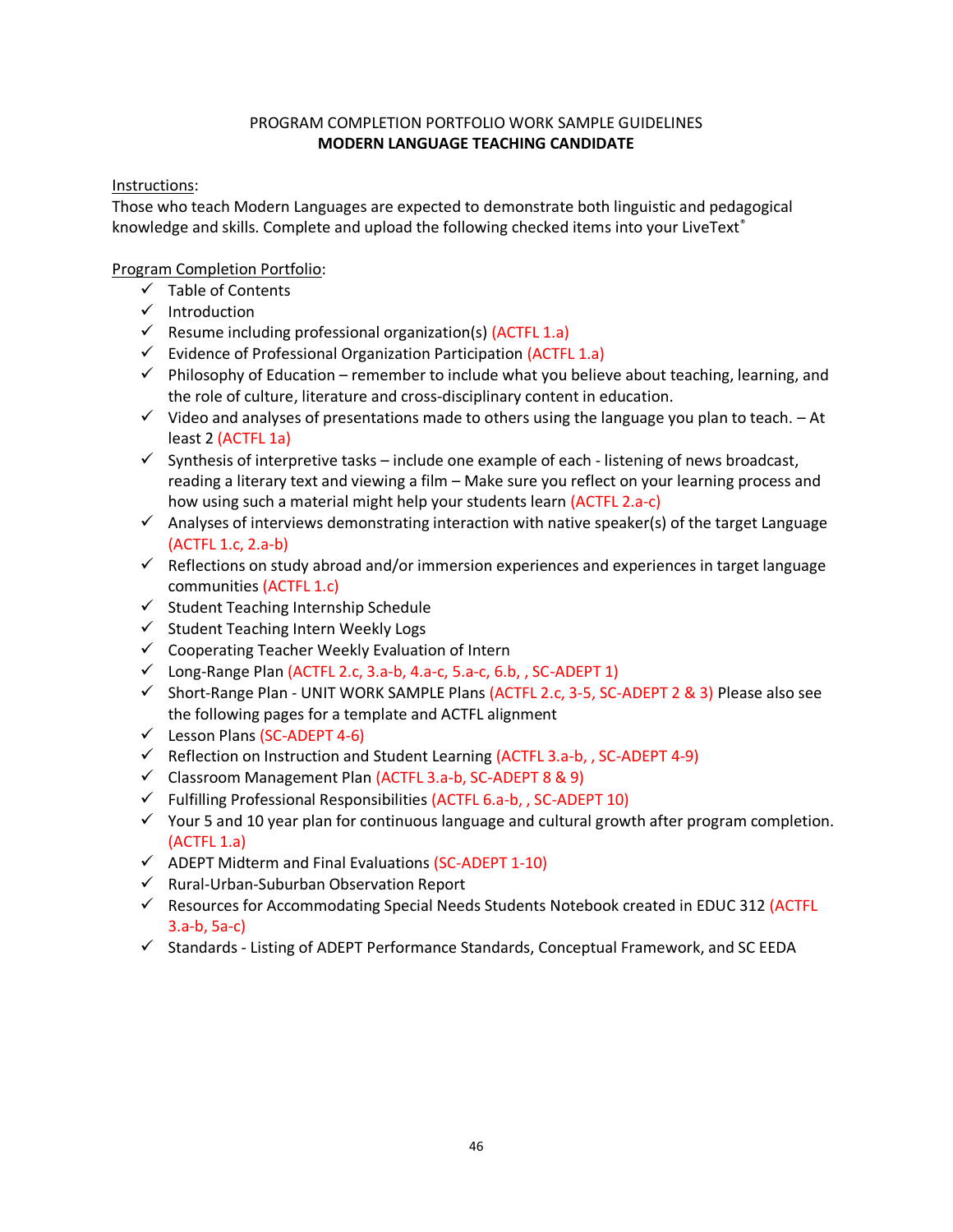# **PROGRAM COMPLETION PORTFOLIO WORK SAMPLE GUIDELINES PHYSICAL EDUCATION TEACHING CANDIDATE**

## Instructions:

Those who teach Physical Education K-12 are expected to demonstrate both linguistic and pedagogical knowledge and skills. Complete and upload the following checked items into your LiveText®

- ✓ Table of Contents
- ✓ Introduction
- $\checkmark$  Resume including professional organization(s)
- ✓ Evidence of Professional Organization Participation
- $\checkmark$  Philosophy of Education remember to include what you believe about teaching, learning, and the role of culture, literature and cross-disciplinary content in education.
- $\checkmark$  Student Teaching Internship Schedule Placement 1 and Placement 2
- ✓ Student Teaching Intern Weekly Log
- $\checkmark$  Cooperating Teacher Weekly Evaluation of Intern
- ✓ Long-Range Plan (NASPE 3.1,3.2,.3.3, 3.4, 5.2, SC-ADEPT 1, SC Safe Schools Act, SC EEDA)
- ✓ Short-Range Plans UNIT WORK SAMPLE Plans (NASPE 3.2, 3.6, 5.1, 5.3, 5.3, , SC-ADEPT 2 & 3)
- ✓ Lesson Plans (NASPE 1, 3.3, 3.6, 4.1, 4.2, 4.6, 6.1, SC-ADEPT 4-6)
- ✓ Reflection on Instruction and Student Learning (NASPE 5.2, , SC-ADEPT 4-9)
- $\checkmark$  Classroom Management Plan (NASPE 4.4, 4.5, 4.6, 6.4, SC-ADEPT 8 & 9, SC Safe Schools Act)
- ✓ Fulfilling Professional Responsibilities (NASPE 6.1, 6.2, 6.3, 6.4, SC-ADEPT 10)
- $\checkmark$  ADEPT Midterm and Final Evaluations (NASPE 1, 3, 4, 5, 6, SC-ADEPT 1-10)
- ✓ Rural-Urban-Suburban Observation Report
- ✓ Resources for Accommodating Special Needs Students Notebook created in EDUC 312 or EDUC 514 (NASPE 3.3, 4.2, SC-ADEPT 8 & 9, SC Safe Schools Act)
- ✓ Standards Listing of ADEPT Performance Standards, Conceptual Framework, and SC EEDA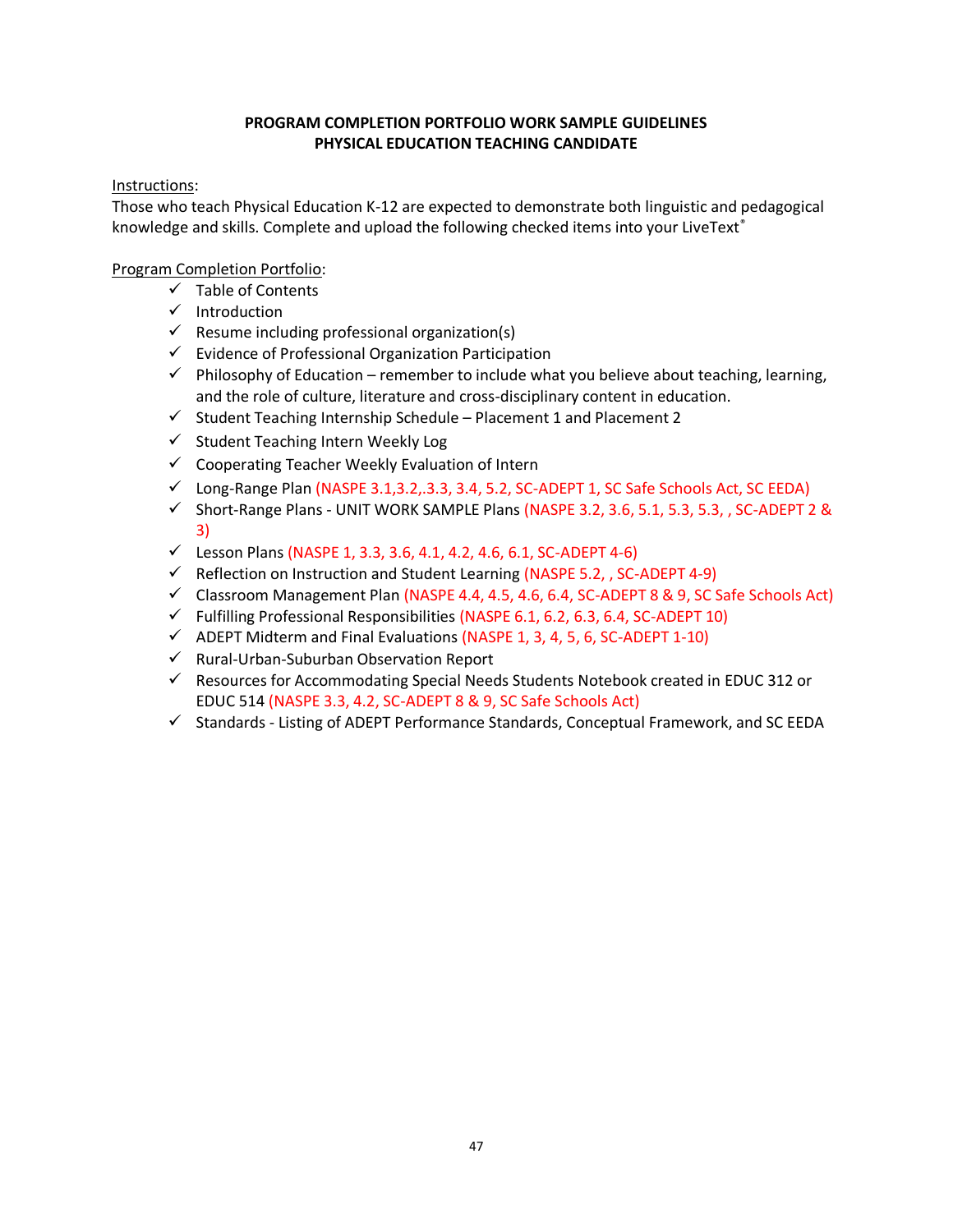# **PROGRAM COMPLETION PORTFOLIO WORK SAMPLE GUIDELINES SCIENCE TEACHING CANDIDATE**

## Instructions:

Those who teach Science are expected to demonstrate both linguistic and pedagogical knowledge and skills. Complete and upload the following checked items into your LiveText<sup>®</sup>

- ✓ Table of Contents
- ✓ Introduction
- $\checkmark$  Resume including professional organization(s)
- ✓ Evidence of Professional Organization Participation
- $\checkmark$  Philosophy of Education remember to include what you believe about teaching, learning, and the role of culture, literature and cross-disciplinary content in education.
- $\checkmark$  Student Teaching Internship Schedule
- ✓ Student Teaching Intern Weekly Log
- $\checkmark$  Cooperating Teacher Weekly Evaluation of Intern
- ✓ Long-Range Plan (, SC-ADEPT 1, SC Safe Schools Act, SC EEDA)
- $\checkmark$  Short-Range Plans UNIT WORK SAMPLE Plans (NSTA 1a, b,e, 2b, 2c, 6, 7, 8, 9, NSTA S 1-4,, SC-ADEPT 2 & 3) Make sure you have included Safety considerations and lesson plan examples for
	- o Safety and Welfare (NSTA 9 and S1- Nature of Science (NSTA 2)
	- o Inquiry (NSTA 3)
	- o Science Related Issues (NSTA 4)
	- o Science in the Community (NSTA 7, SC EEDA)
- ✓ Lesson Plans (SC-ADEPT 4-6)
- ✓ Reflection on Instruction and Student Learning (NSTA 6-8, SC-ADEPT 4-9)
- ✓ Classroom Management Plan (NSTA 5, SC-ADEPT 8 & 9, SC Safe Schools Act)
- $\checkmark$  Fulfilling Professional Responsibilities (, SC-ADEPT 10)
- ✓ ADEPT Midterm and Final Evaluations (SC-ADEPT 1-10)
- ✓ Rural-Urban-Suburban Observation Report (NSTA 5)
- $\checkmark$  Resources for Accommodating Special Needs Students Notebook created in EDUC 312 or EDUC 514 (NSTA 5, SC-ADEPT 8 & 9, SC Safe Schools Act)
- ✓ Standards Listing of ADEPT Performance Standards, Conceptual Framework, and SC EEDA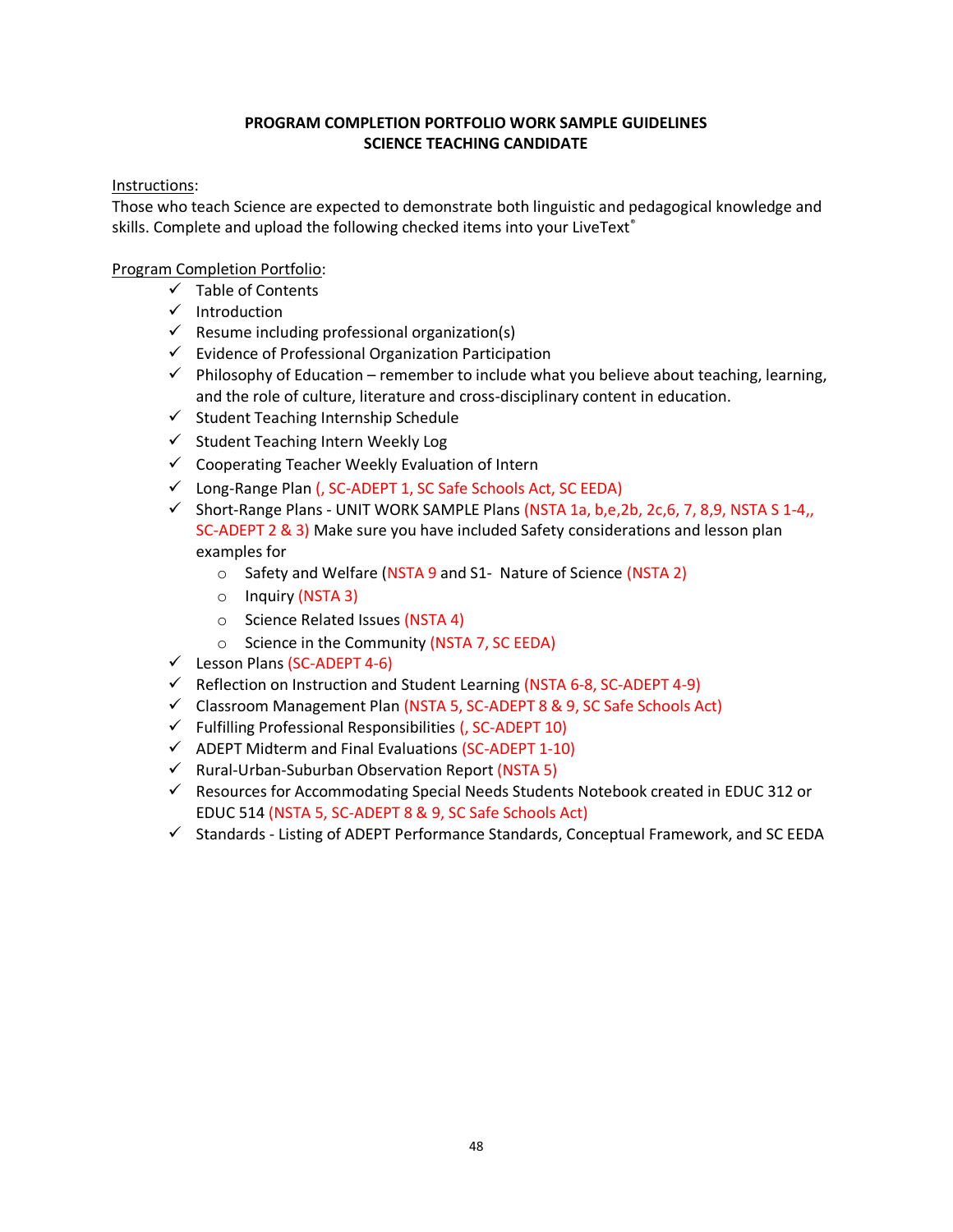# **PROGRAM COMPLETION PORTFOLIO WORK SAMPLE GUIDELINES SOCIAL STUDIES TEACHING CANDIDATE**

## Instructions:

 $\checkmark$  Those who teach Social Studies are expected to demonstrate both linguistic and pedagogical knowledge and skills. Complete and upload the following checked items into your LiveText<sup>®</sup>

- ✓ Introduction
- $\checkmark$  Table of Contents
- $\checkmark$  Resume including professional organization(s)
- ✓ Evidence of Professional Organization Participation
- $\checkmark$  Philosophy of Education remember to include what you believe about teaching, learning, and the role of culture, literature and cross-disciplinary content in education.
- $\checkmark$  Student Teaching Internship Schedule
- $\checkmark$  Student Teaching Intern Weekly Log
- $\checkmark$  Cooperating Teacher Weekly Evaluation of Intern
- ✓ Long-Range Plan (SC-ADEPT 1, SC Safe Schools Act, SC EEDA)
- $\checkmark$  Short-Range Plans UNIT WORK SAMPLE Plans (NCSS 1, SC-ADEPT 2 & 3) Make sure you have addressed all of the Social Studies Themes:
	- Culture and Cultural Diversity
	- Time, Continuity, and Change
	- People, Places and Environments
	- Individual Development and Identity
	- Individuals, Groups and Institutions
	- Power, Authority, and Governance
	- Production, Distribution and Consumption
	- Science, Technology, and Society
	- Global Connections
	- Civic Ideals and Practices
- $\checkmark$  Lesson Plans (SC-ADEPT 4-6)
- ✓ Reflection on Instruction and Student Learning (SC-ADEPT 4-9)
- ✓ Classroom Management Plan (SC-ADEPT 8 & 9, SC Safe Schools Act)
- $\checkmark$  Fulfilling Professional Responsibilities (SC-ADEPT 10)
- $\checkmark$  ADEPT Midterm and Final Evaluations (SC-ADEPT 1-10)
- ✓ Rural-Urban-Suburban Observation Report
- $\checkmark$  Resources for Accommodating Special Needs Students Notebook created in EDUC 312 or EDUC 514(SC-ADEPT 8 & 9, SC Safe Schools Act)
- ✓ Standards Listing of ADEPT Performance Standards, Conceptual Framework, and SC EEDA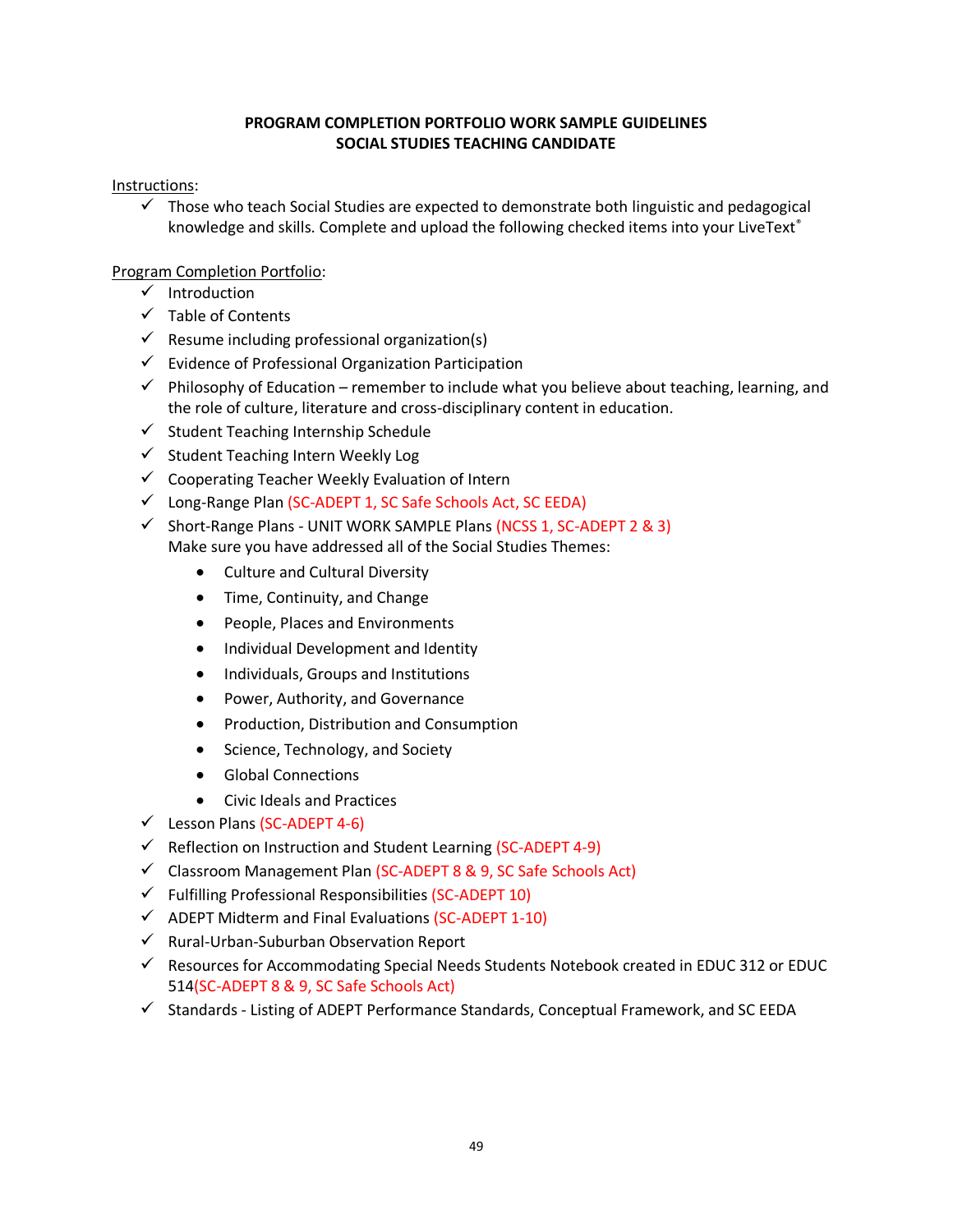# **Section 10: Overview of Educator Certification**

https://ed.sc.gov/educators/teaching-in-south-carolina/aspiring-educators/studentteaching/#completion

#### **CERTIFICATION REQUIREMENTS**

Each state in the United States requires a person to have a certificate or license to teach in its public school. This requirement protects the students and helps insure that all children in the United States are taught by highly qualified teachers who have met the established standards of quality through their teacher preparation program.

The Citadel Teacher Education teacher candidates will be recommended for certification in the state of South Carolina only if they have met all the School of Education requirements as outlined in the course catalog or official program of study. The Dean in the Zucker Family School of Education signs the Verification of College Preparation Recommendation for Teacher Certificate after ALL requirements are met. This form is sent to the South Carolina State Department of Education, Office of Educator Certification who then give final approval and issue the official certification. Typically this process takes from 4 – 12 weeks to be completed.

South Carolina certification status can be accessed through the following web address: https://ed.sc.gov/educators/certification/cats/

For teacher candidates considering certification or licensure in another state, a candidate should obtain his or her South Carolina certificate first. Many states have reciprocity agreements with South Carolina. These agreements make it possible for a person to be qualified for initial certification or licensure in those states.

## **SOUTH CAROLINA TEACHER APPLICATION SYSTEM**

The (CERRA) maintains South Carolina's statewide teacher application system. This system allows a teacher who is seeking a teaching position to file one common application on-line, to learn about job openings throughout the state and to post or activate her or his application for school districts to view. Creating a profile through the application can be started during the student teaching Internship.

The South Carolina Teacher Application System can be accessed through CERRA at: http://www.winthrop.edu/scteach

#### *STANDARDS OF CONDUCT FOR SOUTH CAROLINA EDUCATORS*

Pursuant to State Board of Regulations 43-58, the State Board of Education has the legal authority to deny, revoke, or suspend a certificate, or issue a public reprimand, for the follow causes:

- Incompetence,
- Willful neglect of duty,
- Willful violation of the rules and regulation of the State Board of Education,
- Unprofessional conduct,
- Drunkenness,
- Cruelty,
- Crime against the law of this state or the United States,
- Immorality, any conduct involving moral turpitude,
- Dishonesty,
- Evident unfitness for the position for which one is employed,
- Sale or possession of narcotics,
- Obtaining or attempting to obtain a certificate by fraudulent means or through misrepresentation of material facts,